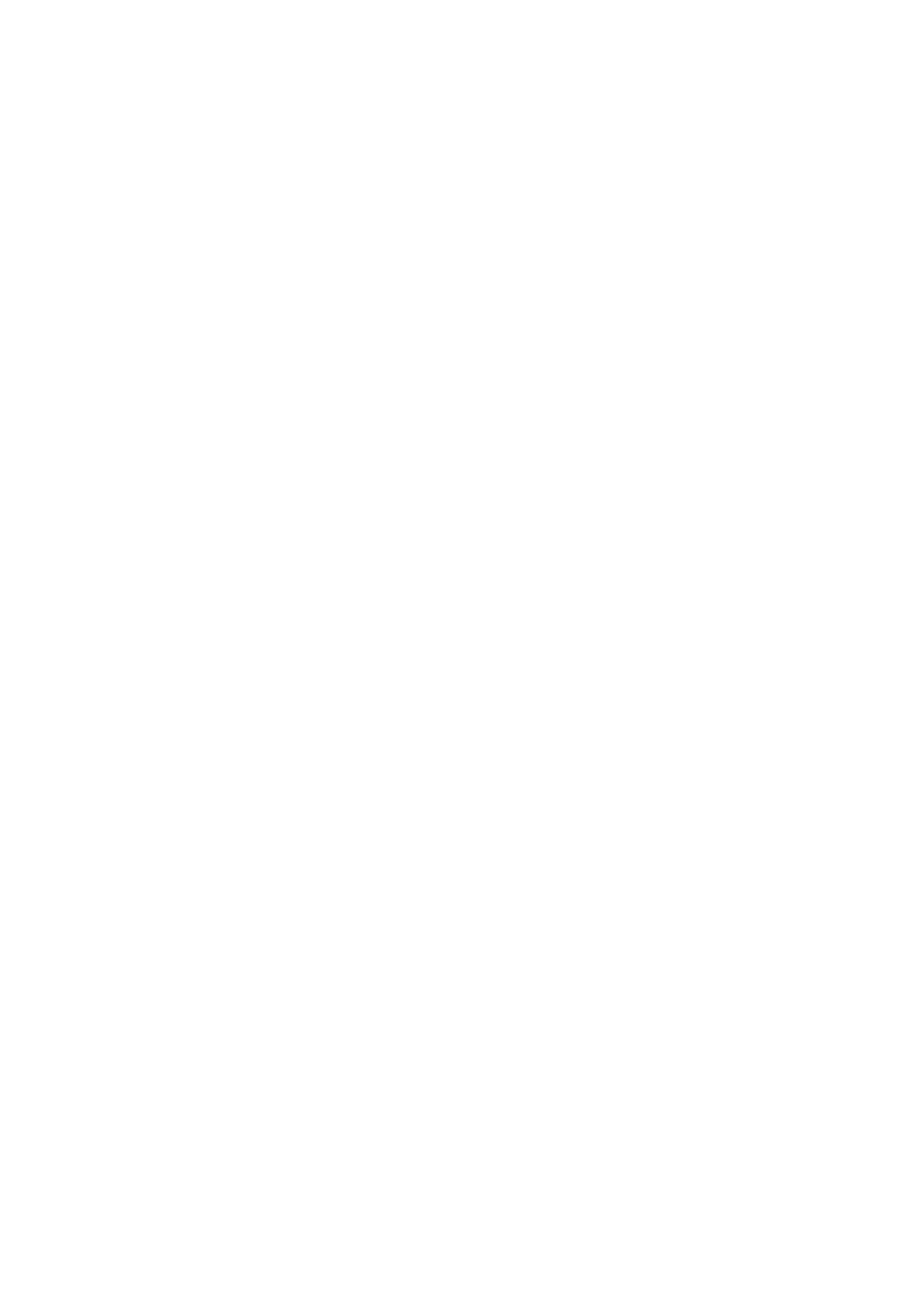# **The Fixation of Belief**

# **1.1** | **Introduction**

In "The Fixation of Belief", Peirce:

- 1. discusses the extent to which human beings reason (logic)
- 2. provides an account of inquiry characterized as initiated by doubt and aiming at belief
- 3. outlines four different ways of fixing belief. These are the methods of tenacity, authority, the a priori method, and the scientific method.

Peirce will use conclusions he draws, in this essay, concerning the scientific method to formulate, in the next essay, his pragmatic account of *reality*.

# **1.2** | **Section I**

In the first section, Peirce makes several observations about the capacity of human beings to reason:

- 1. people don't bother studying logic because they think they are already good reasoners
- 2. people, however, think that others could use a course in logic because others are not proficient in reasoning
- 3. people tend to develop their powers of reasoning latter in life as it is not a natural gift

Peirce then points to several different stages of logic:

- 1. Romans: all knowledge rests on either authority or reason; but reasoning proceeds from premises and these premises are based on authority
- 2. Roger Bacon: experience teaches us everything, including a kind of inner illumination that could teach us things not observable to the senses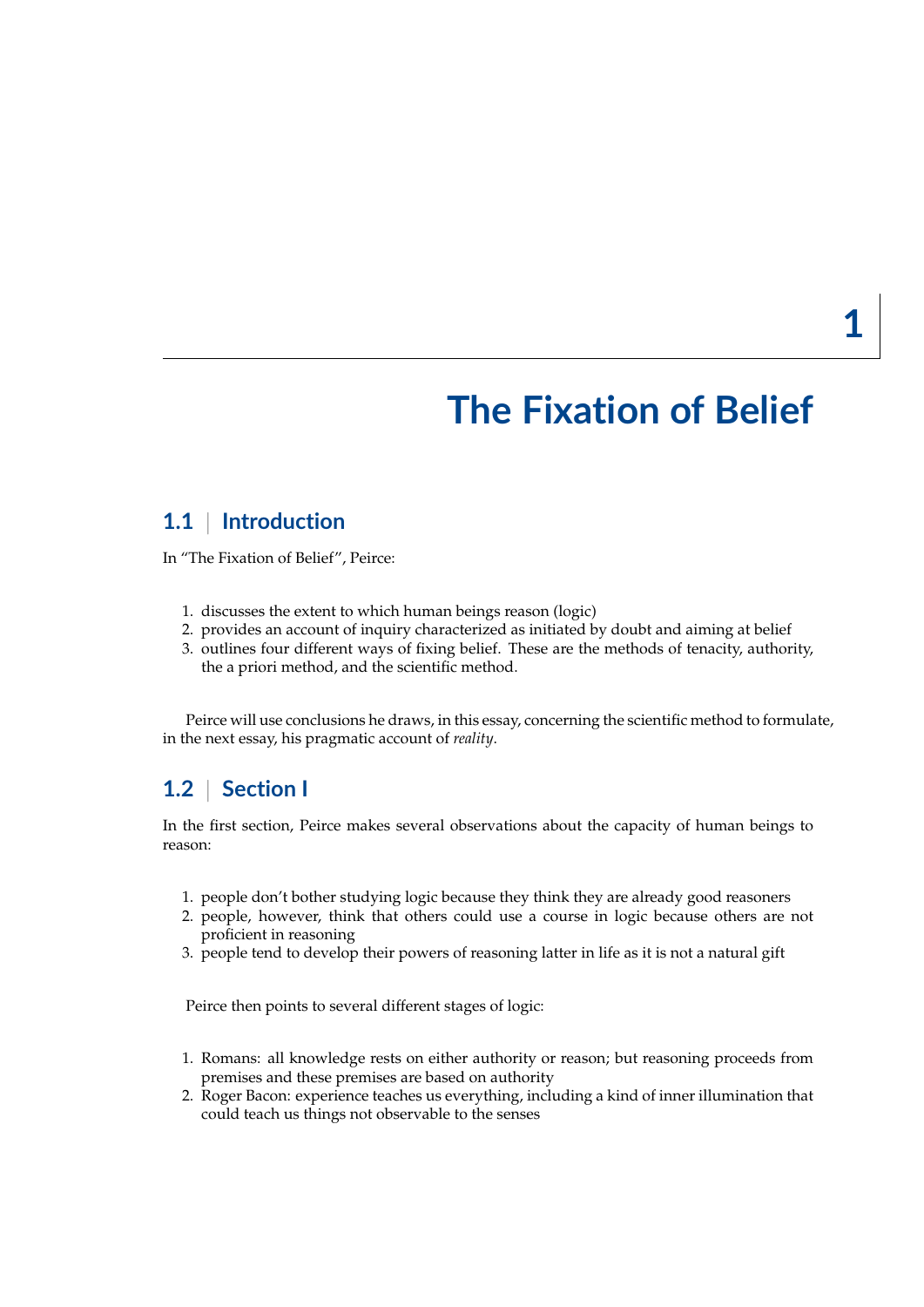- 3. Francis Bacon: logic involves experimentation (a kind of falsification) and the a notion of experience that is not something inherently private but must be open to public scrutiny (verification and reexamination)
- 4. Early science (Copernicus, Tycho Brahe, Kepler, Galileo, Gilbert): application of mathematics and generality to science

Every great work in science, Peirce claims, illustrates some prior defective stage in reasoning.

## **Example 1.1: old chemistry**

in order to do chemistry, one only need to "read, read, read, work, pray, and read again" while Lavoisier's method was to carry his flasks into the laboratory and to see what happens when mixing chemicals. Illustrates a new stage in reasoning: reasoning is something to be done by manipulating things with one's eyes open, rather than trying to imagine what would happen.

#### **Example 1.2: Darwin**

Peirce points to Darwin as applying the statistical method to biology.

#### **Exercise 1**

The first section offers mostly preliminary remarks about the nature of reasoning and the briefest possible sketch of its historical development.

- 1. Do you agree with Peirce's assessment of people in terms of how they self-evaluate their powers of reason and the powers of others to reason?
- 2. Peirce seems to point to major advancements in science as being the result of an improvement in method. A counterexample would be a case where the advancement is not due to method at all. Can you think of any?

# **1.3** | **Section II**

Section II concerns two key topics: (i) the logicality and illogicality of human animals and (ii) some remarks on the nature of logic and reasoning.

## 1.3.1 | The logicality and illogicality of humans

One of the more interesting points is what Peirce has to say about how logical human beings are. He contends that we generally reason correctly and are logical animals and this is most likely due to natural selection (EP1:112). That is, logicality in practical matters is the **result of an evolutionary process**.

However, Peirce also points out that our logical powers are not perfect especially in two areas:

1. matters that we are unfamiliar with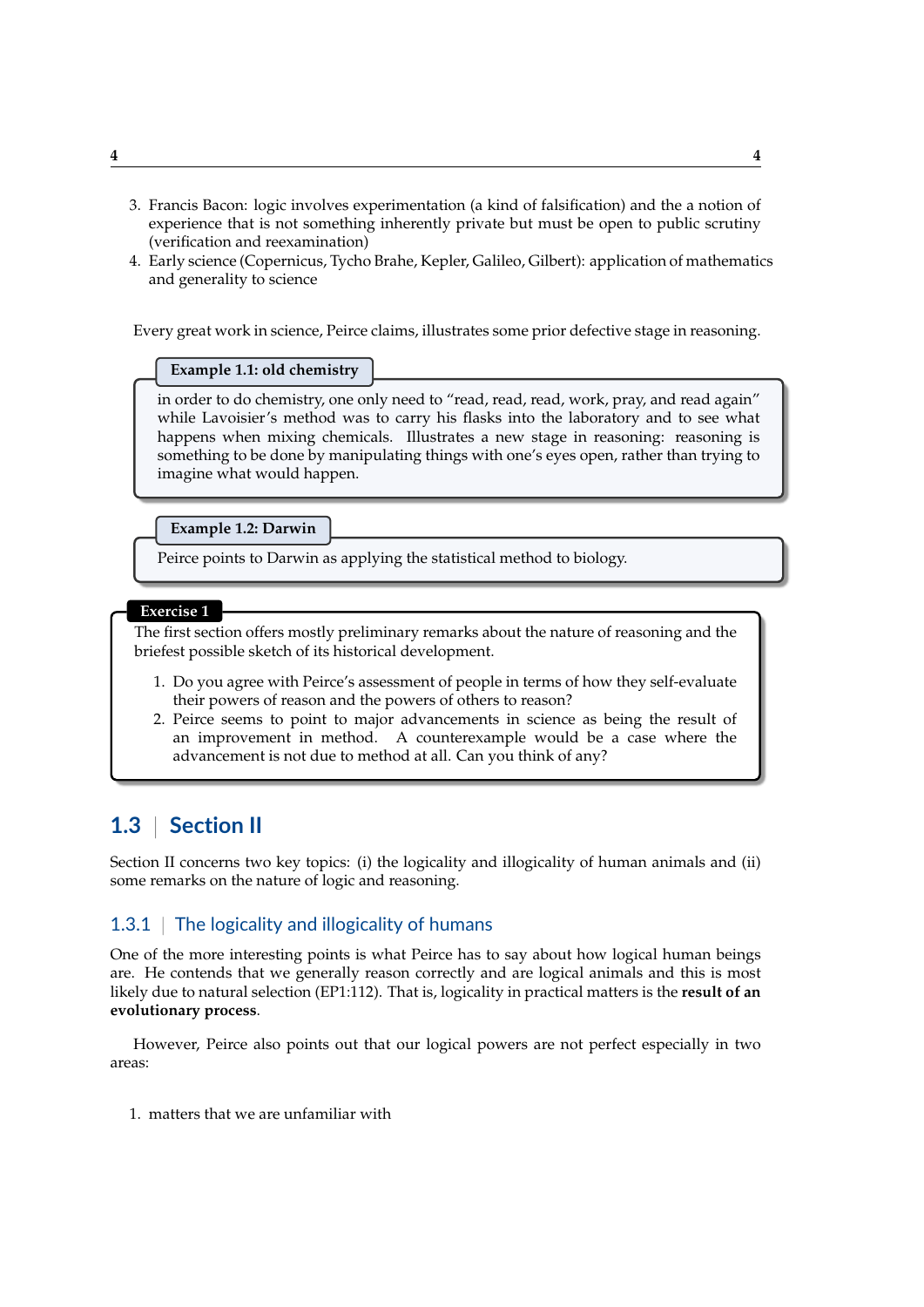2. matters that are not explicitly practical (those that knowing how to reason would play no role in natural selection)

Insofar as we do reason correctly on these matters, Peirce claims it "is an accident" (EP1:112). He contends that when faced with these matters we are "like a ship in the open sea, with no one on board who understands the rules of navigation" (EP1:113).

Further, he contends that in the absence of facts or experience, we generally are **much more optimistic** than logic would allow (the sky is the limit to my conclusions!). He writes "[w]here hope is unchecked by any experience, it is likely that our optimism is extravagant"  $(EP1:112)^{1}$  $(EP1:112)^{1}$  $(EP1:112)^{1}$ In fact, he suggests that from an evolutionary point of view "it is probably of more advantage to the animal to have his mind filled with pleasing and encouraging visions, independently of their truth; and thus, upon unpractical subjects, natural selection might occasion a fallacious tendency of thought" (EP1:112).

- P1: There are some matters for which there is no *practical* benefit for thinking one way rather than another.
- P2: Concerning these matters, there is an evolutionary benefit to have optimistic, clam, cheery opinions rather than negative, stressful, pessimistic opinions.
- C: Therefore, we are more likely to be optimistic about matters that have no practical significance.

#### **Exercise 2**

It is worthwhile to pause and try to think of areas where we are not shaped to be logical about and where it might be beneficial to have "pleasing and encouraging visions" rather than be logical. What sorts of topics do you think human beings reasons poorly about? What sorts of topics have we evolved a more optimistic tendency of thought?

## 1.3.2 | Some more points on reasoning

Peirce makes several more remarks on the nature of reasoning.

**First**, he contends that the goal of reasoning is to **discover something we don't know from something we do know**, to infer a true conclusion from true premises. And, that contends that reasoning is a **matter of fact,** not of thought. The question is whether B follows from A, not whether we think B follows from A. This allows us to characterize minds as logical or illogical (good or bad): our habit of mind is **good** if it produces true conclusions from true premises.

**Second**, for any given argument, the reasoning from premises to a conclusion involves **guiding principles**. What Peirce calls a **guiding principle of inference** is nothing more than a proposition that formulates the rule by which we reason.

<span id="page-4-0"></span><sup>&</sup>lt;sup>1</sup>Perhaps an example of this is optimism bias; the tendency to underestimate the time and work involved in the tasks we undertake.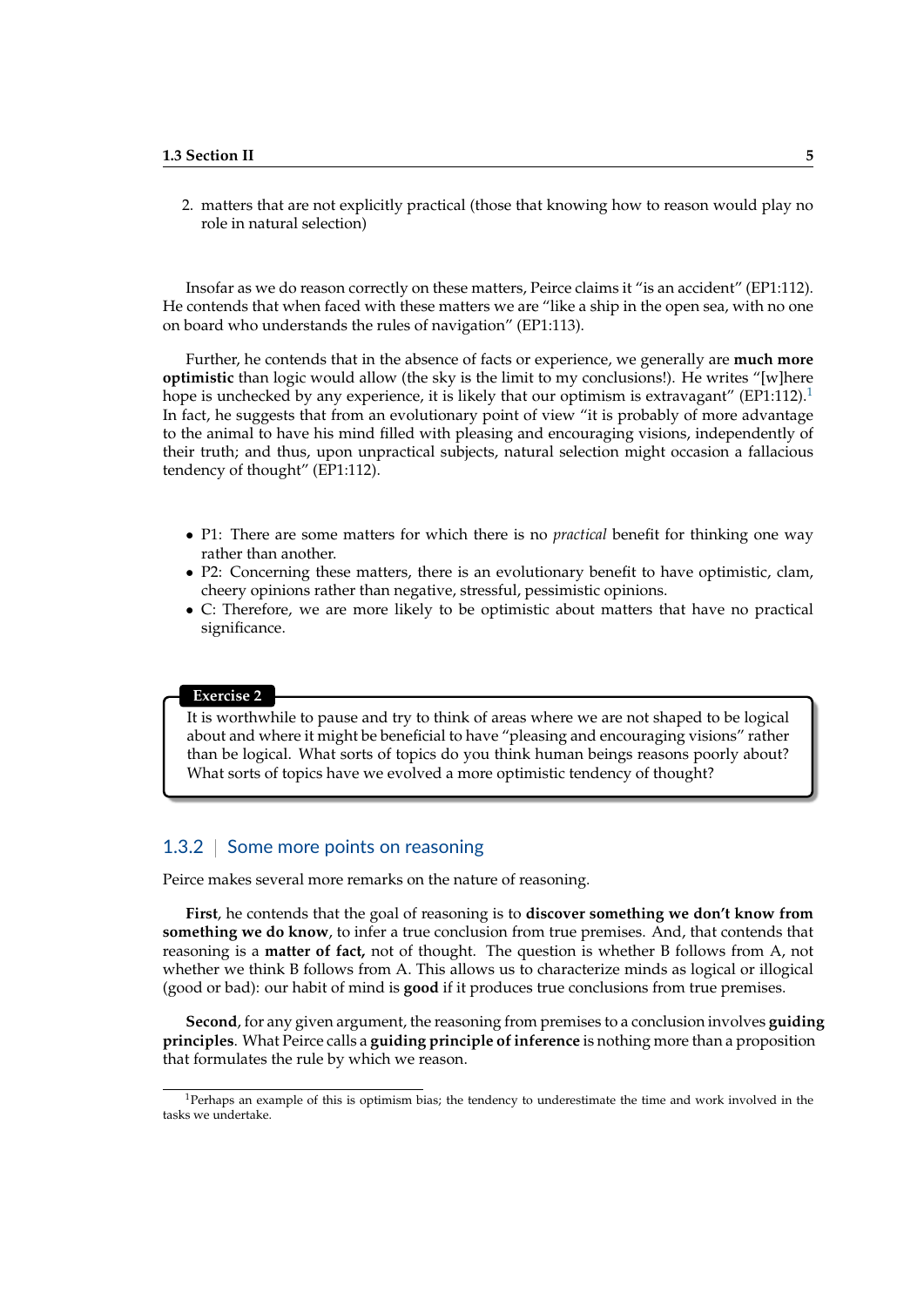## **Example 1.3**

Suppose I reason as follows:

- P1: Tek died after being stabbed with a knife.
- C: Therefore, anyone who is stabbed by a knife will die.

Peirce suggests that my guiding principle is that "what is true of one knife wound is true of every knife wound."

**Third**, one problem then is that there are so many guiding principles. That is, there is a guiding principle for almost every given subject matter. However, Peirce points out that **some facts are absolutely essential as guiding principles**. Namely, one set of these are those principles we need to assume (or take for granted) in even asking whether a certain conclusion follows from a set of premises. Some of these include:

- 1. states of mind such as doubt and belief
- 2. the possibility of a passage from doubt to belief
- 3. the object of thought would remain the same over the course of the passage
- 4. that the transition would be governed by rules that apply to all minds

**Fourth**, since we need to assume these facts in order to have a clear conception of reasoning, Peirce contends that "it cannot be supposed to be any longer of much interest to inquire into their truth or falsity" (EP1:113). The idea here is that there is no point in raising skeptical questions concerning these concepts.

**Note 1** *There is a sort of worry here about a kind of Cartesian or total skepticism. That is, Peirce seems to suggest here that we can sidestep the question here given that our goal is to talk about the nature of guiding principles (reasoning). For more on Peirce's response to this skepticism, see his "Questions Concerning Certain Faculties Claimed for Main", "Some Consequences of Four Incapacities", and the beginning of his "Grounds of the Validity of the Laws of Logic"*

At this point, Peirce offers up the suggestion that we might simply look at how people actually reason and formulate our guiding principles from the process of reasoning. In other words, we could derive logical laws from psychology (this view is sometimes called "psychologism"). He writes:

it is easy to believe that those rules of reasoning which are deduced from the very idea of the process are the ones which are the most essential; and, indeed, that so long as it conforms to these it will, at least, not lead to false conclusions from true premises. (EP1:113)

But Peirce quickly rejects this proposal. He contends that if we analyze how people reason, they are profoundly mistaken on all sorts of things.<sup>[2](#page-5-0)</sup>

<span id="page-5-0"></span><sup>2</sup> In "Fixation of Belief", Peirce points to the example of a **quality**. Peirce seems to suggest that while we do see various colors, e.g. blue, green, red, the quality of being blue, being green, or being red are not things that we see. Instead, they are products of logical reflection. That is, they are abstractions.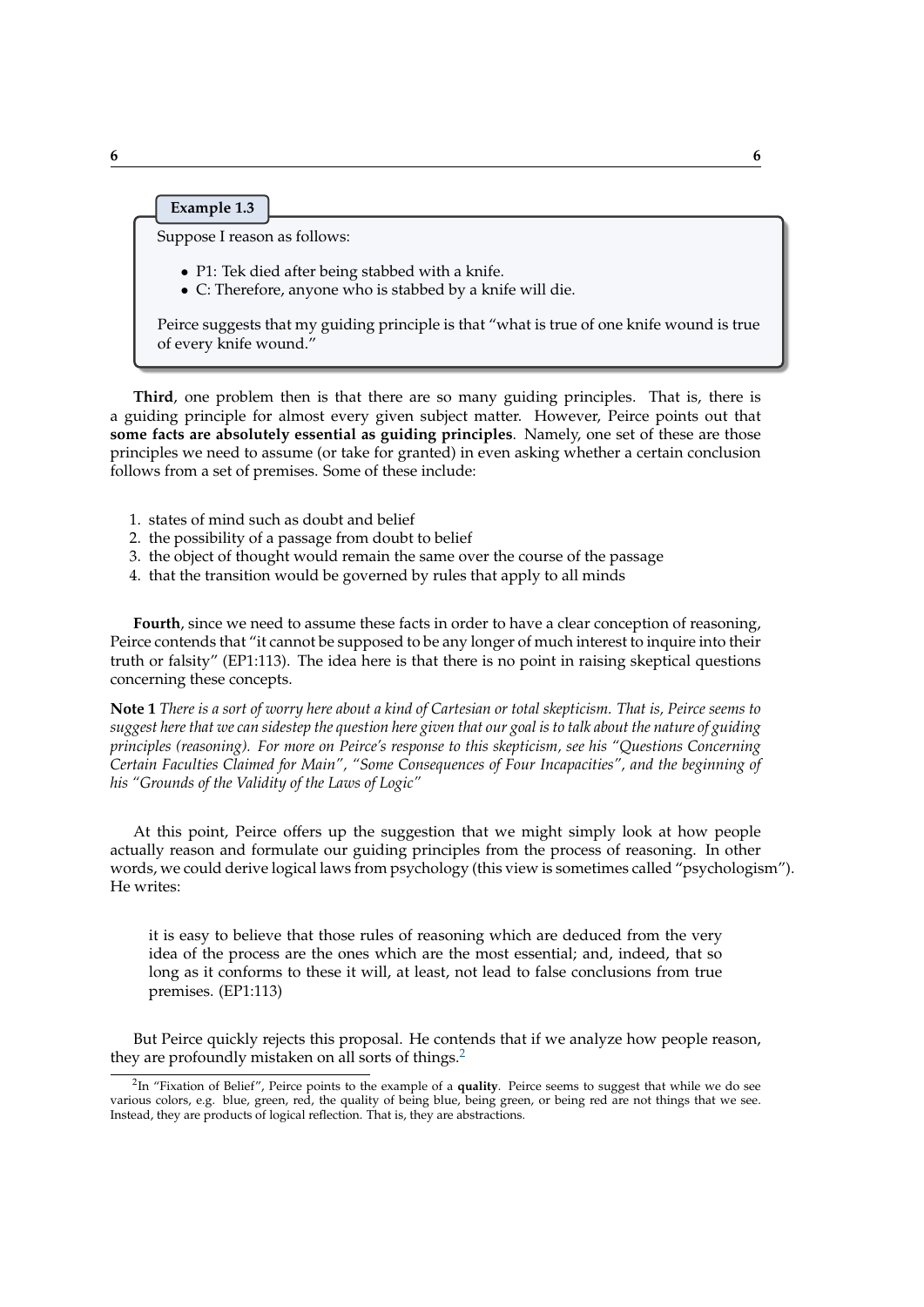#### **Example 1.4: Seen vs. inferred**

One set of examples that Peirce often refers to is that people mistake what they see from what they infer.

- 1. We might contend that we see depth, but, in reality, this is a product of inference.
- 2. We might think that our visual field is completely unbroken but, in fact, we filter out the blind spot.

#### **Exercise 3**

Can you think of other examples of where people contend they have seen something but, in reality, have only inferred it?

# **1.4** | **Section III**

This section concerns the distinction between doubt and belief. Peirce begins by distinguishing doubt from belief in three ways.

- we know the sensation of **doubting** because we are inclined to ask questions and we know the sensation of **believing** because we are inclined to make a judgment
- when we **doubt**, we are not inclined to act in a habitual way and when we **believe**, our actions are guided by that belief (e.g. The Assassins who would run to their death)
- when we **doubt**, we are often in an uneasy or dissatisfied state and we aim to free ourselves from this state by believing in something and when we **believe**, we are in a clam, satisfactory state that we don't aim to avoid but instead cling to belief

Given the distinction between doubt and belief, Peirce indicates that each has a different **effect** on us.

In the case of **belief**, he contends that when we believe something, we don't always act on that belief. Instead, when we believe  $X$ , we have a disposition to behave in a certain way when circumstances arise. He is thus asserting that **belief is of the nature of habit**: *if x happens, then I will do y*.

In the case of **doubt**, Peirce contends that it is instead not a disposition or habit but a kind of stimulus to action. Namely, it is a kind of irritation that we seek to remove or destroy.

To illustrate both of these points, Peirce offers a physical analogue. In the case of doubt, he points to the irritation of a nerve and its effect on us is our reflex to remove that irritation. For example, if I were to poke you in the arm with a pin, you might wince in pain or pull your arm away.

In the case of a habit, he points to nervous associations. These associations are presumably built up with experience and only arise in certain circumstances. Suppose you love peaches. If you are about to eat a peach and smell it before you eat it, your mouth begins to water.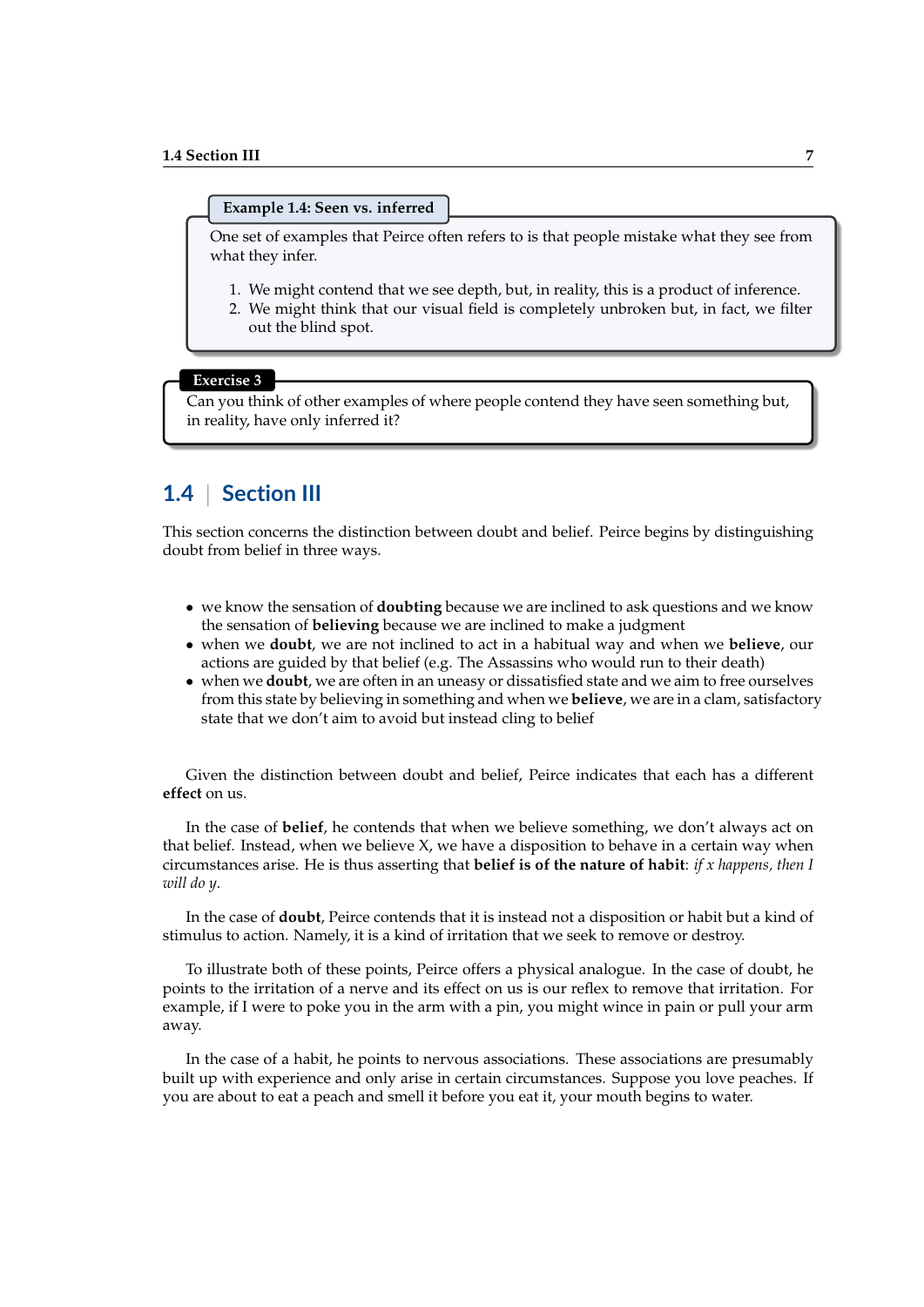# **1.5** | **Section IV**

Peirce begins this section with his provisional definition of **inquiry**.

## **Definition 1.1: inquiry**

Inquiry is the struggle caused by the irritation of doubt to attain a state of belief

From this Peirce contends that contends that **the goal (or object) of inquiry is nothing more than the settlement of opinion**. That is, whenever we encounter a doubt (a kind of irritation), the aim of an inquiry is to remove that doubt, viz., to replace it with a belief.

**Objection 1** *Peirce raises the possible objection that the real goal of inquiry is not the settlement of opinion (the fixation of belief) but instead having a true opinion.*

He goes onto reject this objection. He contends that once an individual has a firm belief (one that they take to be true), they no longer inquire at all. And so, it follows that the real goal of inquiry cannot be some notion of truth beyond the fixation of belief.

Peirce insists on the importance of the claim that the **settlement of opinion is the sole end of inquiry**. He contends that it "sweeps away, at once, various vague and erroneous conceptions of proof" (EP1:115). He offers three illustrations (only two are given here):

**Example 1.5: Cartesian skepticism**

The first conception of proof is that of the methodological skeptic. The skeptic begins by trying to doubt everything, discovering some proposition that cannot be doubted, and then constructing a system of belief.

Peirce contends that methodological skepticism suffers from a mistaken notion of **doubt** and **inquiry**. If inquiry is the struggle caused by the irritation of doubt to attain a state of belief, then the skeptic fails to produce the necessary state required to induce inquiry. At least according to Peirce, the skeptic's doubts are **fake doubts** (nothing more than putting propositions into the interrogative form) and so there is no genuine struggle to attain belief.

## **Example 1.6: Axioms and indubitable propositions**

The second conception of proof involves positing some general propositions that are ultimate, fundamental, and cannot be doubted. These either take the form of some first principles or first sensations.

But Peirce contends that this notion of proof is mistaken. If inquiry is the struggle caused by the irritation of doubt to attain a state of belief, then the only necessary starting point for an inquiry are those premises that are free from all doubt. We don't need to start with first principles, we only need to start with the propositions we believe and only doubt that which we have positive reaosn to doubt.*[a](#page-7-0)*

<span id="page-7-0"></span>*<sup>a</sup>*For more on this, see "Questions Concerning Certain Faculties", "Some Consequences of Four Incapacities"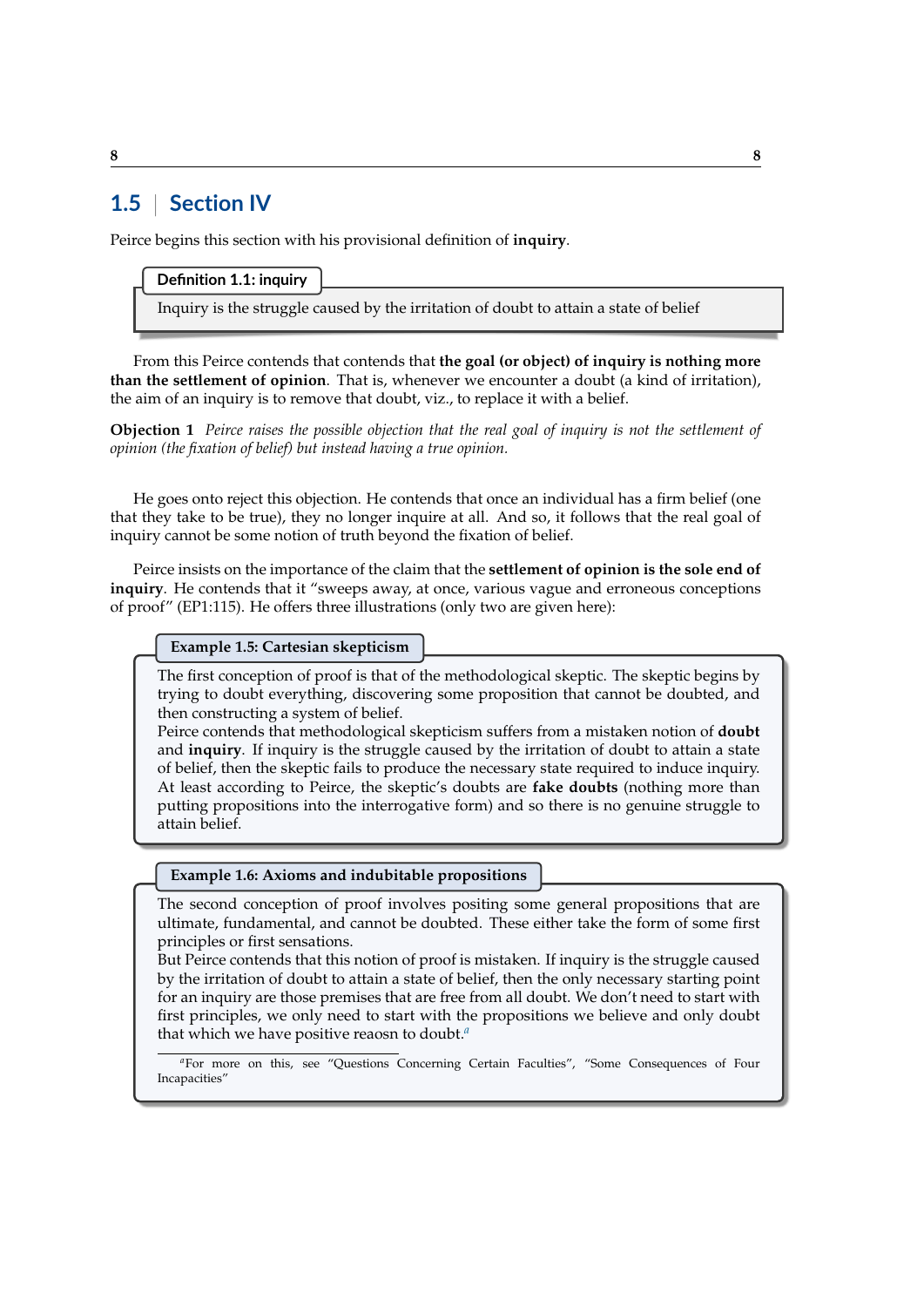#### **Exercise 4**

What do you think of Peirce's definition of inquiry? Is all inquiry tied to some doubt? Is what we are after nothing more than the fixation of our belief or do we want something more from belief?

One of the consequences of it is that it seems to do away with the necessity of having some absolutely indubitable starting point for knowledge (e.g. some first sensations or first principles). This is a bold claim since it attacks rationalists and empiricists alike. What else would Peirce have to show in order to make this consequence of his account of inquiry plausible?

# **1.6** | **Section V**

Section V is the most famous part of "The Fixation of Belief". It is probably the part that is most discussed. Sometimes the literature seems to ignore Sections I-II altogether.

Peirce begins this section by recalling two earlier propositions:

- 1. the nature of belief is habit (if X, then Y)
- 2. the settlement of opinion is the sole object of inquiry



If the nature of belief is habit and if the settlement of opinion is the sole object of inquiry, then we now have a question about how we should go about settling opinion: *What method should we use to fix our beliefs?* In Section IV, Peirce considers **four methods for fixing belief**.

## 1.6.1 The method of tenacity

The first method Peirce outlines is the method of tenacity.

In general, the method works as follows: if a doubt arises about X, take a particular position on X, constantly reiterate that position to yourself in a way that you begin to believe X, then shut out anything that might cause you to doubt X.

Peirce makes several observations about this method.

First, the method is *simple* and *direct*.

Second, it is *understandable* given the fact that doubt is uncomfortable. Peirce writes that "the instinctive dislike of an undecided state of mind, exaggerated into a vague dread of doubt, makes men cling spasmodically to the views they already have" (EP1:116).<sup>[3](#page-8-0)</sup> In short, we hate doubt so much that we are willing to hold onto anything that removes it.

Third, it is *understandable* given that immovable faith often yields a kind of peace of mind.

<span id="page-8-0"></span> $3$ Note that Peirce is suggesting that the method of tenacity explains the status quo bias.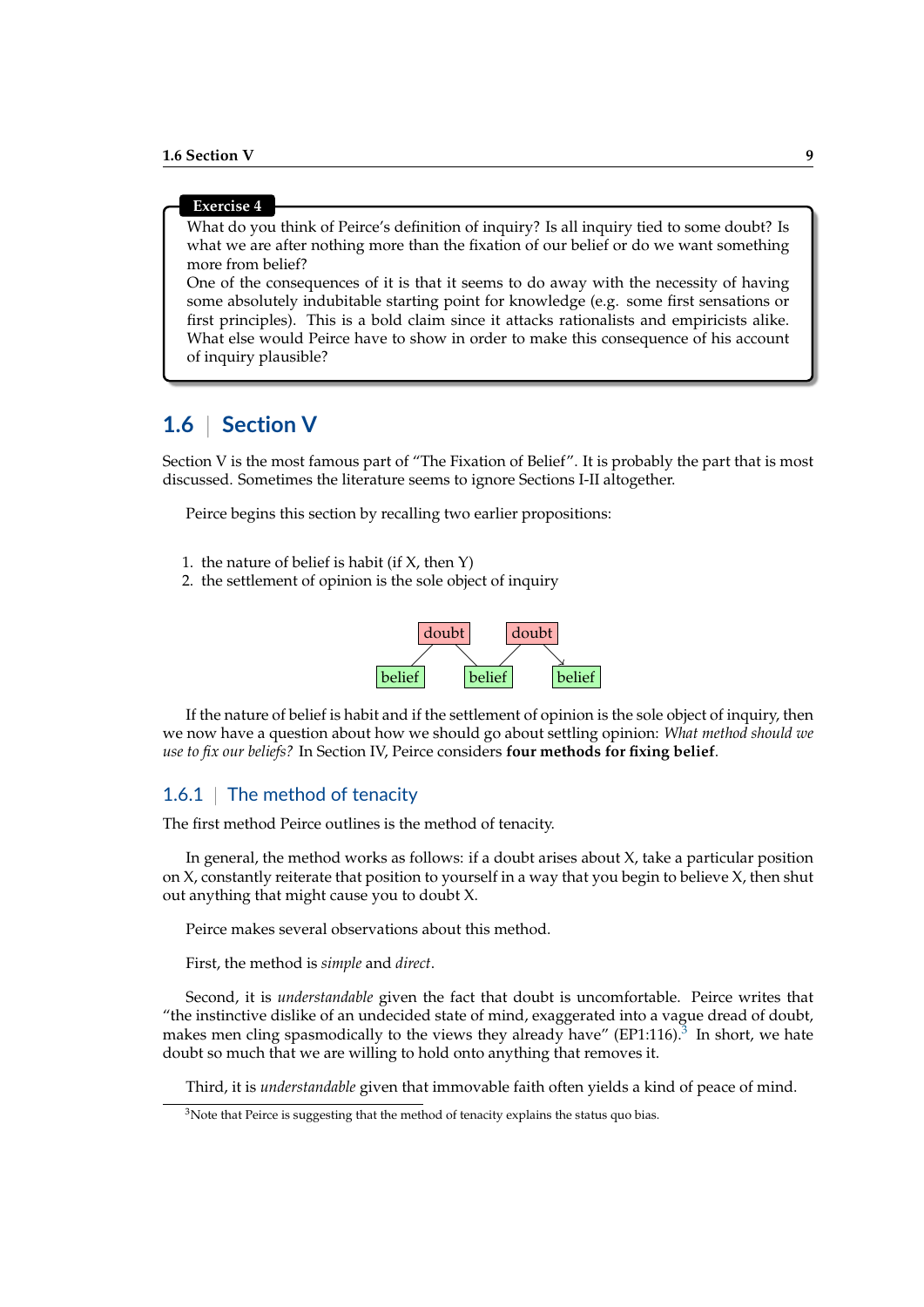**Objection 2** *Peirce notes that such faith might give rise to "inconveniences".*

### **Example 1.7: fire burns**

If I believe that fire does not burn, I might not be very careful around a fire and burn myself.

**Example 1.8: stomach pump**

If I believe that I will be eternally damned unless I receive my nutrition through a stomach pump, I might live a rather painful life.

Peirce's response, however, is that the individual might take the inconveniences mentioned above to be less than the inconveniences of being in a state of doubt. He writes that

But the man who adopts this method will not allow that its inconveniences are greater than its advantages. [...] And in many cases it may very well be that the pleasure he derives from his calm faith overbalances any inconveniences resulting from its deceptive character.

Let's put this argument in the following form:

- P1: The inconveniences of doubt is greater than the inconveniences of belief.
- P2: In some cases, it is less inconvenient to hold to a false belief than to be in a state of doubt.
- Therefore, many individuals will simply hold their beliefs rather than doubt.

In short, while the method of tenacity may cause people to hold tenaciously to beliefs that cause them inconvenience, the benefit of having the benefit outweighs the inconveniences of doubt.

#### **Example 1.9: joys of stomach pump**

Suppose Tek believes if he takes his food through a stomach pump, he will be granted entrance into heaven. This belief gives him great joy and comfort even though taking food through a stomach pump causes him a fair amount of pain.

Ultimately, Peirce contends that if someone were to go through life by simply burying their head or blocking out any doubts, then **there is no serious point of criticism we can level at this individual**. They have a method that seems to work perfectly for them.

It would be an egotistical impertinence to object that his procedure is irrational, for that only amounts to saying that his method of settling belief is not ours. He does not propose to himself to be rational, and, indeed, will often talk with scorn of man's weak and illusive reason. So let him think as he pleases (EP1:116)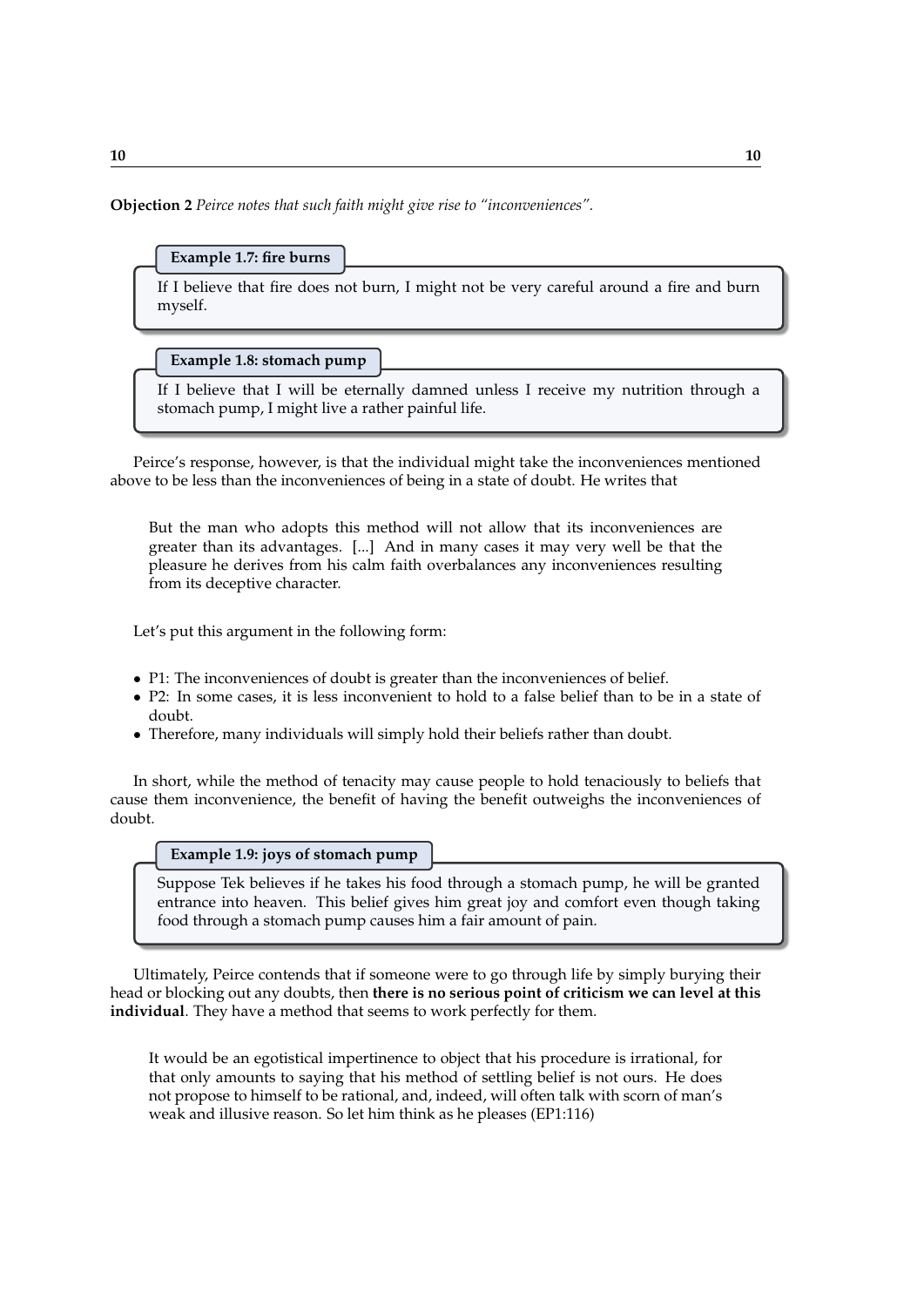However, Peirce objects that this method is **nearly impossible to maintain in practice**. He contends that "[t]he **social impulse** is against it" (EP1:116, my emphasis).

The idea here is that while Tek may believe  $X$  and try to block out any doubts concerning  $X$ , as a human being, Tek is a **social animal**, and so he is bound to come into contact with individuals who do not believe X. Given that he comes into contact with these individuals, Tek may wonder whether or not they are right about X. That is, Tek may think that other people's opinions are as good as his (at least in some matters) and so he will come to doubt X. While the method of tenacity is perhaps possible if we isolate ourselves from other people and other ideas, Peirce thinks that what other people think influence our own thoughts.



Peirce thus contends that the real question of how to fix belief is not how to fix it in an individual belief but how to **fix the belief of the community**.

#### **Exercise 5**

It is easy to think that the manner in which you fix your own belief does not follow the method of tenacity. But recall the very first lines of "The Fixation of Belief": "Few persons care to study logic, because everybody conceives himself to be proficient enough in the art of reasoning already. But I observe that this satisfaction is limited to one's own ratiocination, and does not extend to that of other men."

Perhaps one example of the method of tenacity that is extremely widespread is the *confirmation bias fallacy* (tendency to search for evidence that supports your existing beliefs and disregard evidence that conflicts with those beliefs). For example, you might believe in ghosts and then when you hear a bump in the night, you will take it as evidence that ghosts exist. Can you think of other examples?

## 1.6.2 The method of authority

The **method of authority** is a method adopted by various bodies (e.g. religious institutions, the State) that aims to fix the belief of individuals through indoctrination and force. It sets out a set of propositions to be believed, these propositions are reiterated perpetually, taught to young people, and various efforts are aimed at preventing individuals from believing or expressing contrary doctrines.

The State aims to remove even the possibility of thinking differently about the prescribed doctrines. They may simply keep the public ignorant, discourage free expression, engage in coordinated propaganda directed at hating contrary doctrines, or simply use force.

let all men who reject the established belief be terrified into silence. Let the people turn out and tar-and-feather such men, or let inquisitions be made into the manner of thinking of suspected persons, and, when they are found guilty of forbidden beliefs, let them be subjected to some signal punishment. When complete agreement could not otherwise be reached, a general massacre of all who have not thought in a certain way has proved a very effective means of settling opinion in a country (EP1:117).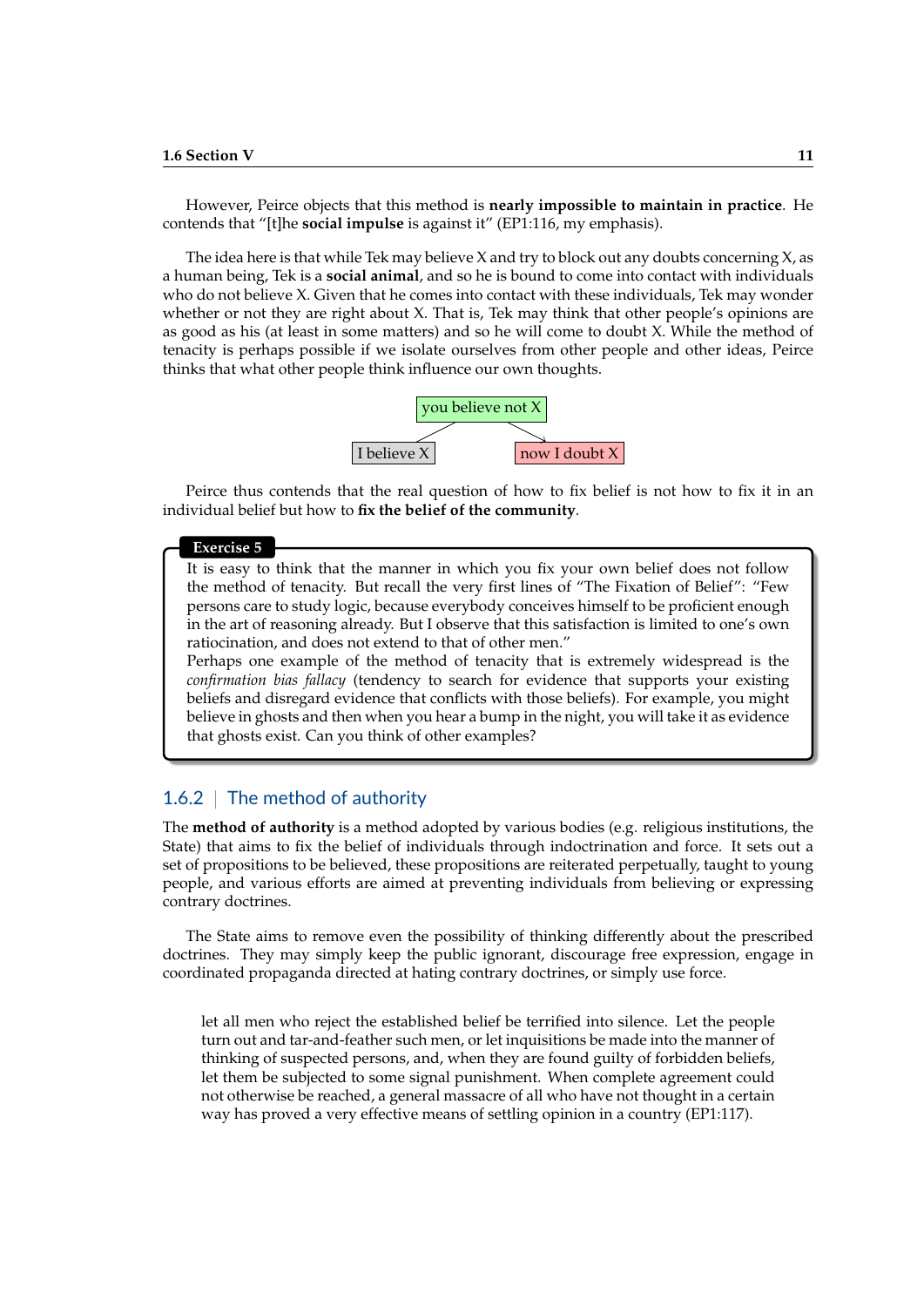In terms of **examples**, Peirce points to the fact that various religious and political beliefs have been fixed using this method. He points to Numa Popilius and Pius Nonus and to various aristocracies.[4](#page-11-0)

#### **Exercise 6**

Peirce's text was published in 1878. We might read his remarks on the method of authority as not applying in our day and age. What present day examples of the method of authority do you see today (e.g. by the State, by the media, by the educational system, etc)?

In terms of its **efficacy**, Peirce notes that the method of authority is far superior to the method of tenacity. He contends that this particular method has yielded "majestic results" pointing to various huge structure (e.g. pyramids) and the longevity of various religions. Further, he notes that it is probably the **best method for the masses**, writing

For the mass of mankind, then, there is perhaps no better method than this. If it is their highest impulse to be intellectual slaves, then slaves they ought to remain (EP1:118).

However, he is quick to note a serious problem with the method.

**Objection 3** *Peirce contends that "no institution can undertake to regulate opinions upon every subject" (EP1:118). Since various bodies of authority cannot regulate every possible opinion but instead can only regulate those opinions they take to be most important. This inability to regulate every opinion though creates a further problem.*

*The problem is that since (i) not every opinion can be regulated and (ii) one opinion can influence another (social impulse), it follows that (iii) it is possible that the regulated opinions can be doubted.*

#### **Example 1.10: Influence of other cultures and ages**

Peirce gives an example of how this might occur. Suppose Tek lives in a country where opinion on various topics are highly regulated. He, however, sees people in other countries who believe differently than he does or he reads books about people in different ages who believe differently than he does. He is thus led to believe that his beliefs are nothing more than accident; that is, he only believes what he believes because he lives in the culture that he does. Tek's beliefs thus have some degree of arbitrariness and perhaps determined by the caprice of those in power.

Ultimately then, Peirce thinks that rejecting the method of authority will lead to a search for a new method that not only produces an impulse to believe but "shall also decide what proposition it is which is to be believed" (EP1:118). The method not only will **fix belief** but also make its fixation not due to the caprice of agents of the State.

<span id="page-11-0"></span> $4$ One interesting point is that he contends that (i) the method almost always invites cruelty and atrocities and (ii) that the agents of this cruelty do not feel justified in sacrificing the interests of society for the sake of mercy. This seems to suggest that the method of authority runs so deep that the agents of the cruelty believe themselves to be doing good rather than harming others.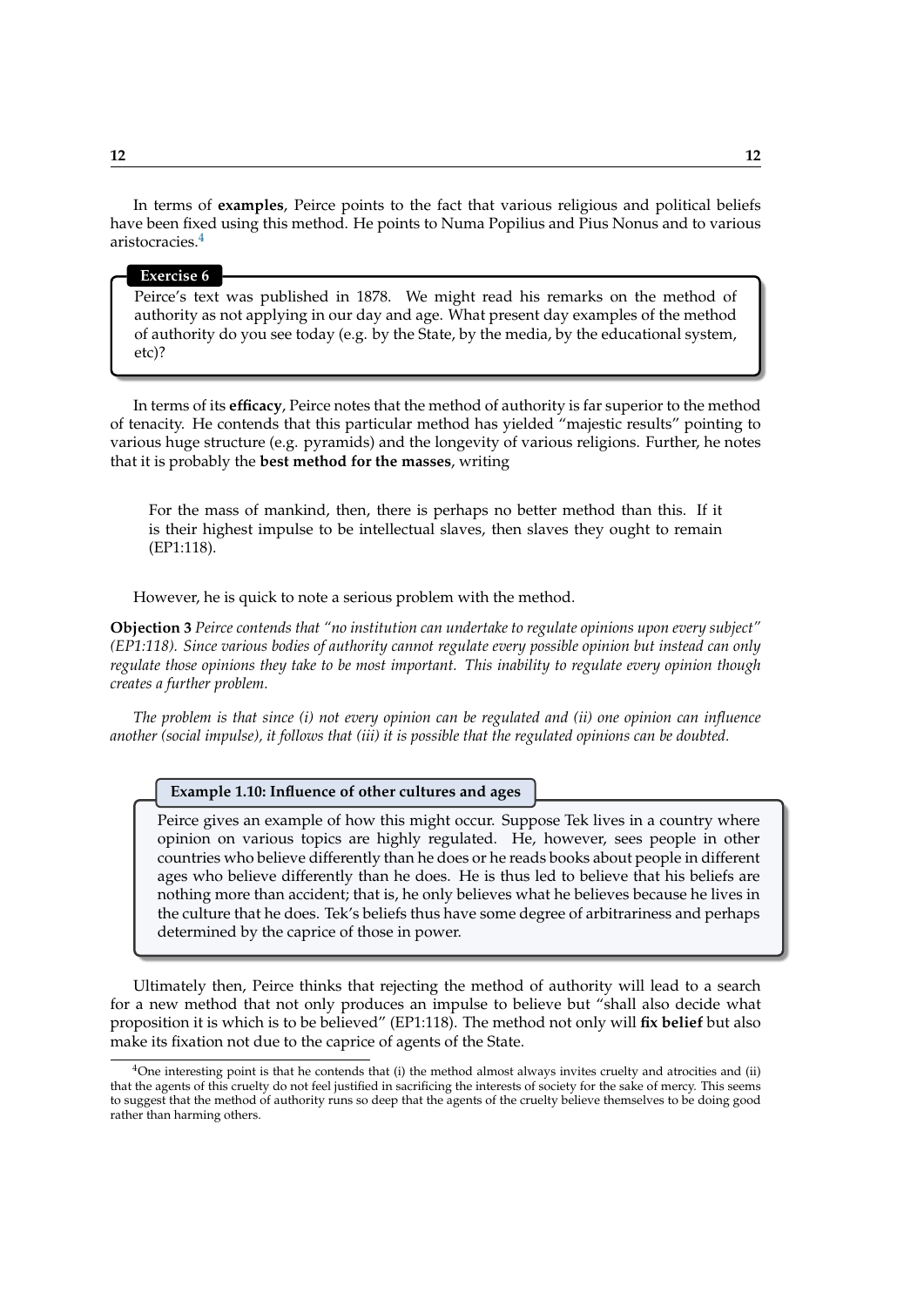## 1.6.3 | The a priori method

The third method that Peirce considers is the **a priori method**. This method is somewhat unclear but Peirce makes several remarks concerning it.

Peirce characterizes the method as a process of unimpeded natural preference or reflection. He contends that the "very essence of it is to think as one is inclined to think." The idea here is that the method does not rest upon and is not checked (or impeded) by observed facts but instead we simply think through whatever doubt we have until we happen upon a belief that seems right to us. The method is characterized by destroying doubt by finding propositions that are "agreeable to reason", viz., what we find ourselves naturally inclined to believe

An alternative way that Peirce characterizes this method is that the method is dialogical in nature. That is, belief is fixed through a process of discussion. That is, individuals may have doubts about X and they converse until the point where they reach some sort of consensus about X.

Under these characterizations of the method, the **a priori method** is similar to **method of authority** in that it has the **potential fix belief in the community rather than merely the individual.**

Peirce notes that our conception of **art** and much of **metaphysics** is largely due to this method.

#### **Example 1.11: Plato's proportionality**

distances of the planets are proportional to the distance of different strings that produce harmonious chords

**Example 1.12: Self-interestedness**

The idea that people only act with the aim of improving their own self-interest (pleasure)

In terms of the **merits** of the a priori method, Peirce notes that it is "far more intellectual and respectable from the point of view of reason" than the other two methods (EP1:119). And, at least on the surface, it looks **more intellectual** in that fixing one's belief involves a kind of development or process of thought.

**Objection 4 (arbitrary, capricious)** *But, Peirce notes, that the a priori method is problematic for the same reason that the method of authority is problematic. Recall that Peirce criticized the method of authority because the method did not play a role in what proposition was to be believed. What did dictate the proposition to be believed was some individual or group (e.g. the State). Because of this, beliefs were marked by an arbitrary or capricious element.*

*According to Peirce, the a priori method also involves arbitrary or capricious elements and so the method "does not differ in a very essential way from that of authority." According to Peirce, the manner in which the a priori method develops our opinions to the point of fixation is similar to the development of taste. Peirce contends that*

*1. while there is some development of thought and thus removal of arbitrariness, this development only involves the introduction of some other arbitrariness, e.g. cultivation of one's view on what is*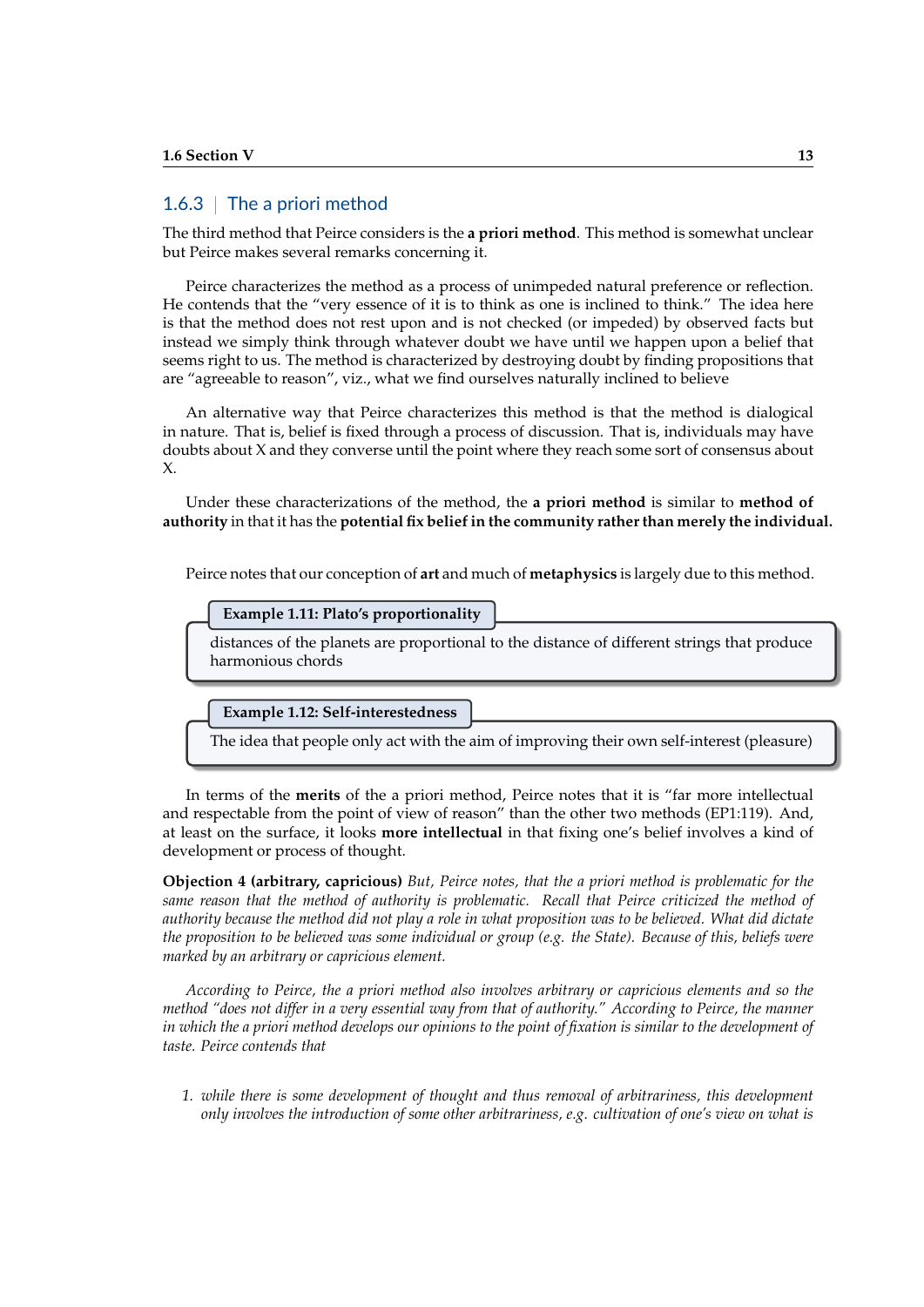*fashionable*

*2. like fashion, Peirce contends there is also a kind of capriciousness which is evidenced by the fact that what is believed often changes*

*Again, the problem with the arbitrariness of the method is that it elicits doubt. Similar to the method of authority, we only need to have one opinion to create a doubt in an opinion fixed by the a priori method* and this can cause us to doubt our belief. For instance, we only need to see that what is **agreeable to our** *reason is not agreeable to someone else's reason and assuming we think their are just as reasonable as we are, we have reason to doubt our beliefs.*

#### **Example 1.13: Christianity in the Hindoo World**

Peirce offers an example of this when he points to the problem of spreading Christianity to the Hindoos. He points out that even if the State plays no role stopping the spread of Christianity to the Hindoo world, their belief that the Christian way of treating women is immoral (a sort of development taste or view) blocks its spreading.

**Exercise 7**

What beliefs do you think are accepted simply because they seem agreeable to people's "reason" or "taste"? (e.g. the earth is flat).

## 1.6.4 | The scientific method

The fourth and final method is the **scientific method**.

**First**, Peirce begins the discussion of the scientific method by pointing out that in order to avoid the problem of arbitrariness and caprice, it is necessary that a method of fixing belief be founded on something our thought has no effect: an **external permanency**.

**Second**, Peirce is then quick to note that the external permanency in question cannot be some external thing that only one individual can access. He thus rejects the idea of some sort of mystical or religious access to truths given by God. The external permanency in question thus is a **publicly accessible external permanency**. Some thing that affects (or can effect) every individual.

**Third**, Peirce then notes that the publicly accessible external permanency affects every individual, it need not affect them in exactly the same way. For example, if we are both looking at a blue dress, we need not be effected by the dress in the same way (e.g. you may see the blue as a lighter shade of blue than I do, or it may look more vibrant to you because of where you are standing). Nevertheless, he contends what is important about the external permanency is that **while the affections of the external things may vary, the "method must be such that the ultimate conclusion of every man shall be the same" (EP1:120)**. That is, while **real things may impact us differently**, the **conclusions we draw concerning that object should coincide**. That is, following this method is supposed to take individuals who follow it and **lead them to the same conclusion**.

To summarize, Peirce contends that the scientific method makes the following "fundamental hypothesis":

**14 14**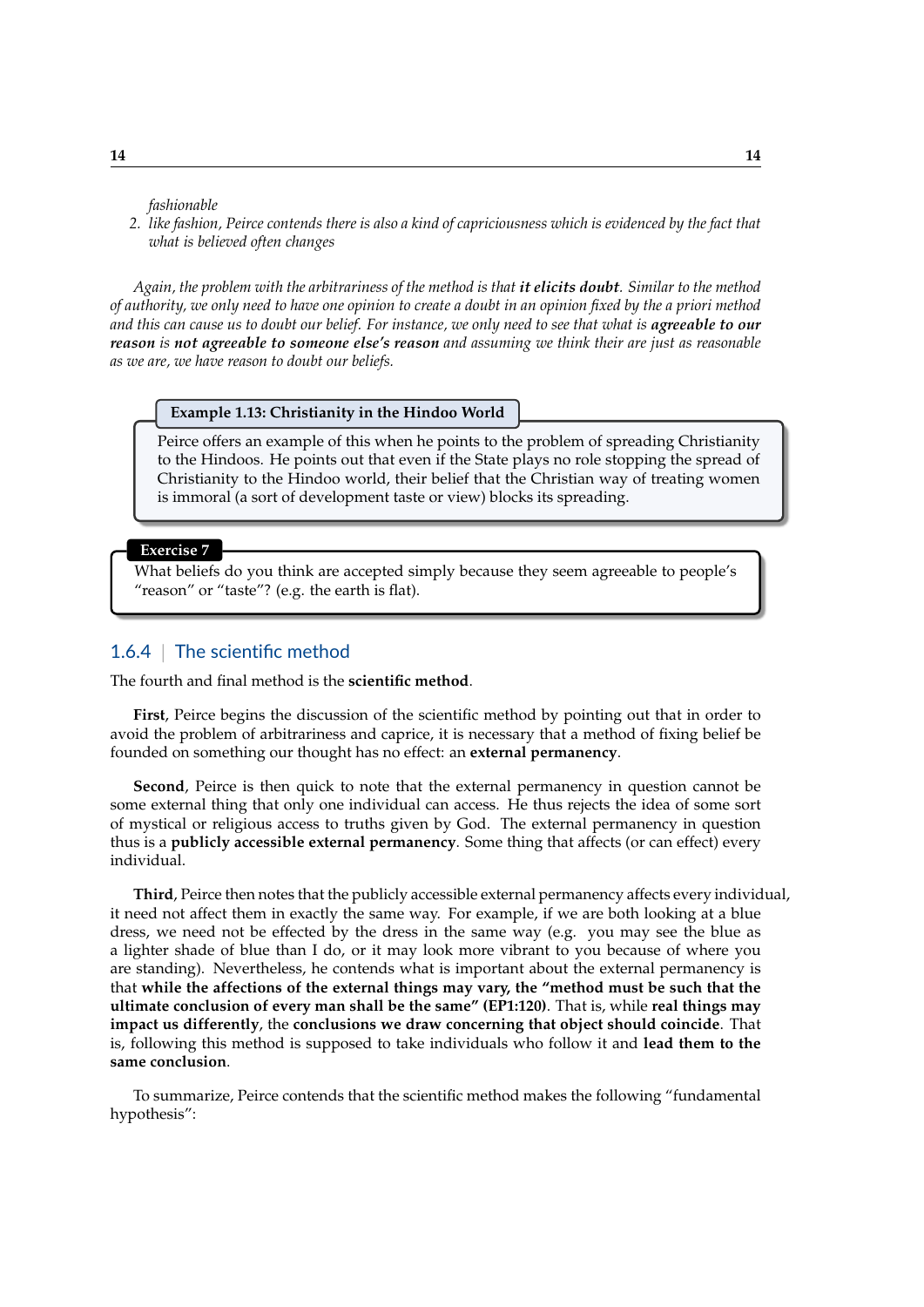There are real things, whose characters are entirely independent of our opinions about them; those realities affect our senses according to regular laws, and, though our sensations are as different as our relations to the objects, yet, by taking advantage of the laws of perception, we can ascertain by reasoning how things really are, and any man, if he have sufficient experience and reason enough about it, will be led to the one true conclusion (EP1:120).

In short, the method of science

- 1. posits the existence of a (i) publicly accessible external permanency (reality), some real things independent of our opinions that influences the senses according to regular laws
- 2. is capable of taking individuals (who are variously affected by these things) from a state of doubt to a shared opinion

Peirce immediately raises the following objection to this claim.

**Objection 5** *If we are to accept the scientific method, then we must believe that there are real things. But how can we know there are real things unless we use the scientific method?*

Peirce has roughly four responses.

**First**, he contends that the method is consistent with the reality of things when he contends that if the scientific method cannot prove the existence of real things, its use does not lead to a proof that there are no real things. Therefore, the assumption is **consistent** with the method.

**Second**, he also gives a kind of argument from the success of science. Namely, the use of the scientific method has led to great triumphs in settling opinion and so there is evidence to support the fundamental hypothesis that there are realities.

#### **Exercise 8**

There are two other explanations I don't fully follow. Take a look at both of these (EP1:120, W3:254) and see if you can make sense of them.

## 1.6.5 | Explaining the scientific method

Peirce makes it clear that he wishes to give **a more complete account of the the scientific method**. "The Fixation of Belief" is actually the first of a series of essays aimed at detailing what this fourth method involves. The entire series consists of the following essays:

- 1. "The Fixation of Belief"
- 2. "How to Make Our Ideas Clear"
- 3. "The Doctrine of Chanes"
- 4. "The Probability of Induction"
- 5. "The Order of Nature"
- 6. "Deduction, Induction, and Hypothesis"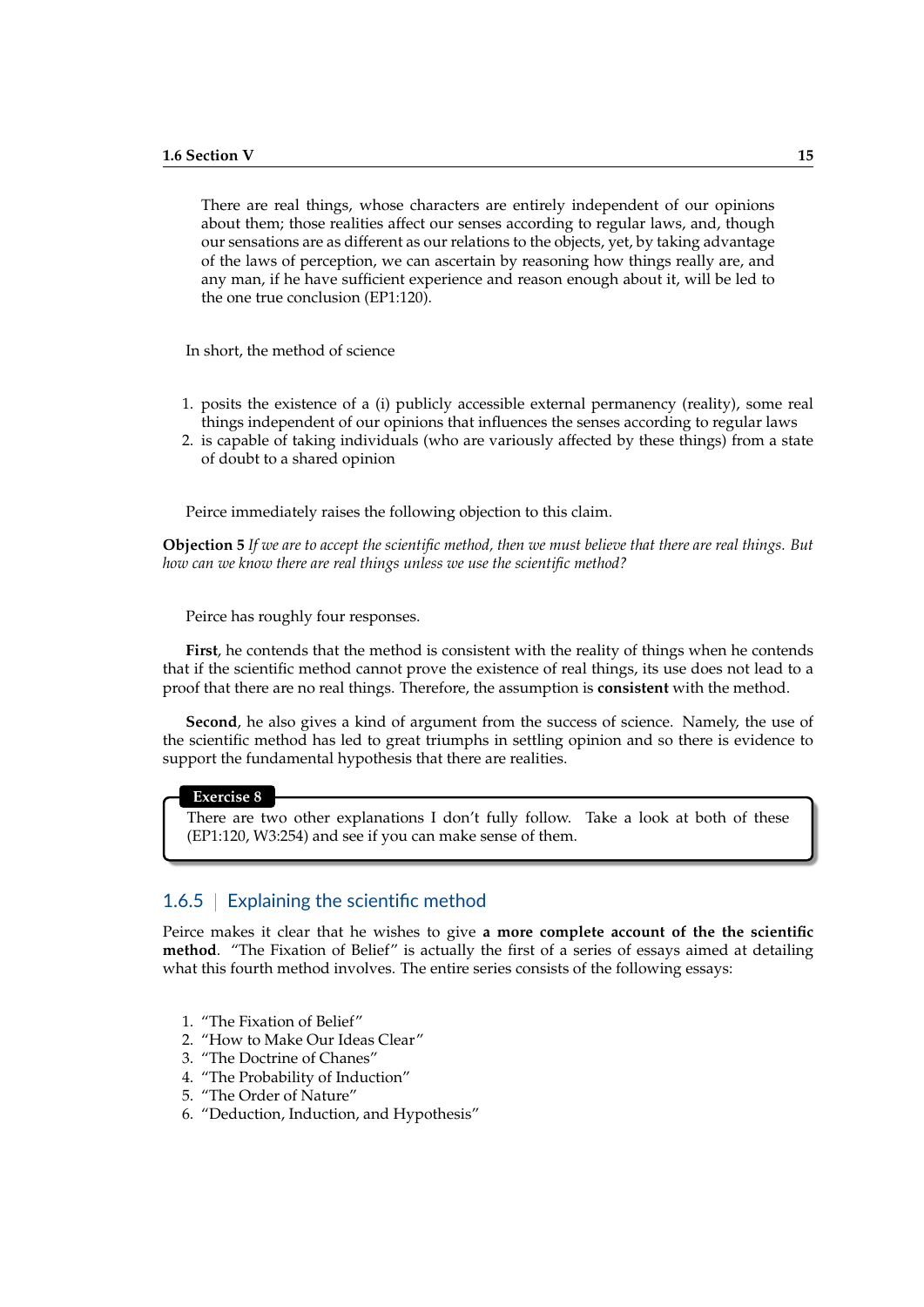In "The Fixation of Belief" is merely a preliminary to this more complete description. In this essay, however, he does provide some points of contrast between the scientific method and the other three different methods.

The main point of contrast Peirce notes is that the scientific method **is the only method that presents a right and wrong way of using it**.

- 1. In the case of the **method of tenacity**, if you have a doubt about your use of the method, you only need to apply the method of tenacity and your doubt about its use is gone. In short, you cannot be wrong about your use of it.
- 2. In the case of the **method of authority**, the State may try to squash public dissent in a way that (from a rational point of view) is grossly ineffective. But, the only test of the method of authority is what the State thinks and so it cannot be wrong.
- 3. In the case of the **a priori method**, however you are naturally inclined to think is a correct use of the method. According to Peirce, using the a priori method to analyze how you think, you are inclined to think you are thinking correctly. And so you cannot be wrong in your use of the method.

For Peirce, it is only the **scientific method** that allows for the possibility of being right or wrong about your use of the method. According to Peirce, if you start from known and observed facts and reason to some unknown proposition, whether you reasoned correctly depends upon whether you used rules that lead you from true premises to a true conclusion. And, he contends the only way to test that is to apply the scientific method to your method of reasoning. He writes:

The test of whether I am truly following the method is not an immediate appeal to my feelings and purposes, but, on the contrary, itself involves the application of the method. Hence it is that bad reasoning as well as good reasoning is possible; and this fact is the foundation of the practical side of logic.

#### **Exercise 9**

It is not clear to me what Peirce is saying here. On the one hand, he seems to suggest that we can apply the scientific method to the scientific method and this can tell us whether or not we are applying the method correctly. This would be something like, we can give a logical analysis of the scientific method (e.g. were the statistical methods used correctly, etc.).

How do you interpret the idea that the scientific method is the only method can distinguish between a right and wrong way or using it?

While Peirce only points out the fact that the scientific method is the only method that gives you a way of determining if it is applied correctly, from what he says earlier, we can point to a number of other strengths of the scientific method:

1. not determined by human caprice (arbitrariness) because it depends upon an external reality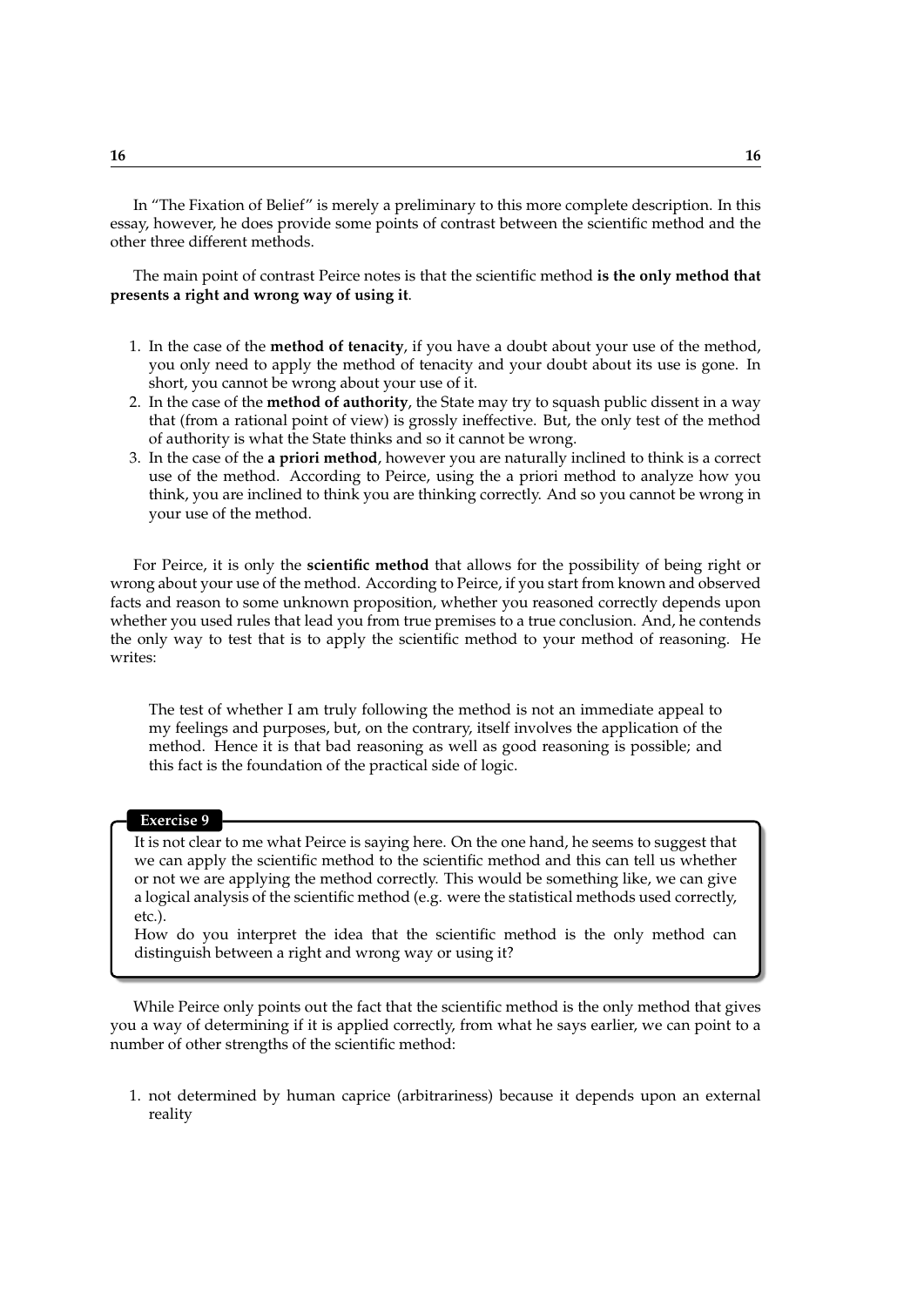- 2. not determined by individual self-consciousness (public, in line with the social impulse)
- 3. it is the only method that presents a right and wrong way to use it
- 4. it is the only method that allows for one's belief to coincide with fact
- 5. capable of fixing not only an individual's belief but the belief of the community

## 1.6.6 The strengths of the other methods

Peirce is keen to note that it is not the case that the other three methods have no advantage over the scientific method.

The **a priori method** is advantageous because its conclusions are often comfortable. Peirce seems to imply that the a priori method lends itself to conclusions that make us happy or that inflate our egos. That is, we may be inclined to think that our neighbors are kind, or that driving cars is safe, or that you yourself are a good person. Peirce suggests that the method puts us in a "pleasing dream" until we are woken up by "rough facts".

The **method of authority** has its advantage because it has been and always will be the method that will govern the masses. Peirce also offers up several other interesting points on this method:

- 1. the State will always be inclined to suppress "dangerous reasoning" (EP1:121)
- 2. that even when the State does not use force to suppress dangerous reasoning, they will use other means: "uniformity of opinion will be secured by a moral terrorism to which the respectability of society will give its thorough approval" (EP1:122).
- 3. that intellectuals almost never reveal their full thought since they are aware that any sort of tabooed beliefs will mean they will be subjected to a kind of cruelty: "wherever you are, let it be known that you seriously hold a tabooed belief, and you may be perfectly sure of being treated with a cruelty less brutal but more refined than hunting you like a wolf" (EP1:122)

Concerning the **method of tenacity**, Peirce notes that it is advantageous (or admirable) for its "strength, simplicity, and directness". It is the method that Peirce says he admires the most as it takes a level of courageousness to completely dismiss reason and hold fast to one's beliefs.

#### **Exercise 10**

Can you think of any other advantages that either Peirce mentions or you can think of about the three non-scientific methods?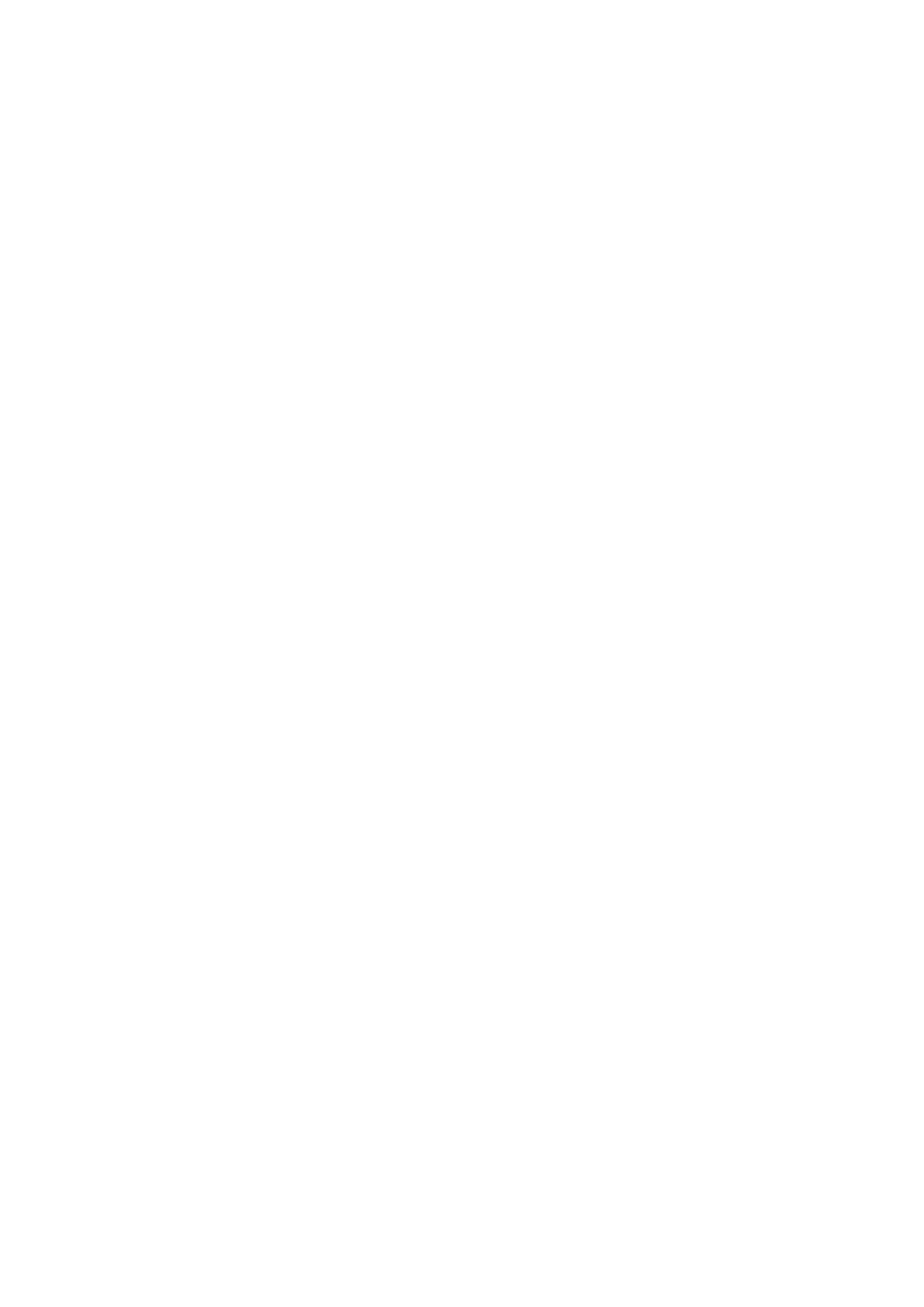# **How to Make our Ideas Clear**

# **2.1** | **Introduction**

We analyzed the "The Fixation of Belief", the first essay of Peirce's "Illustrations of the Logic of Science". The second essay in this set of illustrations is Peirce's "How to Make Our Ideas Clear". In this essay, Peirce:

- 1. outlines two grades of clarity concerning the apprehension of ideas
- 2. articulate a new, third grade of clarity: the pragmatic grade of clarity
- 3. uses this third grade of clarity methodologically to clarify the notice of hardness, weight, and force
- 4. also uses this new grade of clarity to clarify the notion of *reality*

This essay is often cited as the first published statement of pragmatism and often taken to be one of the most important essays in classical American philosophy.

# **2.2** | **Section I**

## 2.2.1 The three grades of clarity

We want our ideas to be clear. We want to know what we mean, what we are talking about, and insofar as ideas are used to certain effect, we want to know the implications of various ideas. In this first section, Peirce outlines two, initial grades of clarity and their problems.

## 2.2.2 The first grade of clarity

The first grade of clarity is that of **clearness**.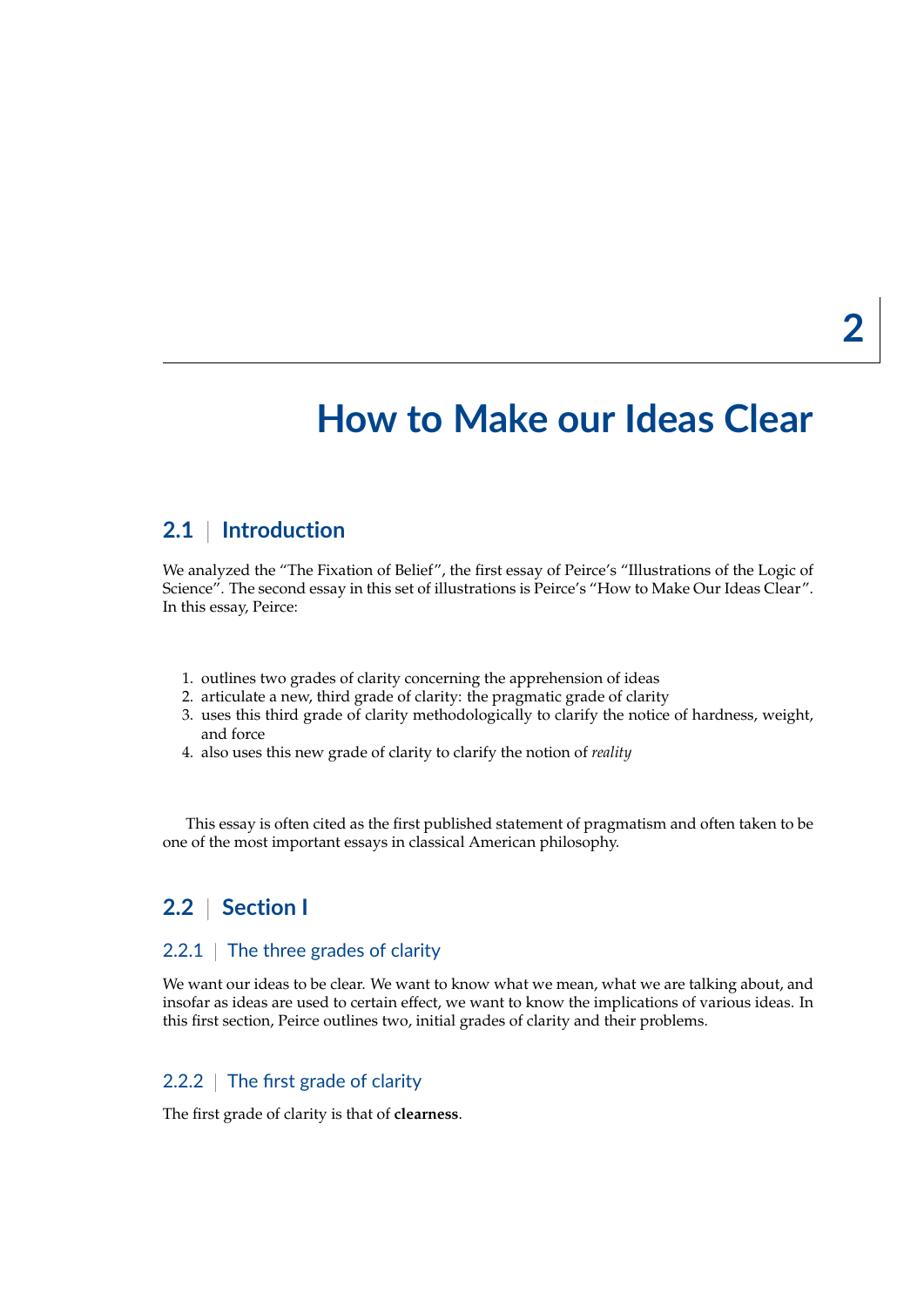#### **Definition 2.1: clear idea**

According to Peirce, a "clear idea is defined as one which is so apprehended that it will be recognized wherever it is met with, and so that no other will be mistaken for it." It is marked by familiarity with an idea. It is one that we would never feel that we would fail to recognize and "under no circumstances to mistake another for it" (EP1:124). It is one in which we "have lost all hesitancy in recognizing it in ordinary cases" (EP1:125).

#### **Definition 2.2: obscure idea**

An obscure idea is thus one that will not be recognized wherever it is met with and so admits the possibility of being mistaken with other ideas.

#### **Example 2.1: gold for a pawnshop owner**

de Waal gives the following example of a clear idea: "The first grade can be exemplified by a seasoned pawnshop owner's idea of gold. His idea of gold allows him to recognize that an object is made of gold the moment he sees it, and allows him to interpret sentences that contain the word "gold".*[a](#page-19-0)*

<span id="page-19-0"></span>*<sup>a</sup>*Cornelia de Waal. *Peirce: A Guide for the Perplexed*. London: Bloomsbury, 2013, p. 111.

## 2.2.3 The second grade of clarity

The second grade of clarity is **distinctness** (or a distinct apprehension of an idea).

## **Definition 2.3: distinct idea**

A distinct idea is "defined as one which contains nothing which is not clear" That is, when we have a distinct idea, "we can give a **precise definition** of it, in abstract terms" (EP1:125, my emphasis), or "an abstract logical analysis of it into its ultimate elements, or as a complete an analysis as we can compass" (CP6.481).

The idea here is that if you have a distinct idea, then you can define the idea itself with a definition. In addition, nothing in your definition is undefined. That is, you can also define all of the constituent ideas you use to define the target idea.

**Example 2.2: gold**

Gold is the chemical element with atomic number 79 is a distinct idea.

It is worth noting that your idea (i) need not correspond with the ideas of others or (ii) need not be a final definition.

## 2.2.4 The natural order of gaining clarity

There is some suggestion that there is a natural order (or set of steps) to gaining clarity concerning our ideas. Peirce notes that "the books are right in making familiarity with a notion the first step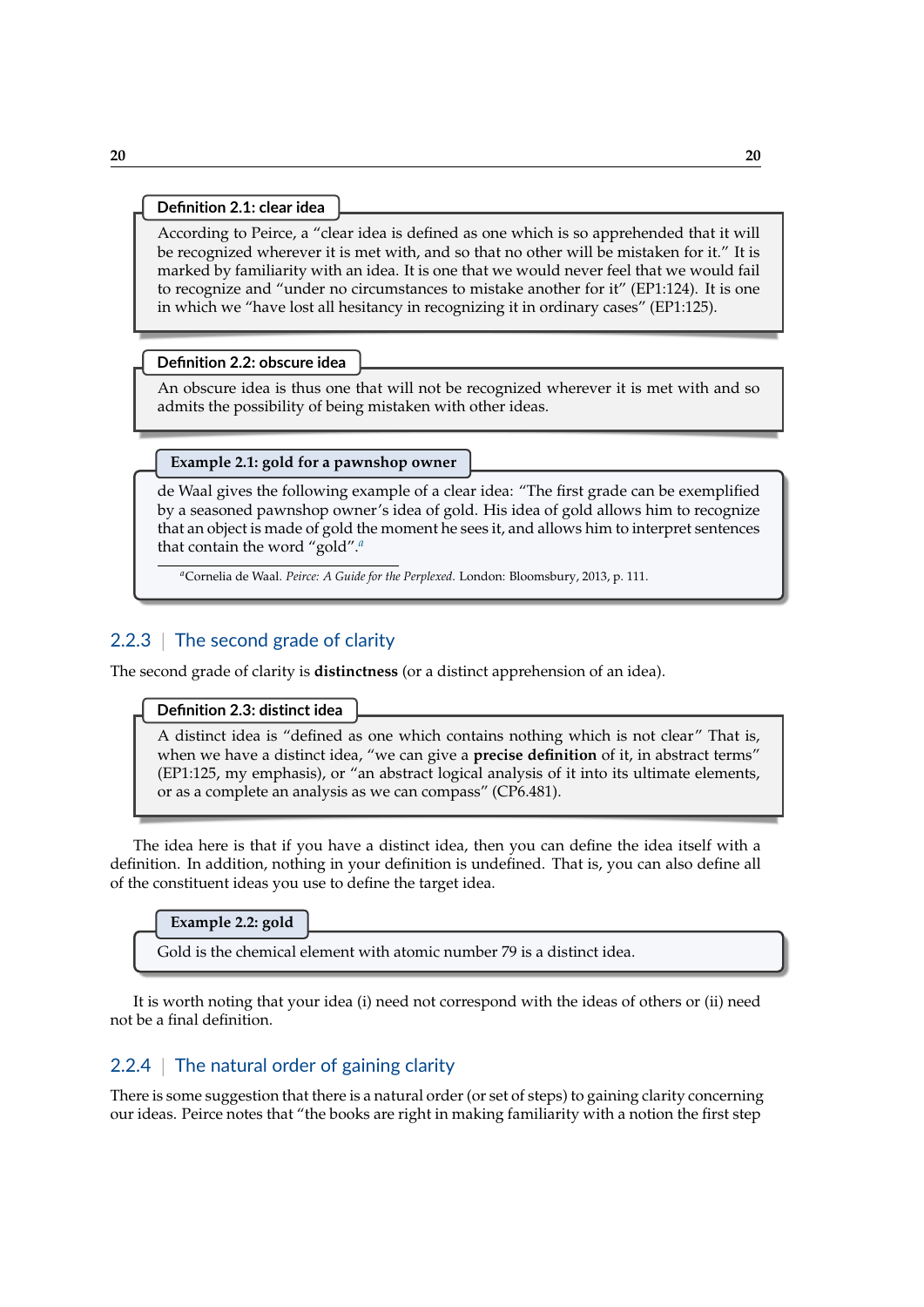toward clearness of apprehension, and the defining of it the second" (EP1:126). Let's call these the **first** and **second** grades of clarity.

- First grade of clarity: clear apprehension of an idea
- Second grade of clarity: distinct apprehension of an idea

**Example 2.3: clear and distinct idea**

First, I may believe that when I know a domestic cat when I see it. This would be a *clear* apprehension of the idea of a cat. Next, I can define a domestic cat as a small, typically furry, carnivorous feline. This would be a *distinct* apprehension of the idea of a domestic cat.

## 2.2.5 | Problems with clear and distinct ideas

Peirce seems to suggest that there are **problems** with the degree of clarity offered by both kinds of apprehension. In both cases, ideas that have these properties have a greater degree of clarity than those that are obscure but there is still some imprecision.

**Objection 6** *subjective feeling of mastery With respect to clear ideas, Peirce contends that the notion of clearness only amounts to a subjective feeling of mastery (EP1:125) and so notes that it is a very small merit of an idea to be clear. I may believe myself to be distinguish one cat from another, but this may very well be wrong. The pawnshop owner may believe an item to be gold but the item may not be gold.*

In short, the problem with clear ideas is that the clarity is based entirely on subjective considerations. Suppose I think my ideas about taxation, politics, God, or what it means to be a good friend are clear. I may act as though I can always pick out a good friend when I see one, but I may be wrong about the matter.

**Objection 7** *distinct ideas are not instructive With respect to distinct ideas, Peirce seems to contend that while a distinct apprehension of ideas can help to organize our thoughts, "[n]othing new can ever be learned by analyzing definitions" (EP1:126). Defining an idea thus cannot bring to light any unclarity in the idea itself.*

**Example 2.4: domestic cat**

My definition of a cat allows me to distinguish cats from other animals (e.g. dogs) but it also lacks clarity that cannot be corrected by analyzing the definition itself: is a small cougar a cat? Analyzing the definition does not tell me.

#### **Example 2.5: sport**

I might define a "sport" as a game that involves physical activity. But this definition lacks clarity that cannot be corrected by analyzing the definition by itself: is wrestling with my brother a sport? are esports sports? Analyzing the definition does not tell me.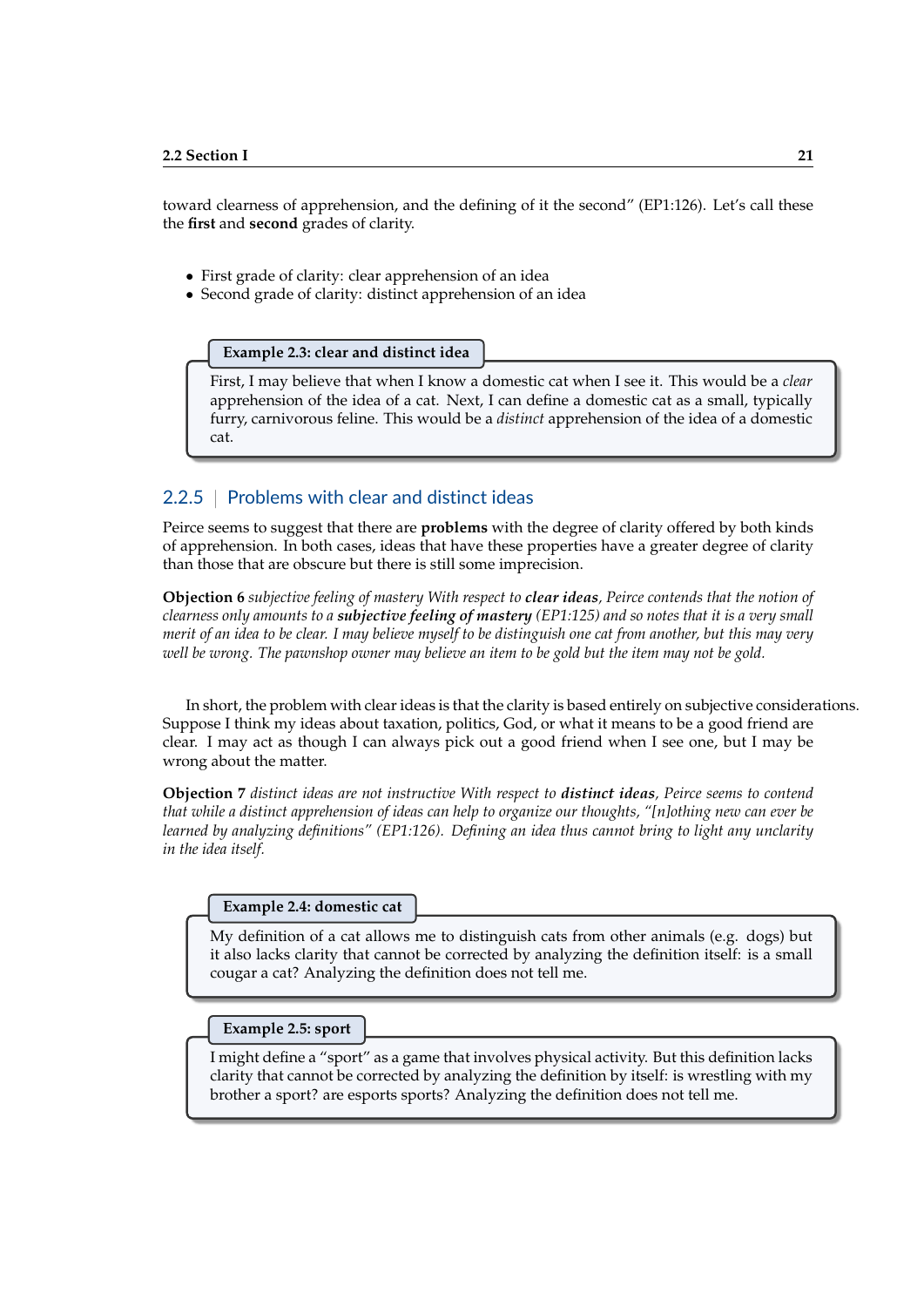The lack of clarity of ideas manifests itself philosophically. Peirce's example comes from Descartes. On Peirce's analysis Descartes discarded the method of authority for the **a priori method**. With the ues of a methodological skepticism to obtain a set of foundational ideas, Descartes claimed to obtain a set of *indubitable* ideas (ideas that cannot be doubted). One criteria for determining that an idea is indubitable is that the idea is **clear**.

Peirce points out two problems with this approach.

**First**, Peirce reiterates the point he made earlier that the first degree of clarity is nothing more than a subjective feeling of mastery. Peirce notes that Descartes never really distinguished "between an idea *seeming* clear and really being so" (EP1:125). That is, Descartes never doubted that ideas that *seemed clear to him* are, in fact, clear. Another way of putting this is that Descartes was not clear that the ideas he took to be indubitable were, in fact, indubitable.

**Second**, Peirce notes that Descartes employed a second criteria for ideas being indubitable. Namely, not only should the idea be clear but they also need to be **distinct**. Peirce notes that Descartes is not clear what he means by "distinct" but suggests that the analysis of the definitions of these ideas never bring to light any obscurity. In other words, even if an idea is indistinct, one would never know simply through definitions.

Given the subjectivity problem with clear ideas and the circularity problem with distinct ideas, Peirce contends that these two criteria for clarity are **outdated** and it is "now time to formulate the method of attaining to a more perfect clearness of thought, such as we see and admire in the thinkers of our own time" (EP1:125). In other words, Peirce plans on providing a **third grade of clarity**.

## 2.2.7 | The importance of clear ideas

One question Peirce considers is: *Why is having more clarity important?* Peirce contends that it is the **role of logic to tell us how to make our ideas clear** and then proceeds to make a few points concerning the topic of having clear ideas:

- 1. it is better to have a few clear ideas than a lot of confused ideas
- 2. over time we often get clear on various ideas but it is better to have clear ideas earlier in life than later in life
- 3. even a single unclear idea can be destructive

Peirce doesn't give a detailed argument for the above claims, but he makes a rather powerful statement concerning the above.

For an individual, however, there can be no question that a few clear ideas are worth more than many confused ones. A young man would hardly be persuaded to sacrifice the greater part of this thoughts to save the rest; and the muddled head is the least apt to see the necessity of such a sacrifice. Him we can usually only commiserate, as a person with a congenital defect. Time will help him, but intellectual maturity with regard to clearness comes rather late, an unfortunate arrangement of Nature, inasmuch as clearness is of less use to a man settled in life, whose errors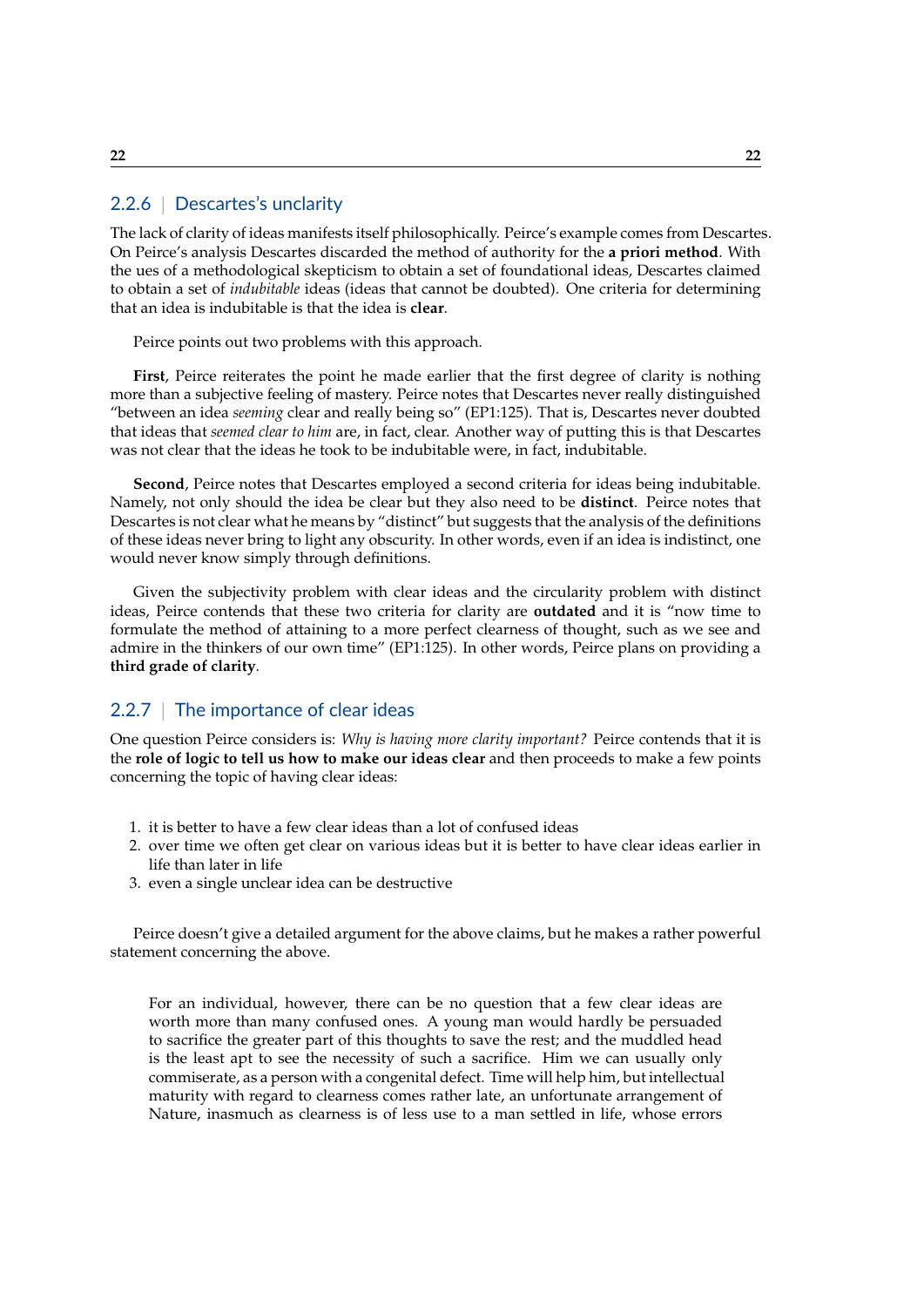have in great measure had their effect, than it would be to one whose path lies before him. It is terrible to see how a single unclear idea, a single formula without meaning, lurking in a young man's head, will sometimes act like an obstruction of inert matter in an artery, hindering the nutrition of the brain, and condemning its victim to pine away in the fullness of his intellectual vigor and in the midst of intellectual plenty. Many a man has cherished for years as his hobby some vague shadow of an idea, too meaningless to be positively false; he has, nevertheless, passionately loved it, has made it his companion by day and by night, and has given to it his strength and his life, leaving all other occupations for its sake, and in short has lived with it and for it, until it has become, as it were, flesh of his flesh and bone of his bone; and then he has waked up some bright morning to find it gone, clean vanished away like the beautiful Melusina of the fable, and the essence of his life gone with it. I have myself known such a man; and who can tell how many histories of circle-squarers, metaphysicians, astrologers, and what not, may not be told in the old German story?  $-EP1:127$ 

#### **Exercise 11**

Take a look at the above passage. Can you think of any ideas that people are unclear about that have the such a negative impact? Do you agree with Peirce's claim that it would be better for an individual to give up most of their ideas for a few clear ones?

# **2.3** | **Section II**

In Section II Peirce articulates **the third grade of clarity**. We will refer to this grade of clarity as the **pragmatic grade of clarity** or **the pragmatic apprehension of an idea** and we will refer to the maxim or rule that formulates this grade of clarity as the **pragmatic maxim**.

## 2.3.1 | Three fallacies of unclarity

Recall that Peirce contends that it the task of logic to tell us how to make our ideas clear. Perhaps one of the reasons Peirce thinks this is the task of logic is because a lack of clarity about ideas leads to **fallacious reasoning**. Peirce points out three such examples:

- 1. Reasoning that two beliefs are *different* merely from the fact that they are presented differently
- 2. Reasoning that because our idea of something is unclear, it follows that the object itself is mysterious or complex or opaque
- 3. Reasoning from the grammar of a language to the nature of things.

## 2.3.2 | Case 1: Same belief, different presentations

The first case involves reasoning that two beliefs are different merely from the fact that they are presented differently. Peirce notes that beliefs are sometimes taken to be different when the difference is simply found in the way that the belief is expressed.

To illustrate, suppose someone reasons as follows:

• P1: There are objects arranged in Figure 1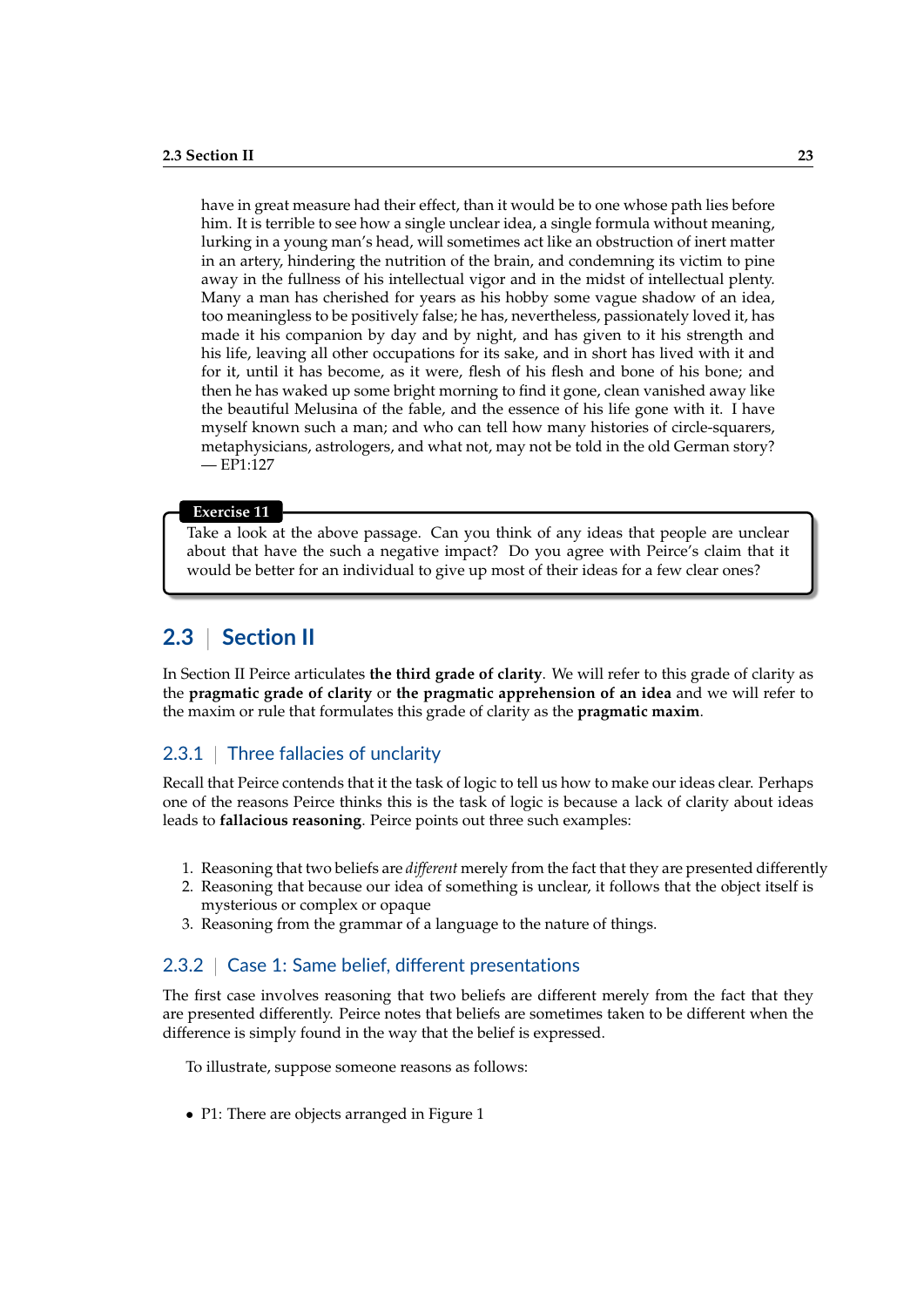- P2: There are objects arranged in Figure 2
- P3: The objects in Figure 1 and Figure 2 look different in arrangement.
- C: Therefore, the objects are different objects.



Figure 2.1: Figure 1 and Figure 2

Peirce contends that this argument is invalid (more on why this is later).

**Note 2** *The point Peirce is making is slightly different from the one I am saying he is making. Peirce is saying that we cannot reason from the fact that two beliefs are expressed differently (from their mode of presentation) to the conclusion that the beliefs themselves are different.*

Let's consider a different illustration of this same fallacy. Suppose that there is a red dress in a room. Individuals are asked to enter the room, look at the color of the dress, state the color of the dress, and exit the room, and then reenter and perform the same task. Suppose that while they exit the room, we change the lighting in the room so that the dress looks differently.

A person may reason as follows:

- P1: I went into the room at time t1 and the dress looked red.
- P2: I went into the room at time t2 and the dress looked green.
- P3: The dress looked different at time t1 than it did at time t2.
- C: Therefore, the dresses are different.

In short, we reason incorrectly about objects given the different modes in which those ideas are presented.

#### **Exercise 12**

Peirce notes that the harm caused by thinking *two beliefs that are the same* are different can be as great as the harm caused by thinking *two beliefs that are different* are the same. That is, where  $B_1 = B_2$  but where  $Pres(B_1) \neq Pres(B_2)$  and so someone infers  $B_1 \neq B_2$ Can you think of an some examples of this? One example that occurs to me are cases where people are actually in agreement (they have the same belief) about an issue but seem to argue with each other because Person A expresses belief as X and Person B expresses belief B as Y.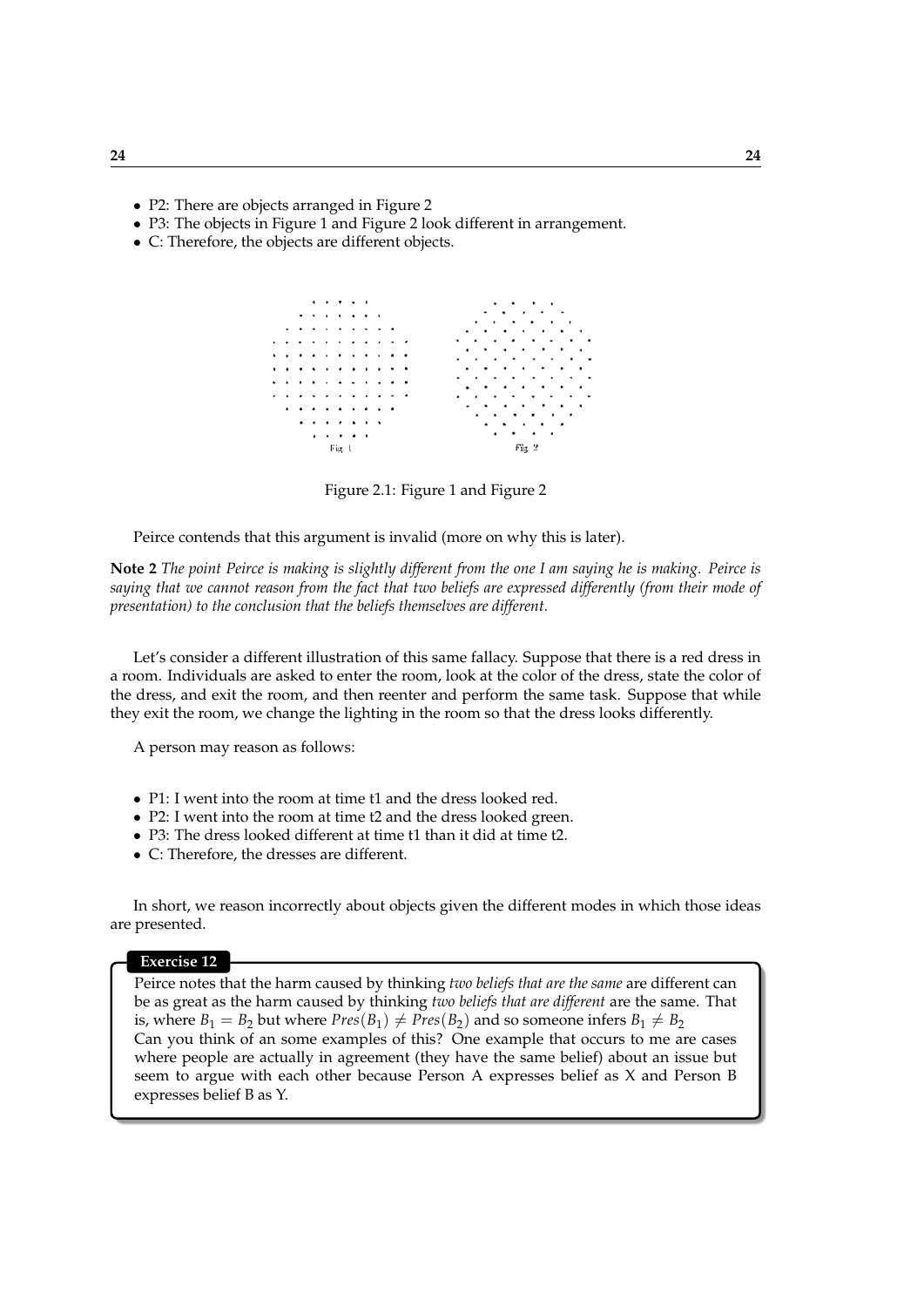## 2.3.3 | Case 2: Reading unclearness into the object

The **second** case involves confusing unclearness of thought with the unclearness in the object. Suppose we have an idea of  $X$  and our idea of  $X$  is highly unclear. Rather than reasoning that perhaps the unclarity of X is *merely subjective*, we may reason that X itself is mysterious or opaque.

- P1: My idea of X is unclear (subjective unclarity).
- P2: Therefore, X itself is unclear (objective unclarity).

### **Example 2.6: logic formula are mysterious**

Suppose David is teaching a symbolic logic course. He gives a precise definition of what it means for a certain set of symbols to be considered a well-formed formula. He further gives precise rules of actions for creating these well-formed formulas. Now suppose Tek is a student. Tek is confused by the notion of a well-formed formula. He has the sensation of feeling confused. He thus draws the conclusion that that the idea of a well-formed formula is unclear or the logic itself is mysterious or unclear.

#### **Example 2.7: vague objects**

erhaps the willingness to posit the existence of *vague objects* is another example. Let's take the idea of a *mountain*. A mountain is defined as "a large natural elevation on a large body's (planet's) surface that rises abruptly from the surrounding parts of the body". But it is unclear where the boundary is between a *mountain* and *large hill*. Given this unclarity, we might thus contend that mountains themselves are *vague objects*, viz., they have *fuzzy boundaries* (like a cloud).*[a](#page-24-0)*

<span id="page-24-0"></span>*<sup>a</sup>*For more on vague objects, see Evans, Gareth. 1978. Can there be vague objects? *Analysis*. 38(4):208. Keil, Geert. 2013. Introduction: Vagueness and Ontology. *Metaphysica.* 14(2):149-164.

### **Exercise 13**

Can you think of any examples where we might infer that an object is mysterious simply because our idea of that thing is unclear?

Peirce thinks that this second case is particularly problematic in metaphysics and this type of argument is used by opponents of rational thought. He writes:

Instead of perceiving that the obscurity is purely subjective, we fancy that we contemplate a quality of the object which is essentially mysterious; and if our conception be afterward presented to us in a clear form we do not recognize it as the same, owing to the absence of the feeling of unintelligibility. So long as this deception lasts, it obviously puts an impassible barrier in the way of perspicuous thinking; so that it equally interests the opponents of rational thought to perpetuate it, and its adherents to guard against it.

We might try to capture what Peirce in mind with the following dialogue: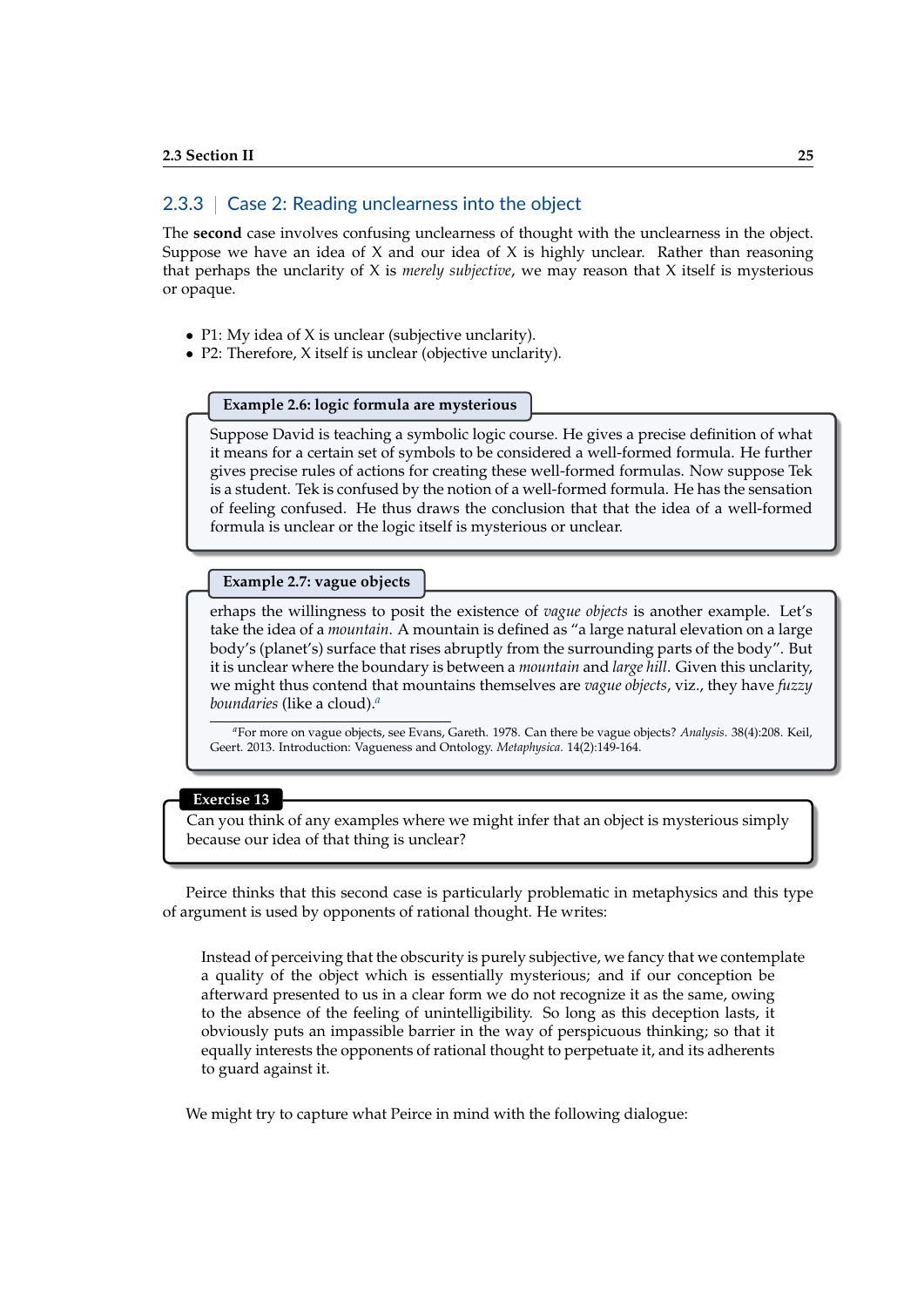- A: The notion X is very mysterious.
- B: No, it isn't at all.  $X$  can be clarified as follows:  $x, y, z$ .
- A: Ah! that is a very clear account of an idea, but it cannot be X since when I think about X, I have a feeling of unclarity and your definition lacks any unclarity and so your account of X cannot be X.

| Unclear philosophy   | $\rightarrow$ Clarified philosophy |                  |  |
|----------------------|------------------------------------|------------------|--|
|                      |                                    |                  |  |
| Seems novel/profound |                                    | Trivial or false |  |

Figure 2.2: Peirce suggests that certain philosophies have unclear ideas. The unclarity of these ideas often have power in that they allow for drawing certain conclusions that are against reason. The ideas themselves may seem profound, novel, or exciting. Peirce notes that the attempt to clarify these ideas will strike many as not as a clarification but as a different idea altogether since the clarified idea lacks the unclarity of the original.

## 2.3.4 | Case 3: The representational fallacy

The **third** case is not very clear to me. Peirce seems to be saying that it is fallacious to read off various linguistic features of words into their nature. He might be trying to formulate a specific form of the **representational fallacy**. This is the general approach of reading metaphysics off of language.

## **Example 2.8**

In the English language, sentences have **tense** (e.g. past tense, present tense, and future tense). We might read off of the tense of a language to the fact that there is, objectively speaking, something like objectively real past, objectively real present, and objectively real future.

- Present tense: John **is** running to the store is *true* iff John runs to the store in the present moment.
- Future tense: John **will** run to the store is *true* iff John runs to the store in future.
- Past tense: John **ran** to the store is *true* iff John runs to the store in the past.

This would contrast with the idea that the past, present, and future are subjective or perspectival notions and that, objectively speaking, the only thing that is real are temporal relations between events.

It may be the case that there is an objective past, present, and future but it would be fallacious to say that **because language has tense, reality has tense.**

### **Exercise 14**

I don't understand Peirce's illustration of this third sophism. He writes "When I just said that thought is an *action*, and that it consists in a *relation*, although a person performs an action but not a relation, which can only be the result of an action, yet there was no inconsistency in what I said, but only a grammatical vagueness. Can you make sense of this?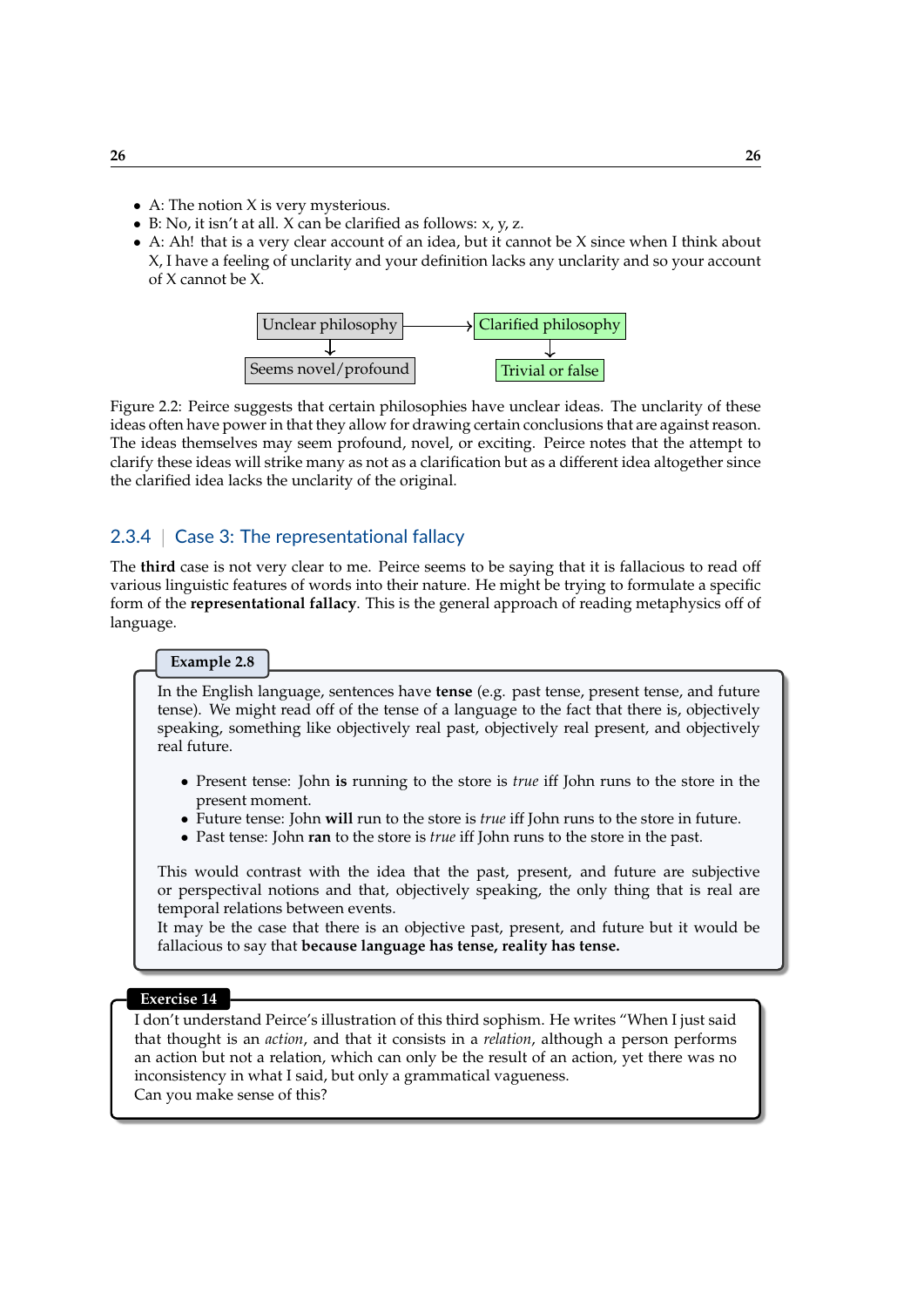## 2.3.5 | The third grade of clarity

Peirce's text is somewhat hard to understand on its own so I'm going to give you an interpretation that takes into account some later work by Peirce.

First, let's start out with the maxim that is supposed to clarify how to make our ideas clear according to the third grade of clarity. This maxim is later referred to as **the pragmatic maxim** but here it is referred to as the "third grade of clearness of apprehension".

#### **Definition 2.4: pragmatic maxim**

"Consider what effects, which might conceivably have practical bearings, we conceive the object of our conception to have. Then, our conception of these effects is the whole of our conception of the object" (EP1:132).

#### **Exercise 15**

The formulation of the pragmatic maxim is one of the most famous lines in all of American philosophy. This passage here is said to begin a distinctly American form of philosophy: pragmatic philosophy. Take a look at it and try to formulate it in your own words

The pragmatic maxim might be said to have two parts: (i) the **methodological part** and (ii) the **metaphysical part.**

## 2.3.5.1 | The methodological part

The methodological part pertains to **how to pragmatically clarify an idea**. It tells you what you need to do to make your idea clear.

The methodological part of the pragmatic maxim refers to this part: "Consider what effects, which might conceivably have practical bearings, we conceive the object of our conception to have."

One way to apply the pragmatic maxim is to take an idea, predicate it of something (or define it using the second grade of clarity), then put it in a conditional where the **antecedent of the conditional** specifies an experiential circumstance (or conditions) and the **consequent of the conditional** specifies the experiential result.

**Note 3** *The pragmatic maxim refers to conceivable practical effects and here we are interpreting this as experiential effects as Peirce seems to use the terms synonymously (sometimes he refers to "sensible effects"). Nevertheless, one open question is what Peirce means by "practical effects" or "experience"*

Here is an example from Albert Atkin's entry "Charles Sanders Peirce: Pragmatism. "See <https://www.iep.utm.edu/peircepr>

from the use of "vinegar" in definitional propositions like "vinegar is diluted acetic acid" and "vinegar is sharp to taste," I can derive a list of conditional propositions which indicate what to expect from actions upon, and interactions with, this concept.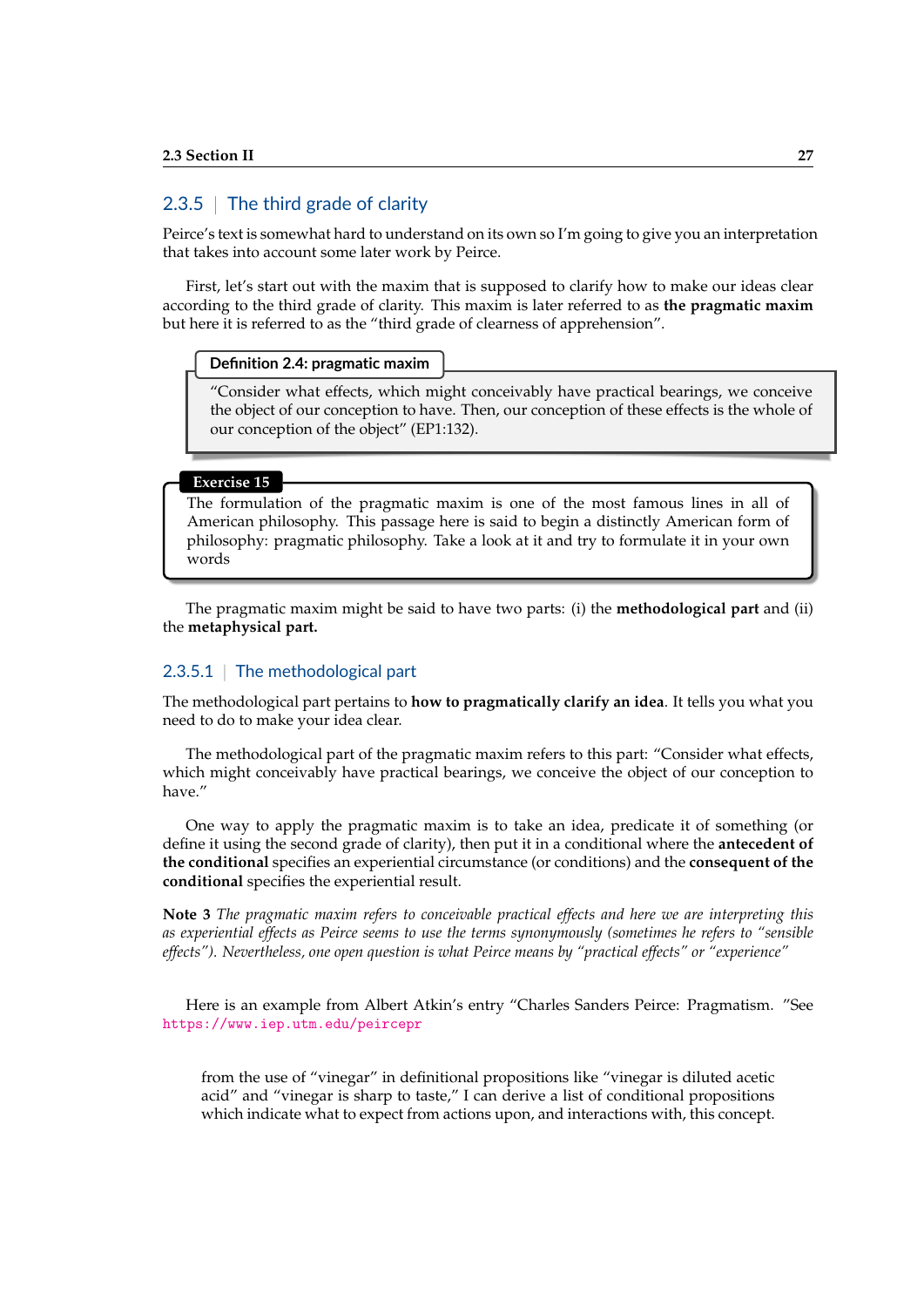So, for instance, "vinegar is acetic acid" would lead me to form the expectation that "If vinegar is acetic acid, then if I dip litmus paper into it, it will turn red."

Thus:

- 2nd grade: vinegar is acetic acid
- 3rd grade: if vinegar is acetic acid, then if I dip litmus paper into it (antecedent condition), it will turn red (consequent)

Note, however, if we wish to obtain a third grade of clarity about *vinegar*, we would list off **all** of the conditional propositions that detail what would happen given some circumstance. That is, we would provide a list of sentences that have the following form:

if vinegar is acetic acid, then if I X occurs (antecedent of the conditional),  $Y$  will occur (the consequent of the conditional), where X and Y are both experiential in nature

Another example is *lithium*. Lithium can be given a **second grade of apprehension** by giving it an abstract definition. Such a definition would be something like: the chemical element with atomic number 3. However, lithium can also be defined pragmatically by specifying **what experiential effects would result under various circumstances**. Here is Peirce's definition:

if you search among minerals that are vitreous, translucent, grey or white, very hard, brittle, and insoluble, for one which imparts a crimson tinge to an unluminous flame, this mineral being triturated with lime or witherite rats-bane, and then fused, can be partly dissolved in muriatic acid; and if this solution be evaporated, and the residue be extracted with sulphuric acid, and duly purified, it can be converted by ordinary methods into a chloride, which being obtained in the solid state, fused, and electrolyzed with half a dozen powerful cells, will yield a globule of a pinkish silvery metal that will float on gasolene; and the material of that is a specimen of lithium (CP2.330).

## 2.3.6 | The advantage of pragmatic ideas

Recall that Peirce complained that the first grade of clarity was problematic because it relied wholly on a subjective feeling of mastery and the second grade of clarity was problematic because we could never add anything new through definitions. This is not a problem for the pragmatic view for pragmatic definitions **are connected to experience and thus our ideas of things are capable of growing as we learn more about those things**.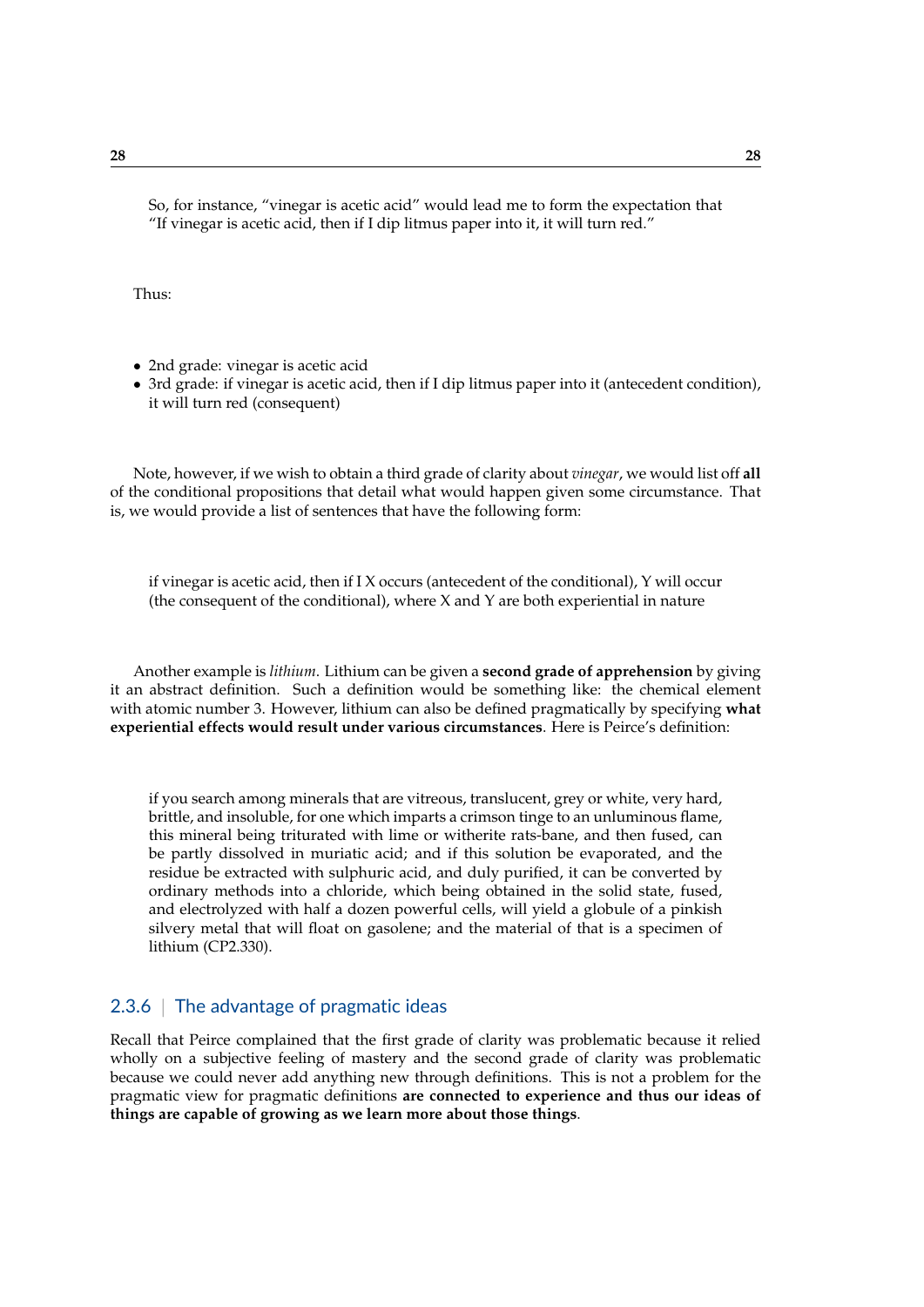#### **Example 2.9: growth of ideas**

Suppose Tek has just learned that vinegar is diluted acetic acid. His apprehension of vinegar is at the second grade of clarity. Now suppose that he tries to clarify his idea of vinegar pragmatically. To his idea of vinegar, he applies the pragmatic maxim and so now his idea of vinegar includes a host of conditionals, e.g. if vinegar is acetic acid, then if I pour a base like baking soda into it, there will be a bubbling. But later, with more experience, he can add more conditionals to his conception of vinegar, e.g. "If vinegar is diluted acetic acid, then if I dip litmus paper into it, it will turn red."

As de Waal (p.113) puts this same point:

The definition of lithium shows that pragmatistic definitions are open-ended. Over time, we may come to know much more about lithium, and that will force us to expand or refine our definition. In this way, what our terms mean [...] is a *product* of inquiry, and not something that is determined independent of and antecedent to inquiry.[1](#page-28-0)

## 2.3.6.1 | The metaphysical part

The metaphysical portion of the pragmatic maxim makes a statement about the content of our ideas.

Recall the pragmatic maxim noting the emphasized portion: "Consider what effects, which might conceivably have practical bearings, we conceive the object of our conception to have. Then, **our conception of these effects is the whole of our conception of the object**" (EP1:132, my emphasis).

If the methodological part of the pragmatic maxim concerns the clarification of ideas to a new (third) grade of clarity using conditionals, the metaphysical portion makes the assertion that **our conception of these effects (in the form of conditionals) is our entire understanding of the conception**. That is, there is nothing more to our idea than all of the conditionals that list the experiential effects.

Thus, our idea is nothing more than the conceivable sensory or experiential effects of the object given certain conditions.

## 2.3.7 | Transubstantiation: a return to the sophisms

Recall that Peirce thinks that keeping the above in mind will guard against various sophisms (fallacies). To illustrate, Peirce considers the Catholic view on **transubstantiation**. According to Peirce, Catholics think that in the course of a mass, bread and water are transformed into the body and blood of Jesus Christ, respectively. However, they contend that while a transformation has occurred, there is no transformation in terms of the sensible qualities of the bread and wine. That is, there is no assertion that the wine now has the sensible qualities of blood or the bread has the sensible qualities of human flesh.

So what we have here is:

<span id="page-28-0"></span><sup>1</sup>Waal, *[Peirce: A Guide for the Perplexed](#page-19-0)*, p. 113.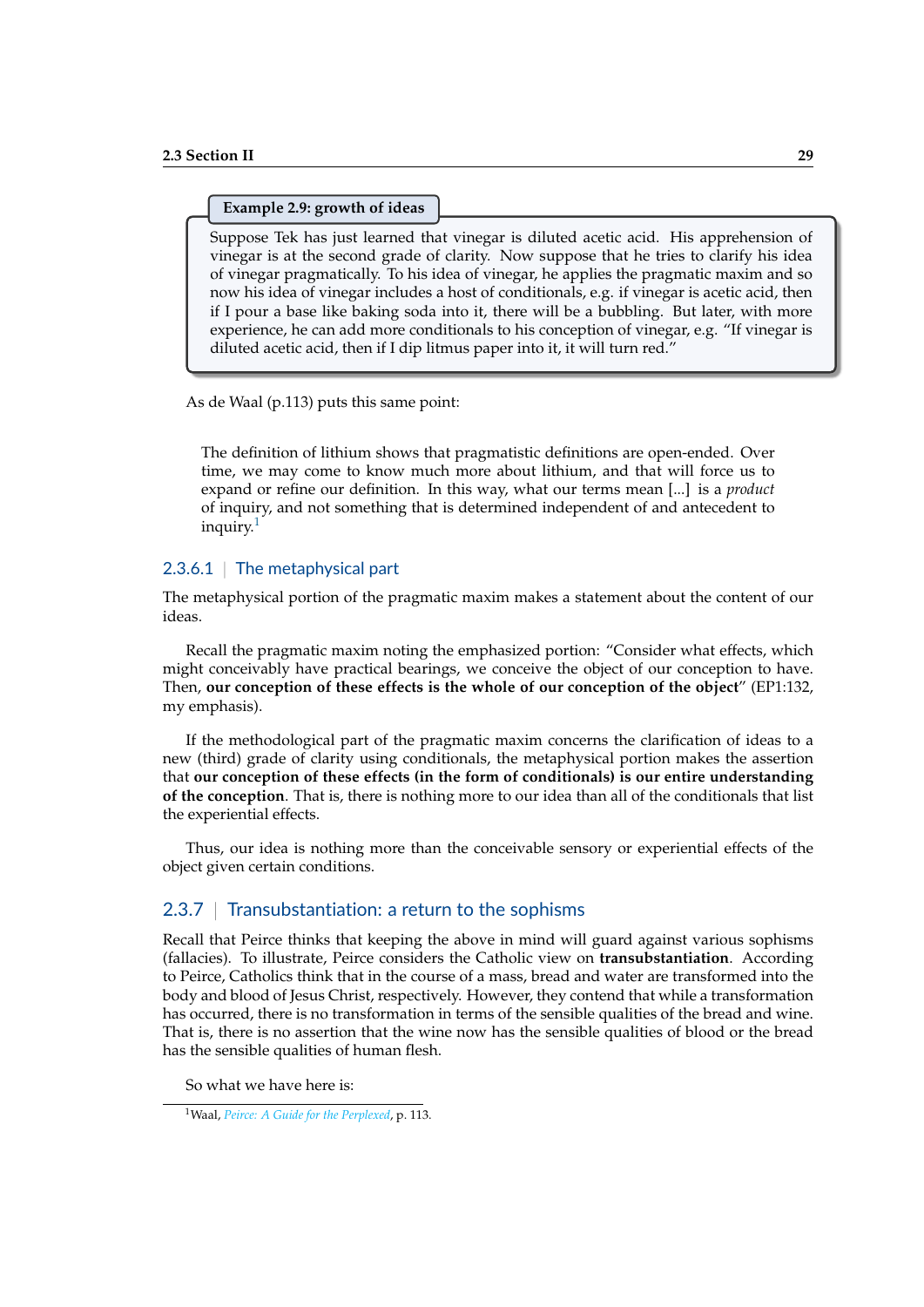- 1. A belief that here are objects that are bread and wine and experientially they are bread and wine
- 2. A belief that here are objects that are body and blood but experientially they are bread and wine

If we apply the pragmatic maxim (the **methodological part**) to both of these beliefs, we find that they have the same experiential effects:

- 1. If these objects are **bread and wine** and experientially they are bread and wine, then if I do X, Y should result
- 2. If these objects are **body and blood** and experientially they are bread and wine, then if I do X, Y should result

Now applying the metaphysical part, it follows that our conception of the effects (the conditionals) is the whole of our conception of the objects (the bread/body, wine/blood). But since the **effects are absolutely identical**, there is no meaningful difference between the bread and wine that looks like bread and wine *and* the body and blood that looks like bread and wine.

Peirce expresses this as follows:

we can consequently mean nothing by wine but what has certain effects, direct or indirect, upon the senses; and to talk of something as having all the sensible characters of wine, yet being in reality blood, is senseless jargon (EP1:131)

While Peirce takes the Catholic doctrine of transubstantiation to be nonsense, he is not trying to engage in religious argumentation. Instead, he is trying to make a point about **ideas** or **concepts**. He is arguing that our idea of something is nothing more than our idea of that thing's conceivable sensible effects.

One might object as follows:

**Objection 8** *When I consume the body and blood of Christ, I feel differently than I do when I eat bread and wine. And so, there must be a difference between the body and blood of Christ as it is consumed during mass as opposed to bread and wine.*

Peirce's response is that this confuses the **sensations or experiences we have that accompany our experiences (or thoughts)** with the **effects of the object** itself. That is, our feelings about the bread and wine are not effects of the objects but are simply additional thoughts we have while consuming the bread and wine during mass.

Our idea of anything *is* our idea of its sensible effects; and if we fancy that we have any other we deceive ourselves, and mistake a mere sensation accompanying the thought for a part of the thought itself (EP1:132).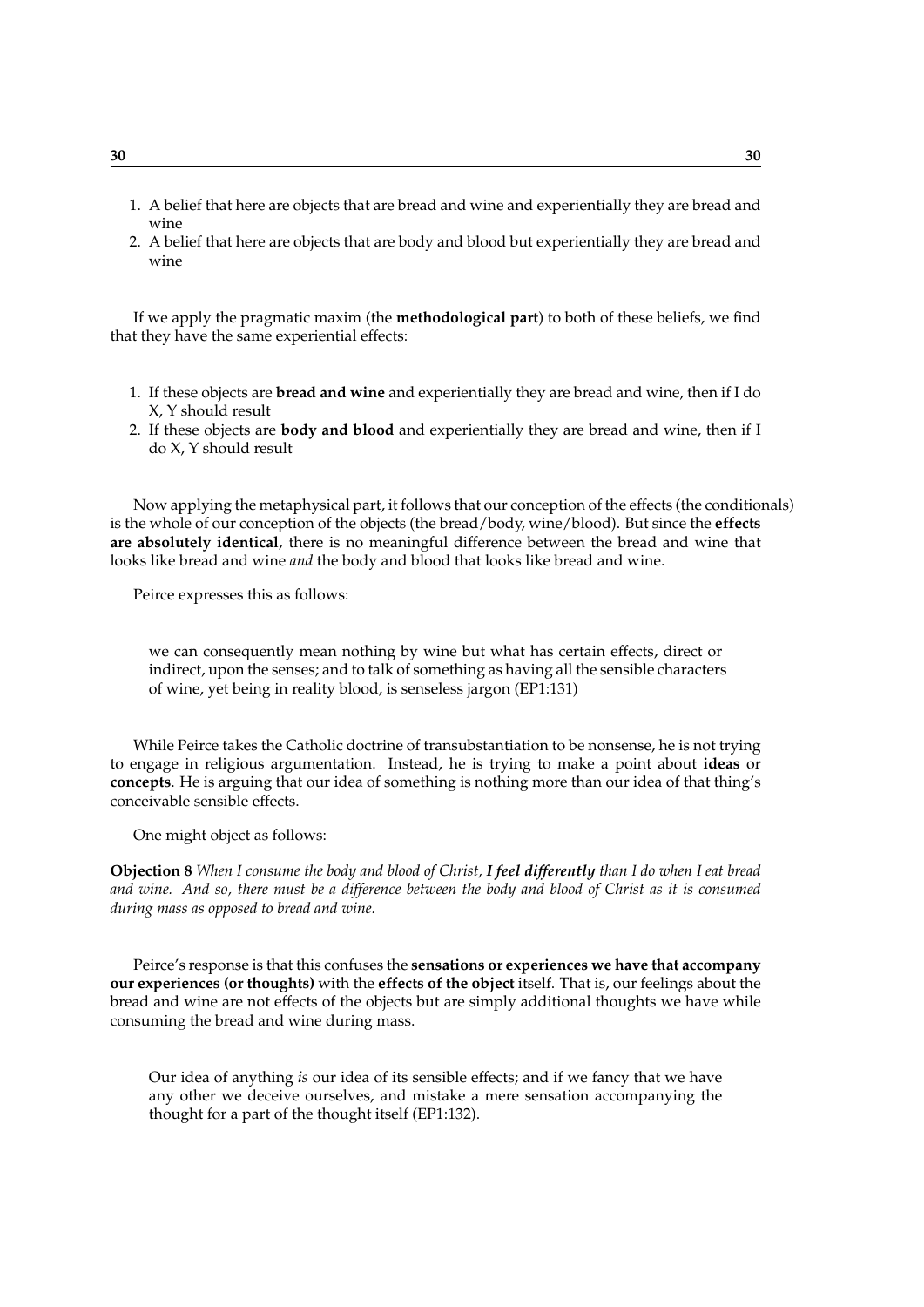Here Peirce is distinguishing between **X's sensible effects** and the various **thoughts/feelings we have when we think about those sensible effects**.

#### **Example 2.10: yogurt and Penn State football**

Suppose I am thinking about yogurt. I may pragmatically analyze my idea by thinking about the sensible effects of yogurt but I may also think about Penn State football whenever I am thinking about yogurt. Penn State football is simply a thought that accompanies my thought of yogurt's sensible effects. **It forms no part of the meaning or the idea of yogurt itself.**

#### **Exercise 16**

What do you think of Peirce's use of the pragmatic maxim to show that transubstantiation is metaphysical mumbo-jumbo? Can you think of any other philosophical (or nonphilosophical) ideas that the pragmatic maxim might show reduce to senseless jargon?

# **2.4** | **Section III**

In this section, Peirce offers up some examples where he applies the pragmatic maxim. He applies the maxim to the following notions:

- 1. hardness
- 2. weight
- 3. force

We will look at hardness and weight.

**Note 4** *I don't fully follow Peirce's application of the pragmatic maxim to the notion of force. This might be a good idea for a paper if you have a good understanding of physics (or the history of physics).*

## 2.4.1 | Hardness

Peirce begins with what he takes to be the simplest possible illustration. The notion of *hardness*, pragmatically considered is nothing more than *it will not be scratched by many other substances*.

We can formulate this pragmatically as follows: *if a substance is hard, then if it is rubbed against another object with pressure, it will not be scratched by many other objects.*

Again, note that the meaning of *hardness* is unpacked in terms of a conditional that specifies what experiential effects will occur (non-scratching) given certain **antecedent conditions** (the substance being rubbed against another object).

Recall that earlier pointed out certain sophisms regarding our ideas. In the discussion of hardness, he offers another. Namely, he considers whether there is any difference between the following two beliefs:

1. hard things are hard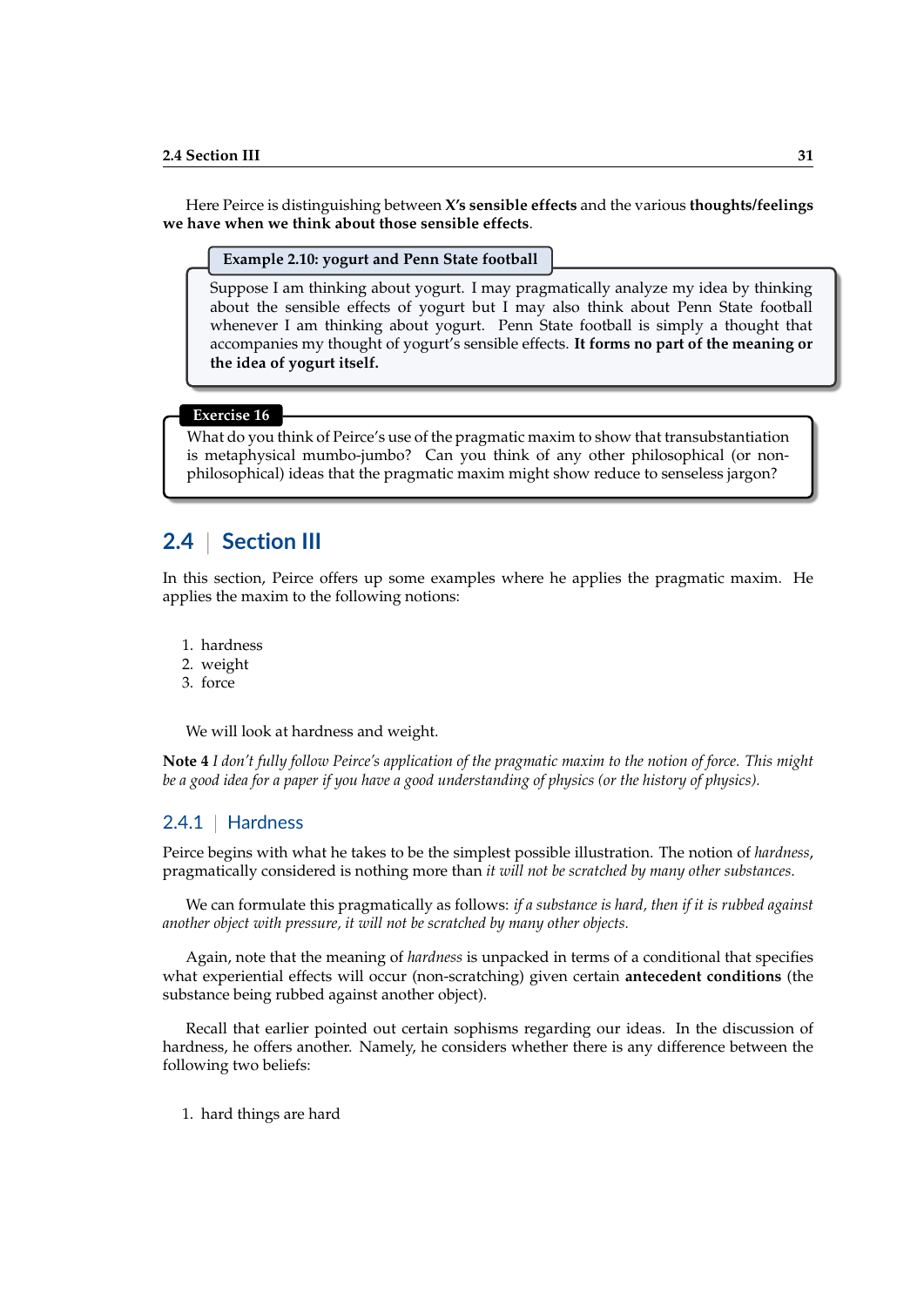2. hard things are soft until they are touched, and when they are touched, they become hard

Peirce says that these two beliefs are pragmatically identical since they have the same conceivable effects. For Peirce, the only difference is that the second belief involves a more complicated arrangement of facts.

## 2.4.2 | Weight

Peirce offers a pragmatic clarification of weight as follows. To say an object is heavy is to say that if that there is no opposing force on that object, that object will fall.

Again, he clarifies the meaning of *weight* or *heaviness* in terms of its experiential effects given some antecedent condition.

# **2.5** | **Section IV**

It is perhaps natural to interpret the meaning of **physical terms** (e.g. hardness, weight, force, lithium) in terms of their sensible effects. But, Peirce, extends the use of pragmatic maxim **to philosophical terms**.

In this section, Peirce uses the pragmatic maxim to clarify the notion of **reality**.

Peirce's method of applying the pragmatic maxim to **reality** proceeds in a step by step fashion.

**First**, he notes that everyone has a grasp of reality according to the first grade of clarity (familiarity). That is, we feel as though we recognize things that are real from those that are fictitious. Even children believe themselves to distinguish between real things from makebelieve things.

**Second**, he notes that our understanding of reality according to the second grade of clarity is not very common. That is, very few people have taken the effort to give an abstract definition of reality. When they do, there definition is something like the following.

The real is that whose characters are independent of how you or I (or anybody) may think them to be

Peirce contends that this does not make the idea of reality perfectly clear and so it is necessary to apply the pragmatic maxim to the abstract definition.

**Third**, recall that according to the pragmatic maxim, our conception of something is found in **its experiential effects**. The manner in which this is formulated is as a conditional. Let's provide a schema of a pragmatic clarification of reality:

if the *real* is that whose characters are independent of how you or I (or anybody) may think them to be (second grade of clarity), then if **antecedent condition**, then **consequent condition**.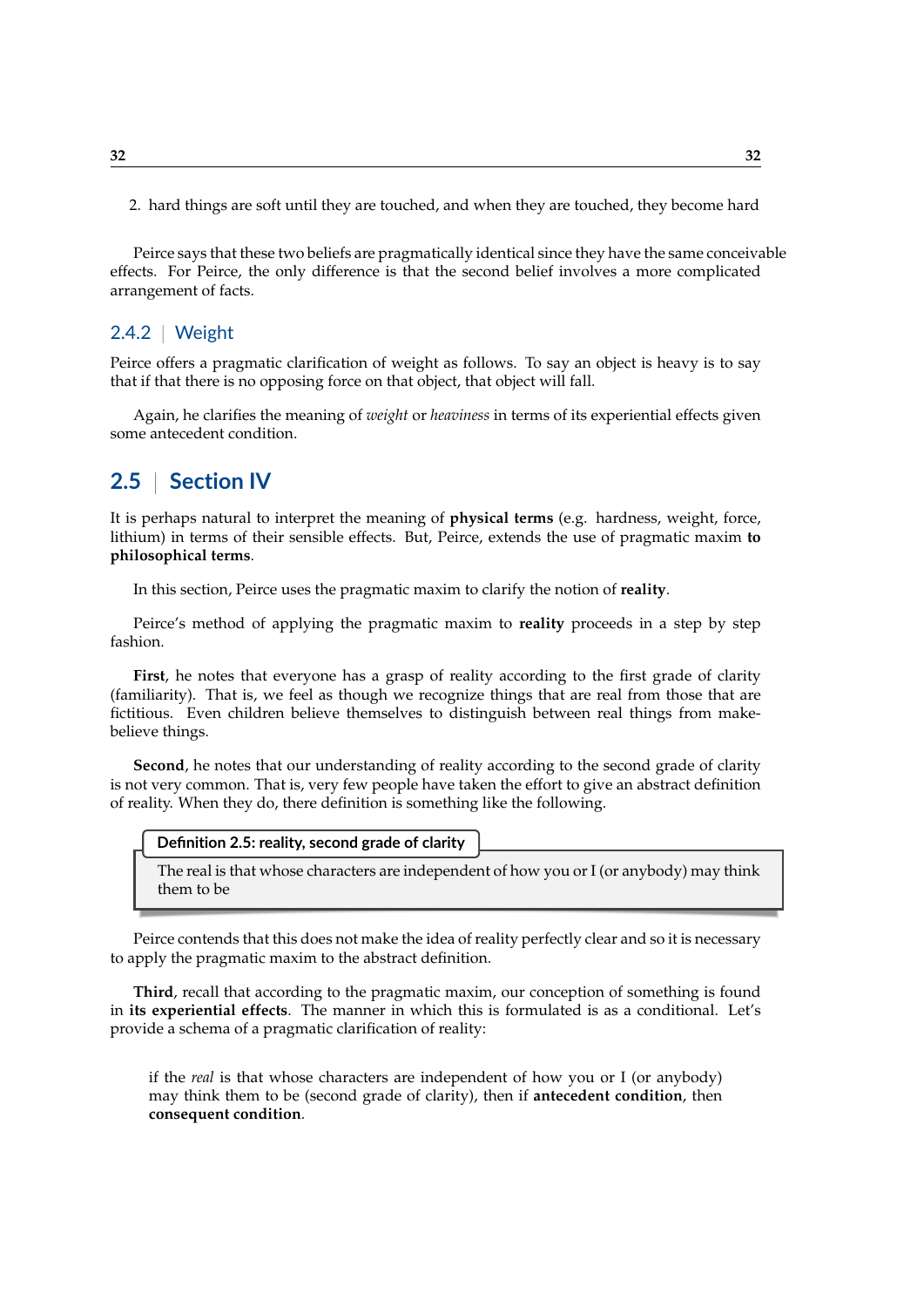Next, let's fill in this schema. Peirce contends that the particular effects of real things are to produce *true beliefs*. Thus,

if **X is real** and thus it is that whose characters are independent of how you or I (or anybody) may think them to be (second grade of clarity), then if **antecedent condition**, then **X will produce the true belief Y**.

There are still two things missing from the above clarification of *reality*:

- 1. the antecedent conditions required for real objects to produce true beliefs
- 2. what we mean by true beliefs (a clarification of it as an experiential effect)

For Peirce, at least one part of the antecedent conditions are the various methods we might take. Let's plug the various methods into Peirce's pragmatic formulation and how the various methods would understand truth (I leave out the part that defines the meaning of the real).

- 1. **Method of tenacity**: if **X is real**, then if **the method of tenacity is pursued**, then X will produce a true belief about X (and this true belief is whatever belief I am tenaciously holding about X).
- 2. **Method of authority**: if **X is real**, then if **the method of authority is pursued**, then X will produce a true belief about X (and this true belief is whatever belief agents of the State choose to enforce).
- 3. **A priori method**: if **X is real**, then if **a priori method is pursued**, then .... ?

**Objection 9 (contradiction)** *Note that the methods lead to contradiction. For example, concerning the method of tenacity, it is inconsistent to say*

- *1. the real thing X determines a true belief about X, and*
- *2. it is simply me who is determining a true belief about*

*Similarly, concerning the method of authority, it is inconsistent to say that the real thing X determines a true belief about X but it is simply agents of the state who determine the truth about X.*

When following the method of science, the effect of the real on belief is to lead **those who follow the method to some ultimately fated opinion or belief**. That is, the experience effect of the real is to lead us to an ultimate convergence of opinion, a "fated" opinion, an ultimately fixed belief. In short, the experiential effect of the real is to lead us to the truth and the truth for Peirce is the opinion that is fated to be ultimately agreed upon by all those who investigate (follow the scientific method)

#### **Definition 2.6: reality pragmatically clarified**

If **X is real**, then if **the method of science is pursued** sufficiently far, then X **will** lead those who follow the method to some final opinion (some ultimately fixed belief, which is the same as a true belief).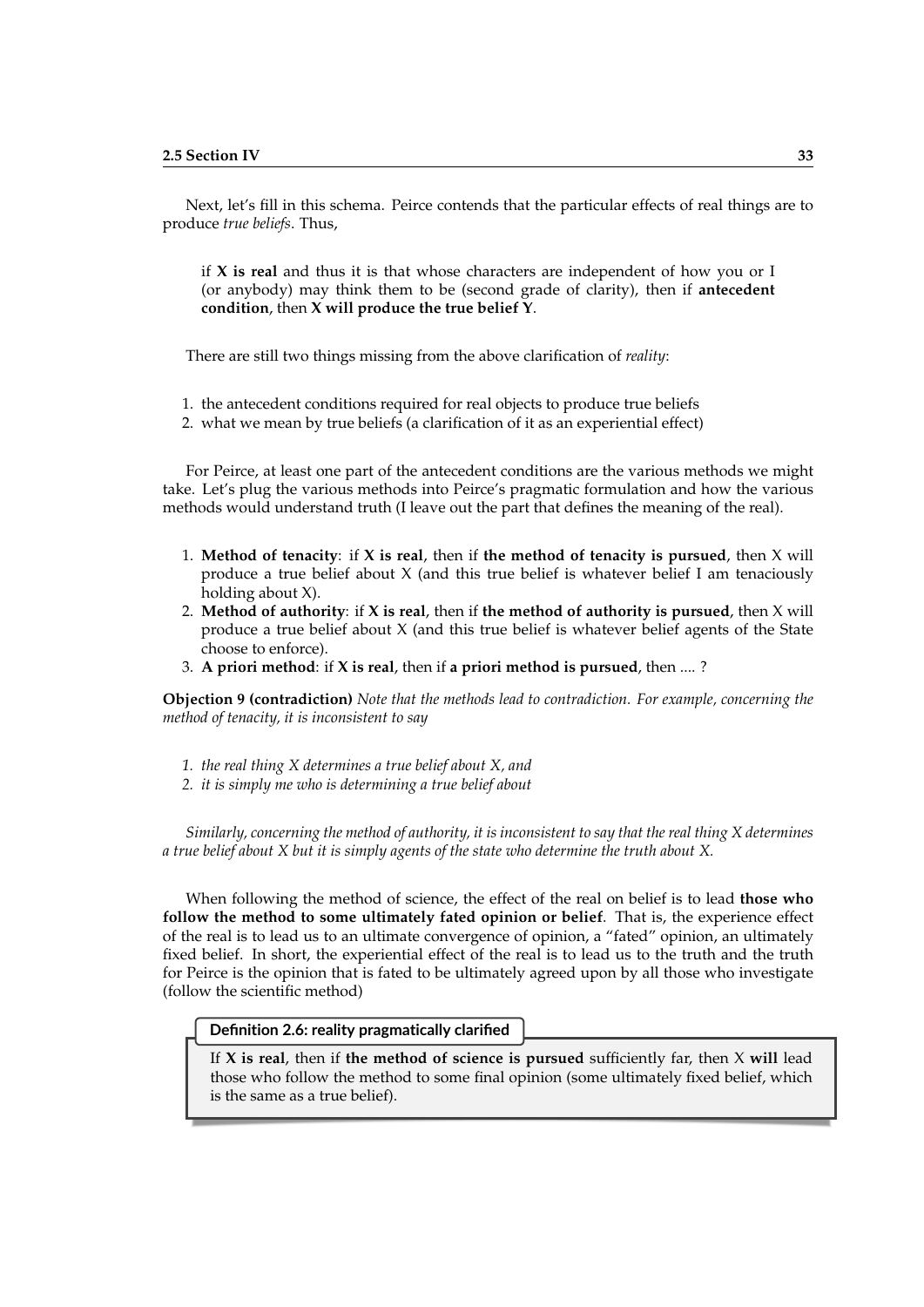Note that Peirce says:

- 1. the experiential effect of the real is to lead us to a destined opinion
- 2. that in order for the real to have this effect, the scientific method must be pursued sufficiently far
- 3. provided the scientific method is pursued sufficiently, the destined result **will** occur

Thus, for Peirce, what is meant by **truth** is "the opinion which is fated to be ultimately agreed to by all who investigate" and reality is nothing more than "the object represented in this opinion" (EP1:139).

#### **Definition 2.7: reality, third grade of clarity**

The real is the object that is represented in the final (destined, fated) opinion

## 2.5.1 | Objections

In this section, we consider various objections to Peirce's claim that:

if **X is real**, then if **the method of science is pursued** sufficiently far, then X **will** lead those who follow the method to some final opinion (some ultimately fixed belief, which is the same as a true belief).

## 2.5.1.1 | Conflicts with the definition of reality

**Objection 10 (opposed to the definition of reality)** *Recall that the definition of reality (according to the second grade of clarity) was that whose characters are independent of what anybody may think them to be. But here the real appears to depend upon what will be ultimately thought.*

Peirce's reply is that while **reality is not independent of thought in general**, it is **independent of what you or I or any finite number of people think about it**. Reality thus depends upon what the final opinion is, but does not depend upon what any particular person thinks about it.

**Objection 11 (Species extinction)** *Let's assume that X is real, and that the method of science is pursued sufficiently far insofar that human beings as a species push it as far as they are able. But now suppose that the human species goes extinct before they reach some ultimate fixation of belief.*

*If this is the case,*

- *1. the method of science is pursued sufficiently far*
- *2. the real did not fix belief*

Peirce responds as follows: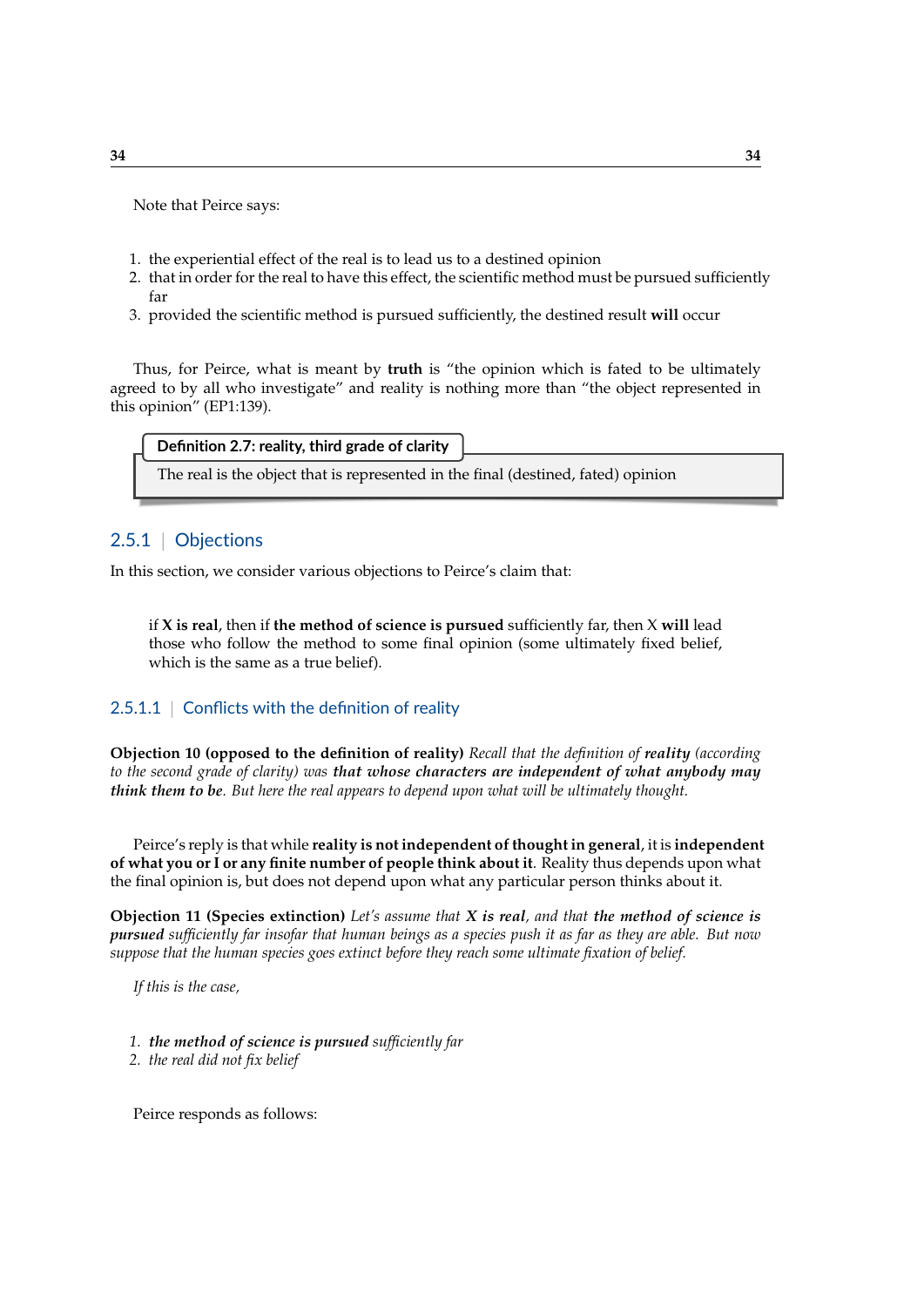[I]f, after the extinction of our race, another should arise with faculties and disposition for investigation, that true opinion must be the one which they would ultimately come to. "Truth crushed to earth shall rise again,"

In other words, he substitutes (1) for (2) below:

- 1. if **X is real**, then if the method of science is pursued sufficiently far **by human beings**, then X **will** lead those who follow the method to some final opinion (some ultimately fixed belief, which is the same as a true belief).
- 2. if **X is real**, then if the method of science is pursued sufficiently far **by any beings that can pursue the scientific method**, then X **will** lead those who follow the method to some final opinion (some ultimately fixed belief, which is the same as a true belief).

**Objection 12** *Let's assume that X is real, and that the method of science is pursued sufficiently far by any beings that can pursue the scientific method. But now consider that there are certain realities that are closed off to human inquiry, viz., buried secrets. If this is the case, then there would never be a fixed opinion regardless of how far the method was pursued.*



Peirce responds to this type of objection in at least two ways.

First, Peirce contends that we don't need to test objects directly to know if they have certain properties. For example, suppose a diamond was untouched and burned up before there was an opportunity to test its hardness. Peirce argued that we could determine that the untouched diamond was hard because the *hardness of a diamond* is inseparable from other properties known to belong in diamonds.

[b]eing a diamond, it was amass of pure carbon, in the formof amore or less transparent crystal (brittle, and of facile octahedral cleavage, unless it was of an unheard-of variety), which, if not trimmed after one of the fashions in which diamonds may be trimmed, took the shape of an octahedron, apparently regular (I need not go into minutiæ), with grooved edges, and probably with some curved faces.Without being subjected to any considerable pressure, it could be found to be insoluble, very highly refractive, showing under radium rays (and perhaps under 'dark light' and Xrays) a peculiar bluish phosphorescence, having as high a specific gravity as realgar (CP5.457).

A **second** reply that Peirce gives is that we cannot say for certain whether **any particular fact** will never be known. The reason for this that there are numerous cases whether individuals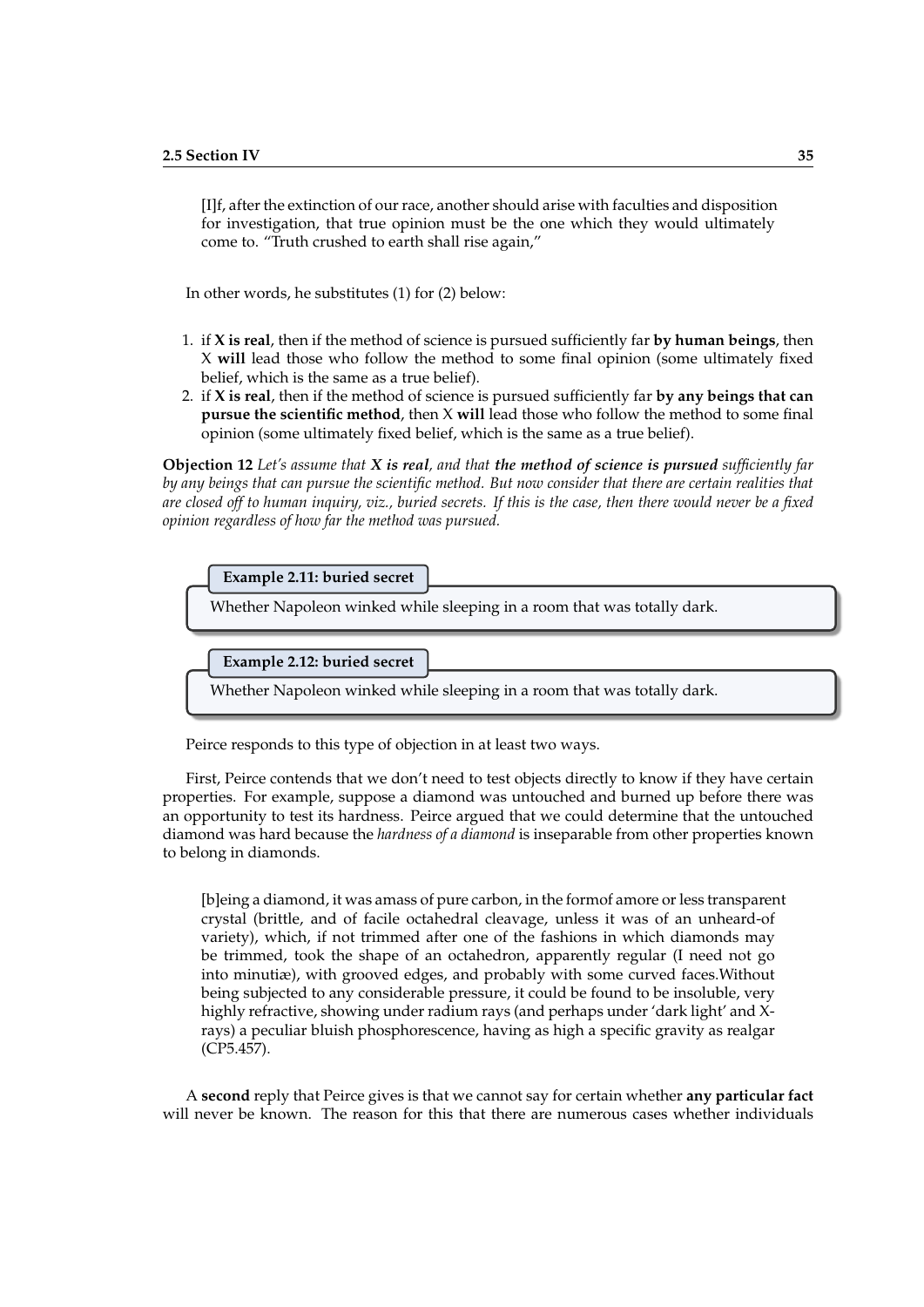pointed out that something would never be known, only for it to be discovered in a relatively short time thereafter. The idea then is that there may be future advancements to science that will allow us to discover facts that we previously thought to be unknowable.

**Objection 13** *This reply is unsatisfactory since it may prove that we cannot know whether any particular fact will be unknowable but it doesn't prove that there are no unknowable facts. In other words, it is simply a call for inquirers to hold out hope for the ultimate fixation of all true propositions.*[2](#page-35-0)

# **2.6** | **Some final remarks**

Peirce's further application of the pragmatic maxim to reality is important because it can be said to mark an important moment in philosophy in the United States. It marks what is sometimes consider the first original contribution made to philosophy by an American. This philosophy is **pragmatism**.

How one ought to understand pragmatism is an open question.

**First**, one can take pragmatism in a **narrow** or **methodological way** by taking it to be nothing more than a way of making certain ideas clear. As Peirce put it:

Pragmatism makes or ought to make no pretension to throwing positive light on any problem. It is merely a logical maxim for laying the dust of pseudoproblems, and thus enabling us to discern what pertinent facts the phenomena may present. But this is a good half of the task of philosophy. (CP8.186)

**Second**, one can take pragmatism in a **broader** or **metaphysical way**. On this treatment of pragmatism, pragmatism refers does not simply clarify our ideas, but also tells us which ideas are true or false. Peirce's pragmatism makes no such pretension for at the end of "How to Make Our Ideas Clear", he writes:

We have, hitherto, not crossed the threshold of scientific logic. It is certainly important to know how to make our ideas clear, but they may be ever so clear without being true. (EP1:141)

**Pragmatism** as a branch (or school) of philosophy refers to the use of some form of pragmatic analysis to clarify philosophical concepts.

<span id="page-35-0"></span><sup>2</sup>For Peirce's response, see (Ryan Pollock and David W. Agler. "Hume and Peirce on the Ultimate Stability of Belief". In: *Pacific Philosophical Quarterly* 97.2 [2016], pp. 245–269. ISSN: 02790750. DOI: [10.1111/papq.12118](https://doi.org/10.1111/papq.12118). URL: <http://doi.wiley.com/10.1111/papq.12118> [visited on 02/27/2019])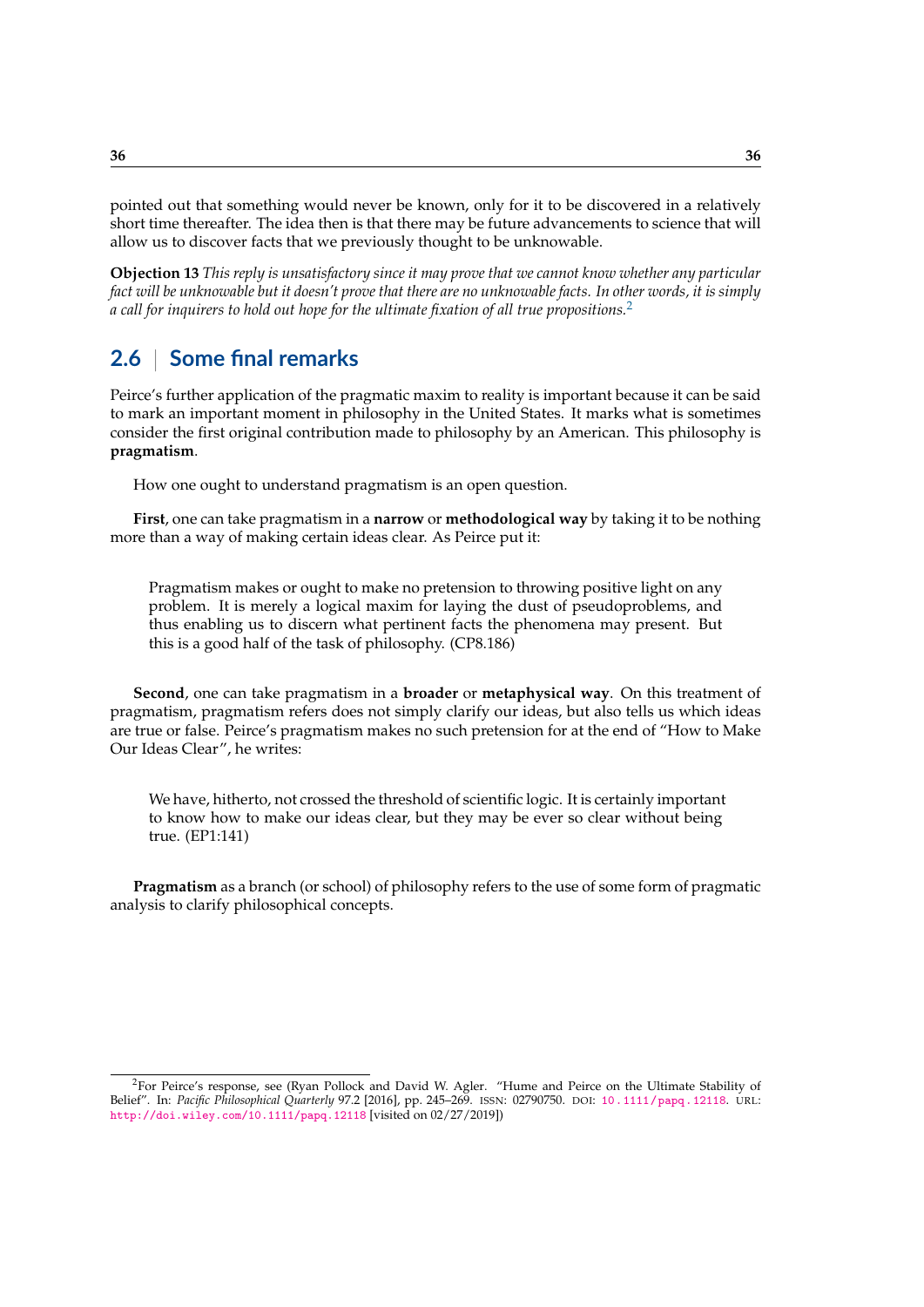# **What Pragmatism Means**

# **3.1** | **Pragmatism and the squirrel example**

James begins his "What Pragmatism Means" with an illustration of his method. Here is the opening quotation:

SOME YEARS AGO, being with a camping party in the mountains, I returned from a solitary ramble to find every one engaged in a ferocious metaphysical dispute. The corpus of the dispute was a squirrel – a live squirrel supposed to be clinging to one side of a tree-trunk; while over against the tree's opposite side a human being was imagined to stand. This human witness tries to get sight of the squirrel by moving rapidly round the tree, but no matter how fast he goes, the squirrel moves as fast in the opposite direction, and always keeps the tree between himself and the man, so that never a glimpse of him is caught. The resultant metaphysical problem now is this: Does the man go round the squirrel or not? He goes round the tree, sure enough, and the squirrel is on the tree; but does he go round the squirrel? In the unlimited leisure of the wilderness, discussion had been worn threadbare. Every one had taken sides, and was obstinate; and the numbers on both sides were even. Each side, when I appeared therefore appealed to me to make it a majority. Mindful of the scholastic adage that whenever you meet a contradiction you must make a distinction, I immediately sought and found one, as follows: "Which party is right," I said, "depends on what you practically mean by 'going round' the squirrel. If you mean passing from the north of him to the east, then to the south, then to the west, and then to the north of him again, obviously the man does go round him, for he occupies these successive positions. But if on the contrary you mean being first in front of him, then on the right of him, then behind him, then on his left, and finally in front again, it is quite as obvious that the man fails to go round him, for by the compensating movements the squirrel makes, he keeps his belly turned towards the man all the time, and his back turned away. Make the distinction, and there is no occasion for any farther dispute. You are both right and both wrong according as you conceive the verb 'to go round' in one practical fashion or the other."

Although one or two of the hotter disputants called my speech a shuffling evasion, saying they wanted no quibbling or scholastic hair-splitting, but meant just plain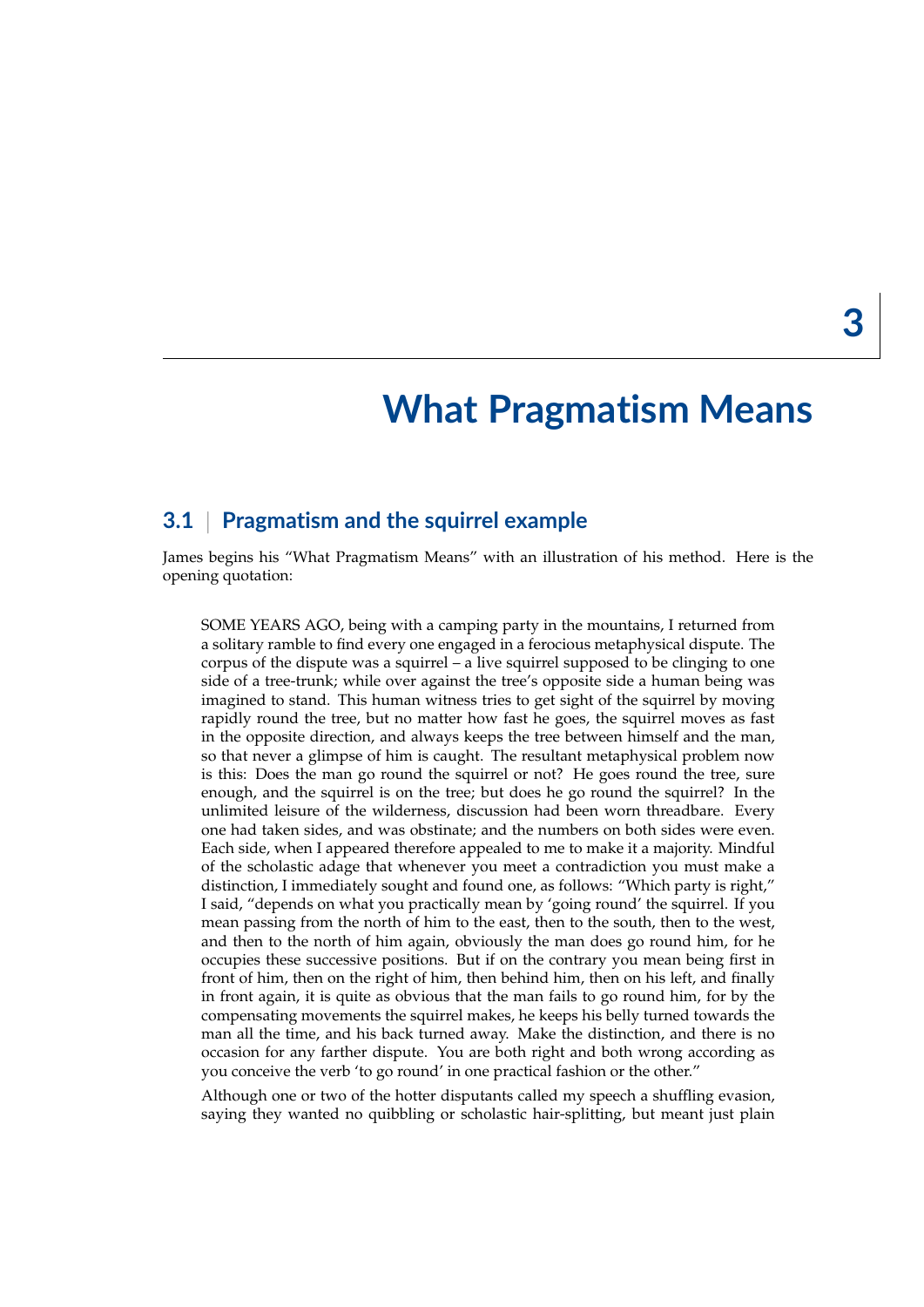honest English 'round', the majority seemed to think that the distinction had assuaged the dispute.

#### **Exercise 17**

James introduces his pragmatism with an example about a squirrel going around a tree. Explain this example.

# **3.2** | **The pragmatic method clarified**

James characterizes pragmatism **primarily** as a **method** for **settling disputes**.

#### **Definition 3.1: the pragmatic method**

The pragmatic method is a method of settling disputes that otherwise seem to be interminable.

## 3.2.1 | The origin of disputes

Before discussing how the method works, it is important to note how disagreements emerge in the first place. James's examples tend to focus on two different types of examples, both involving **words**. The first are cases where two people use two different words and the infer that since they are using different words, they mean different things.

- P1: X and Y are two different words or theories or ideas.
- C: Therefore, X and Y mean different things or are different theories or are different ideas.

The second are cases where two people use the same word and infer that since they are using the same word, they mean the same thing.

- P1: Person S1 uses word X.
- P2: person S2 uses word X.
- C: Therefore, S1 and S2 mean the same thing when they use word X, or express theory X, or think idea X.

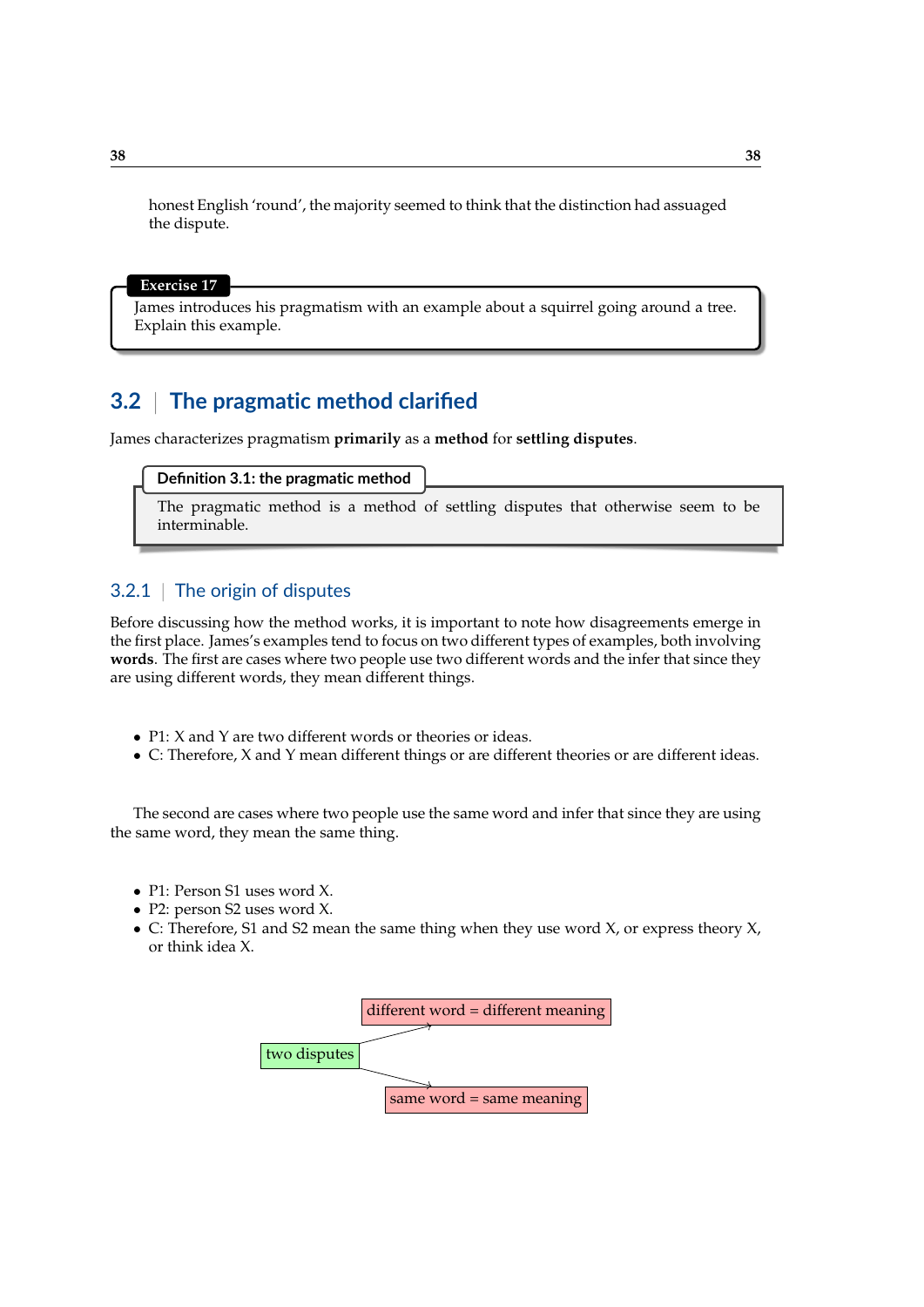## 3.2.2 | Two applications of the pragmatic method

We can consider two different ways that the pragmatic method might dissolve debates.

**First**, it might show that two ideas are equivalent in meaning. The idea here is that we can pragmatically analyze two ideas that look different but turn out to express the same content. James suggests this when encourages us to trace the consequences of the idea (p.45) and considers what difference would be made if one idea rather than the other idea were true. If there is no difference, then there is no difference in the ideas.

### **Example 3.1: abstract example**

Suppose two ideas **A** and **B**. In addition, suppose **A** is true but **B** is not. Then suppose **B** is true but **A** is not. If there is no difference in how things look, then there is no difference in the ideas. If there is a difference, then that difference is the total difference between **A** and **B**.

**Example 3.2: bread rising**

Consider the phenomenon of bread rising. Suppose there are two hypotheses about what causes bread to rise. Two people make disagree about what causes bread to rise.

- Hypothesis 1: an invisible brownie is responsible for the bread rising
- Hypothesis 2: an invisible elf is responsible for the bread rising

Let's let hypothesis 1 be true and hypothesis 2 false. Now let hypothesis 2 be true and hypothesis 1 be false. The concrete practical consequence of both are exactly the same. The disagreement then about the hypotheses is only linguistic.

Second, the pragmatic method might show in what respects two ideas differ. This might deal with a disagreement where people are using the same term but in two different ways. If we consider the consequences of the idea, or the **concrete respects** in which the world be different if one idea over another were true, then we could get at the precise difference between each idea.

#### **Example 3.3: X is the best**

Suppose two fans Tek and Liz disagree about who is "the best soccer player". Liz thinks Christiano Ronaldo is the best. Tek thinks Lionel Messi is the best. They disagree with each other and spend hours yelling at each other. But we might ask what would it mean for someone to be "the best". Liz might contend that "the best soccer player" would *practically speaking* score a lot of goals per game. Tek might contend that "the best soccer player" would *practically speaking* score a high number of goals and high number of assists per game. Pragmatically then, their disagreement could be dissolved if we looked at the concrete practical consequences of their ideas.

James intends the pragmatic method as a way of settling everyday debates but also to solve ancient philosophical debates.

1. are we fated or are we free?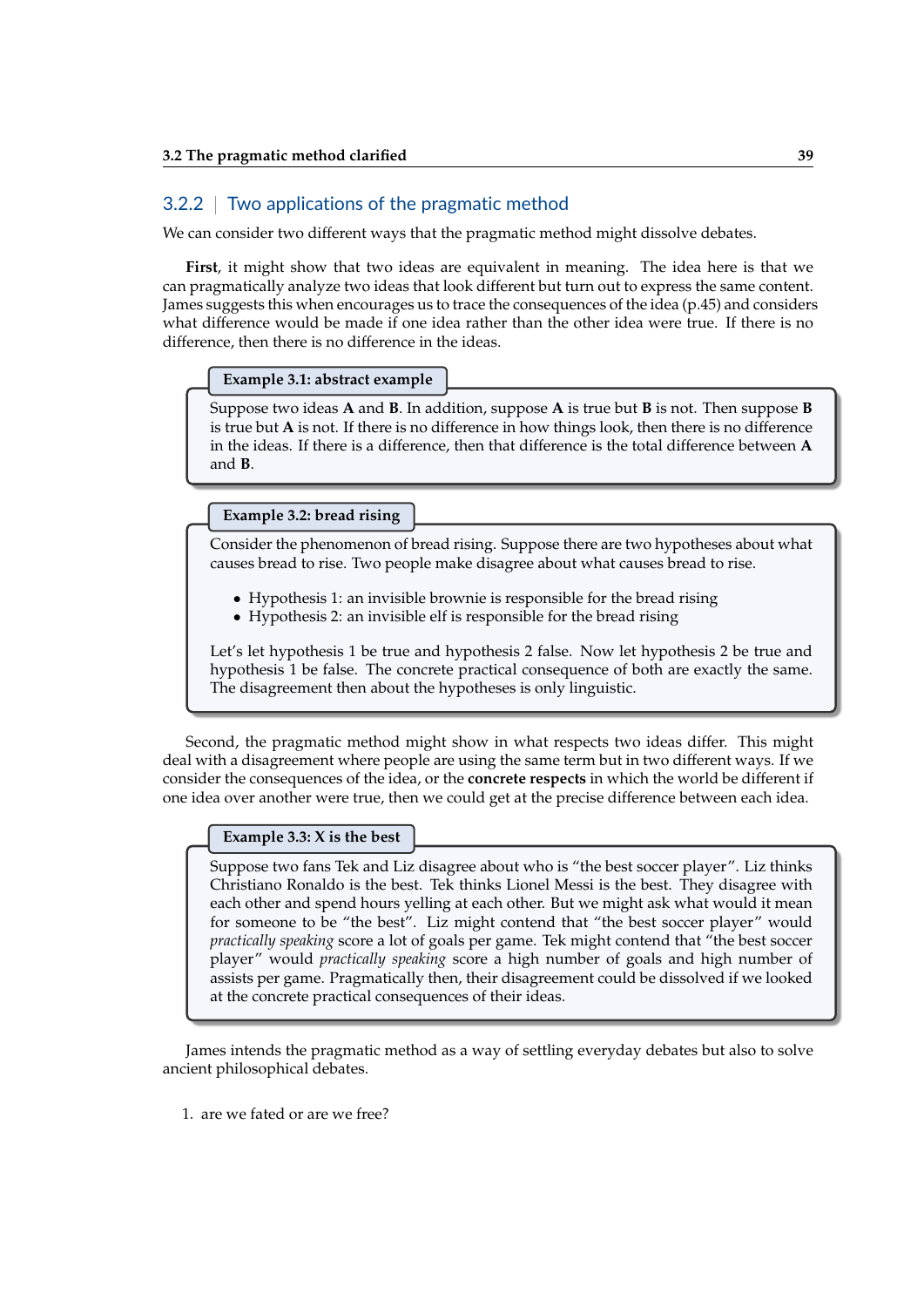

- 2. is the world many or is it one?
- 3. we material or spiritual?

### **Exercise 18**

First, form a group of two-to-four people. Next, construct your own example of one of the two types of disagreements. Draw a picture to illustrate your example. Finally, illustrate how this disagreement might be resolved by using the pragmatic method. Put your example on the board. Hint: think about something people disagree about on a regular basis and then think about key terms/ideas that are used (e.g. health, good/evil, nice, friend, loyal, danger, free, privacy). The pragmatic method doesn't determine the facts of the word but is a method for clarifying ideas.

# **3.3** | **Pragmatism as expressing a broader philosophy**

While James characterizes the pragmatic method as a method for settling debates, he tries to characterize the general ideology behind the pragmatic method. That is, James characterizes pragmatism as a kind of **attitude, orientation, or temperament**. He characterizes it as a turning **away from**:

- 1. inveterate habits dear to professional philosophers
- 2. abstraction and insufficiency
- 3. verbal solutions
- 4. bad a priori reasons
- 5. fixed principles, categories, supposed necessities
- 6. closed systems
- 7. pretended absolutes and origins

Meanwhile, pragmatism is a turning *toward*:

- 1. concreteness and adequacy
- 2. fruits, last things, consequences, facts, actions
- 3. power
- 4. empiricism
- 5. open systems and possibilities (so against dogma, and finality in truth)

One difference in particular that James insists upon is that **non-pragmatists aim to give final solutions to various problems by reasoning from fixed principles (axioms)**. The nature of these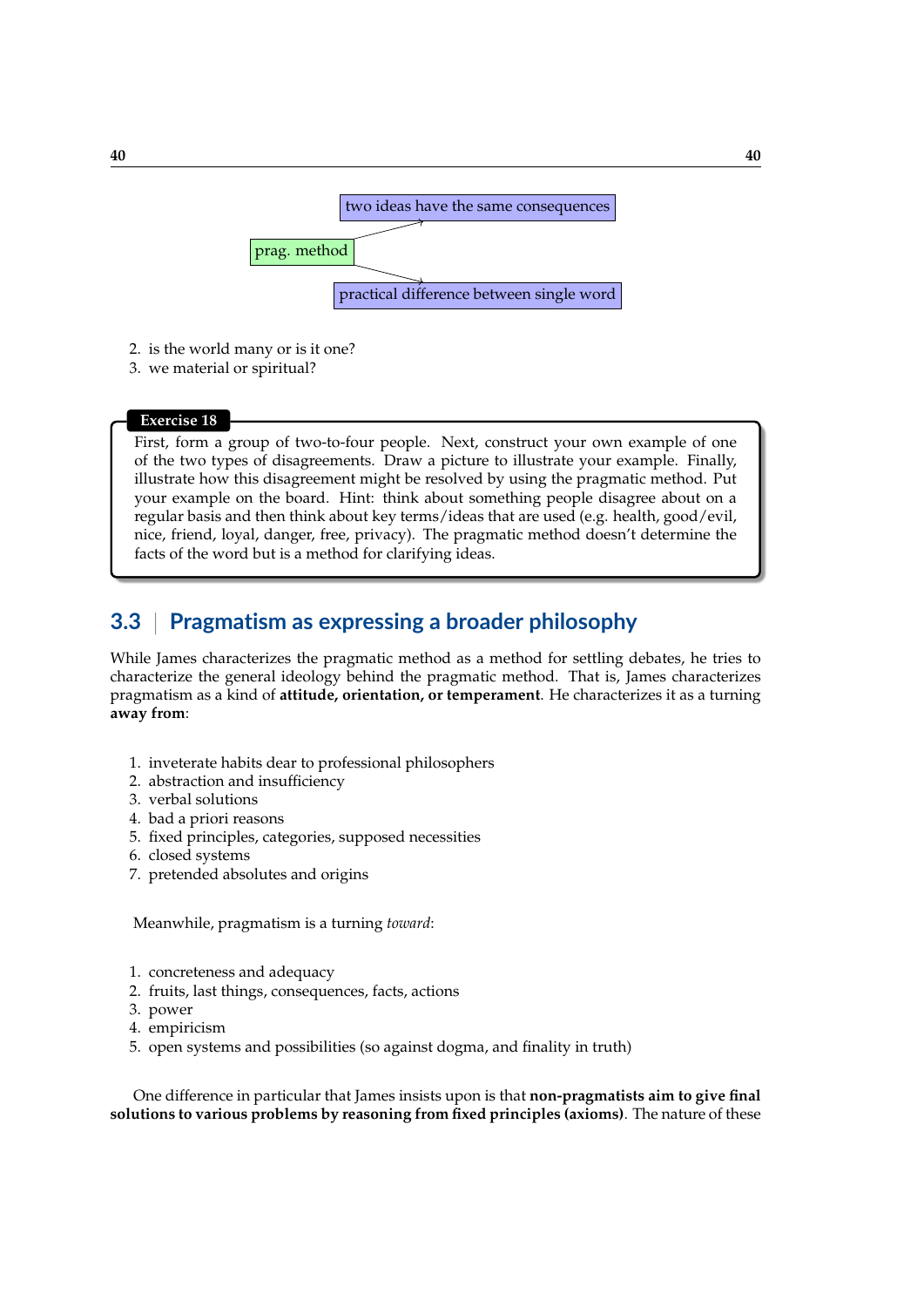principles tend to be highly abstract in nature and products of a priori reasoning. The rationale seems to be that if we want to reason to a metaphysical conclusions our reasoning must proceed from highly abstract principles that are either independent of reason or take into account all possible experience. The systems or theories are thus said to be closed in that they admit no future revision.



In contrast, the pragmatist sees any theory or concept as **merely a tool or instrument** to be used and is merely as a **program** for doing more work as new experience arises. In contrast to the professional philosopher, James characterizes the pragmatist's view as open and his/her theories **sensitive to the stream of experience**. James insists that pragmatism is **a method only** (p.51) and "at, the outset, at least, it stands for no particular results. It has no dogmas, and no doctrines save its method" (p.54).

| non-pragmatic       | pragmatic            |
|---------------------|----------------------|
| fixed results       | open-ended           |
| indubitable         | fallible             |
| first principles    | current beliefs      |
| abstract principles | concrete beliefs     |
| theories as answers | theories as tools    |
| rationalist         | radically empiricist |

Table 3.1: James tries to characterize not only the pragmatic method but a broader pragmatic spirit and a broader pragmatic philosophy

#### **Exercise 19**

What do you think of James's general characterization of the pragmatic philosopher? Is it too general and vague to be useful? Is it helpful for understanding what American philosophers were committed to in general?

# **3.4** | **Pragmatism as a theory of truth**

In addition to being understood as a method, and a general philosophy, pragmatism is also taken to be a **genetic theory of truth**. At least according to James then there are three different interpretations we might give to what "pragmatism" means:

- pragmatism as a method for dealing with disputes
- pragmatism as a broader philosophy with its commitments to empiricism, concrete particulars, fallibilism, etc.
- pragmatism as a theory of truth.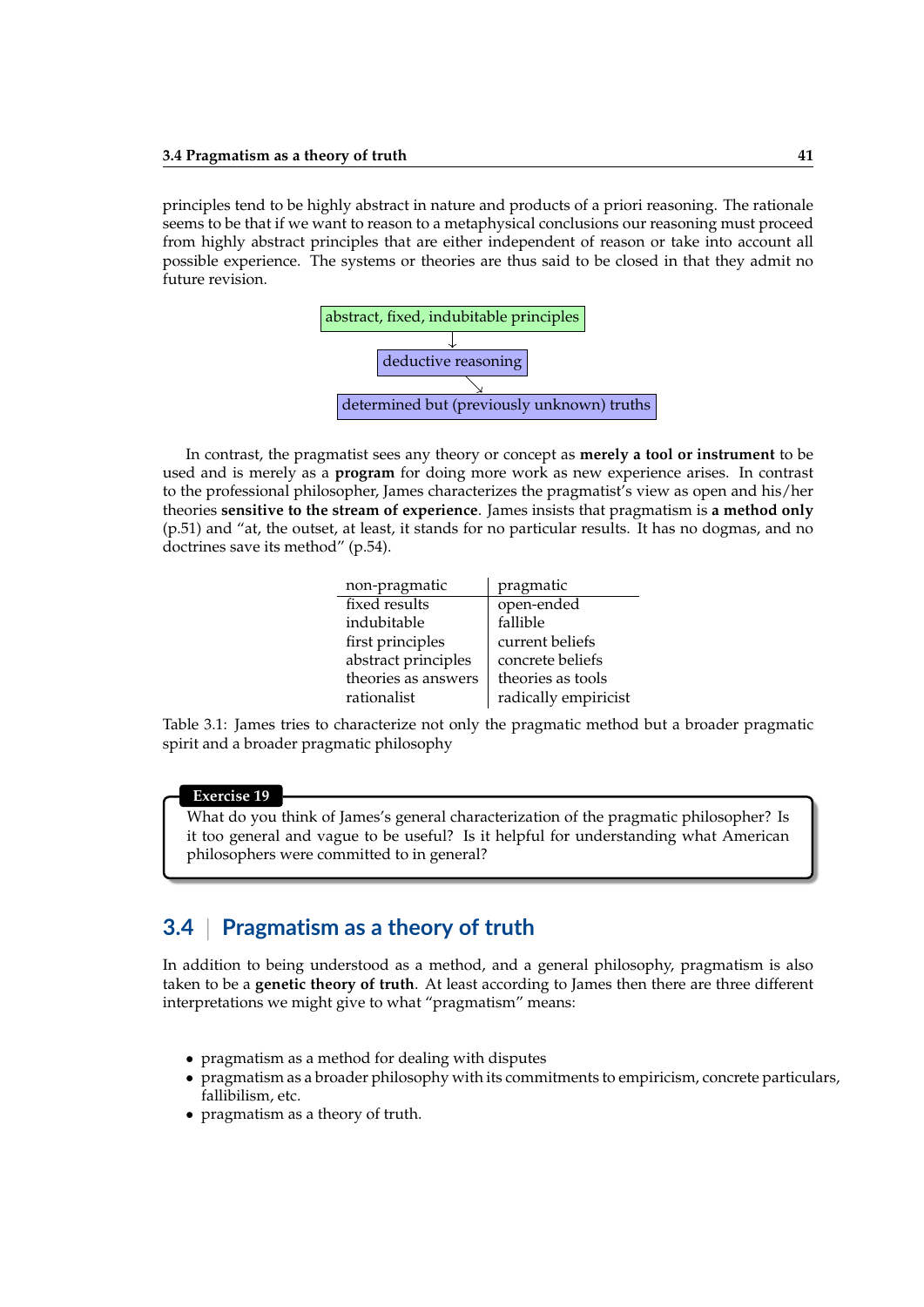In this section, we will look at pragmatism as a theory of truth.

## 3.4.1 | What is the pragmatist's theory of truth?

**First,** James points out that there has been a shift from thinking that mathematical, logical, and natural laws are in line with the thoughts of God (laws must be exact, well-ordered, follow by deduction from a few general axioms, and display a kind of perfection) to being:

- approximations
- plentiful in nature
- sometimes in conflict with each other.

**Second,** he points out that modern laws are nothing more than human creations accepted at given points in time for their **usefulness**.

**Third,** James theory of truth is sometimes referred to as an instrumental theory of truth or a pragmatic theory of truth. According to James, an idea is true provided it fulfills a certain concrete practical function.

"*ideas (which themselves are but parts of our experience) become true just in so far as they help us to get into satisfactory relation with other parts of our experience*, to summarize them and get about among them by conceptual short-cuts instead of following the interminable success of particular phenomena" (p.58)

James thus defines a true belief/idea in terms of the following three functions:

- 1. **marriage function:** whether or not it is useful to an individual in that it mediates between their existing lot of beliefs and new experiences<sup>[1](#page-41-0)</sup>
- 2. **productive function:** whether it successfully takes us from one part of our experience to another part
- 3. **simplification function:** whether it simplifies how we think about things (conceptual shortcuts)

## **Example 3.4: marriage function**

John believes Liz loves him. He has a lot of experience to support this. However, Liz is mean to him one day but nice to him many days after this. He has the idea that she was having a bad day. This idea is true as it allows him to **marry** his old beliefs (as well his current beliefs) to that strange experience.

<span id="page-41-0"></span><sup>&</sup>lt;sup>1</sup>"It makes itself true, gets itself classed as true, by the way it works; grafting itself then upon the ancient body of truth,m which thus grows much as a tree grows by the activity of a new layer of cambium" (p.64). "For 'to be true' *mean* only to perform this marriage function (p.64)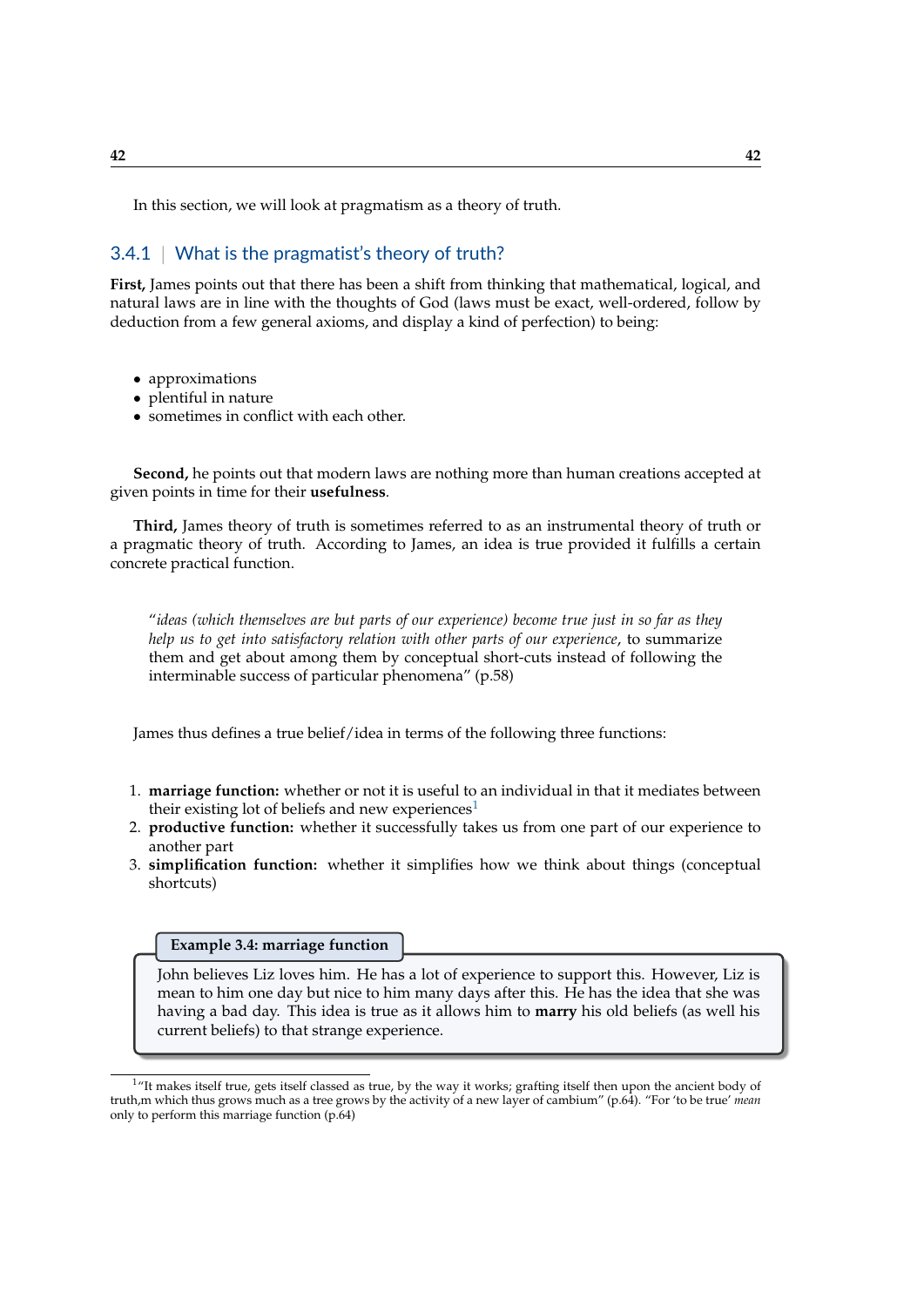#### **Example 3.5: productive**

Liz believes that Channel 6 weather has competent meteorologists working for them. She relies on their forecasts for what to wear, when to take an umbrella, etc. This leads (more often than not) to her having pleasurable (rather than less pleasurable) experiences when it comes to the weather. The idea is true as it is productive. It successfully takes her from one part of her experience to another.

### **Example 3.6: simplification**

Liz isn't sure how to understand a variety of John's actions. He seems angry, chaotic, annoyed, etc. She learns that he just lost his job and so formulates the hypothesis that losing his job has caused him to behave in the way he has been behaving lately. The idea is true as it allows her to simplify a lot of data that was unorganized or scattered or unexplained.

Ideas are not true or false all on their own and independent of human beings. Instead, **they come to be true** through a process. For this reason James theory is thought to be a **genetic theory of truth**. The process works similar to Peirce's account of how beliefs are fixed:

- 1. we start with old opinions
- 2. we encounter a new experience that causes us to doubt
- 3. adopt and modify the existing mass of our opinions as little as possible (conservatism) in trying out new ideas that would eliminate the doubt
- 4. provided the new idea eliminates the doubt, we graft the new idea onto the existing stock of ideas



For James then, a new idea is said to be **true** to the extent that it marries our old ideas with new experiences. An idea is true if it functions to help put us in a better relation with the world.<sup>[2](#page-42-0)</sup>

## 3.4.2 | An objection to James's theory of truth

James makes the truth of an idea hinge on the degree to which it can "lean on old truth and grasp new fact" (p.63), viz., the degree that it can be dispel doubt without upsetting old beliefs.

<span id="page-42-0"></span><sup>2</sup> James contends that the **new idea** is "adopted as the true one" (p.60) and that "[a] new opinion counts as 'true' just in proportion as it gratifies the individual's desire to assimilate the novel in his experience to his beliefs in stock" (p.63).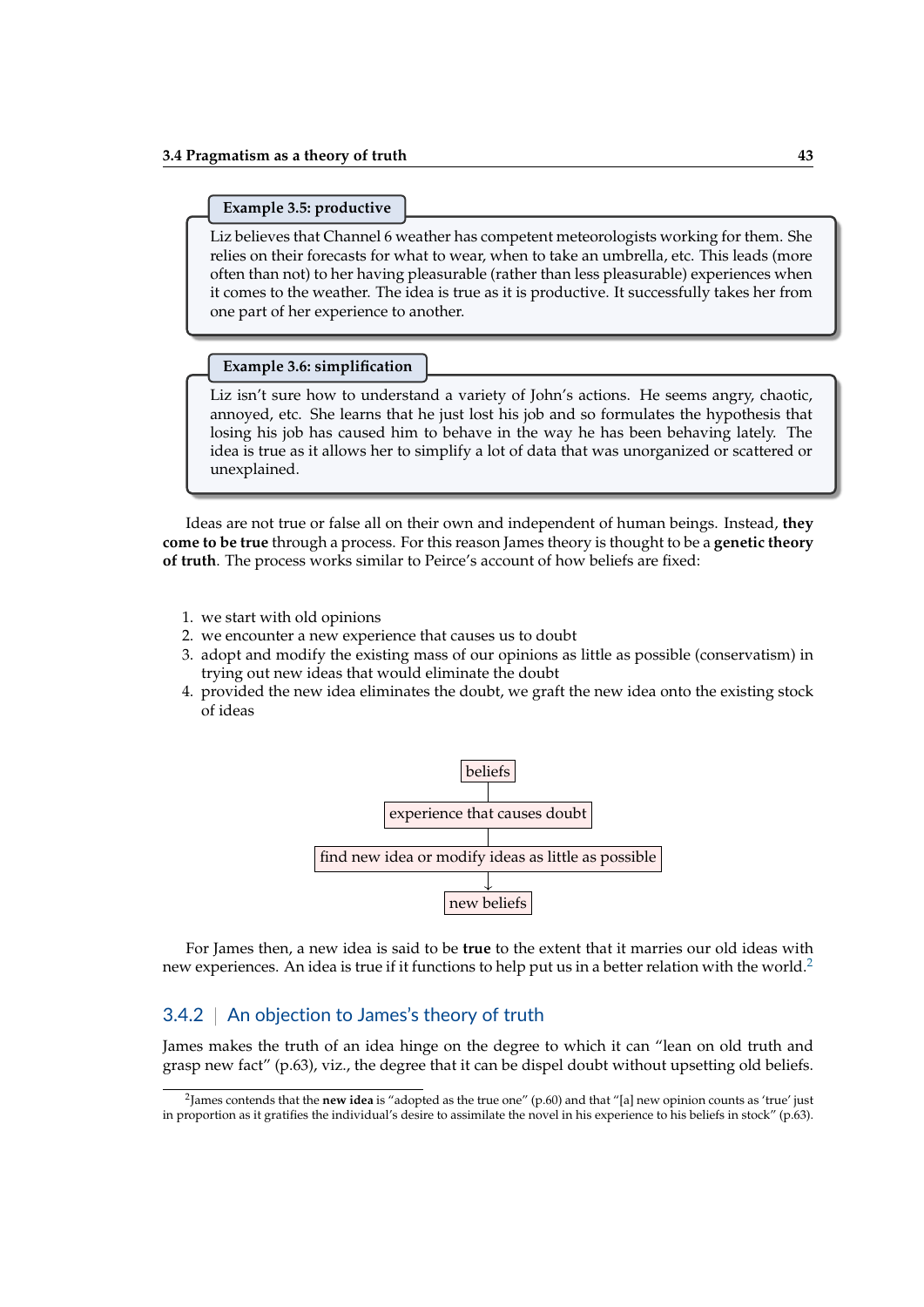And, James notes that the "pragmatist talk[s] about truths in the plural" (p.67). For James then, the pragmatist notion of truth is **relativistic** and **pluralistic** and **subjectivistic**. [3](#page-43-0)

One objection to this account is that James is conflates **what is good in the way of belief** with **what is true**. For some, however, the notion of truth is independent of its relation to fixing belief or coordinating our ideas with experiences. To put it simply, there are ideas that might be good to believe but they are not necessarily true. The basic argument is this.

- P1: James contends that an idea is true if and only if believing in that idea is beneficial to an individual.
- P2: There are some beliefs that are good or irresistible or that are attractive, but do not correspond with reality.
- C: Therefore, James's conception of truth is flawed.

Here is how James himself raises this objection:

This pragmatist talk about truths in the plural, about their utility and satisfactoriness, about the success with which they 'work,' etc., suggest to the typical intellectualist mind a sort of coarse lame second-rate makeshift article of truth. Such truths are not real truths. Such tests are merely subjective. As against this, objective truth must be some non-utilitarian, haughty, refined, remote, august, exalted. It must be an absolute correspondence of our thoughts with an equally absolute reality. It might be what we *ought* to think unconditionally. The conditioned ways in which we *do* think are so much irrelevance and matter for psychology. Down with psychology, up with logic, in all this question!

In other words, the objection then is that an idea is not true just because it functions to put us in a more desirable state of experience or belief. Rather, the truth is some exact and abstract state of correspondence between our minds and reality.

## 3.4.3 | James's response

James is explicit that he thinks a belief is true provided that belief is profitable. In other words, a belief is true provided it is better for us to have that belief than not have that belief. His argument in support of this view goes something like this (although it isn't clear):

- P1: We ought to believe that which is better for us to believe (we ought to believe what is good to believe.
- P2: It is better for us to have a true belief than a false belief.
- Therefore, the truth is that which is better for us to believe.

The key point that James insists upon is that there cannot be a complete divorce between what is true and what is good for us to believe. The idea is that if there were some idea that had

<span id="page-43-0"></span><sup>&</sup>lt;sup>3</sup>When old truth grows, then, by new truth's addition, it is for subjective reasons" (p.63) and "[t]he trail of the human serpent is thus over everything" (p.64).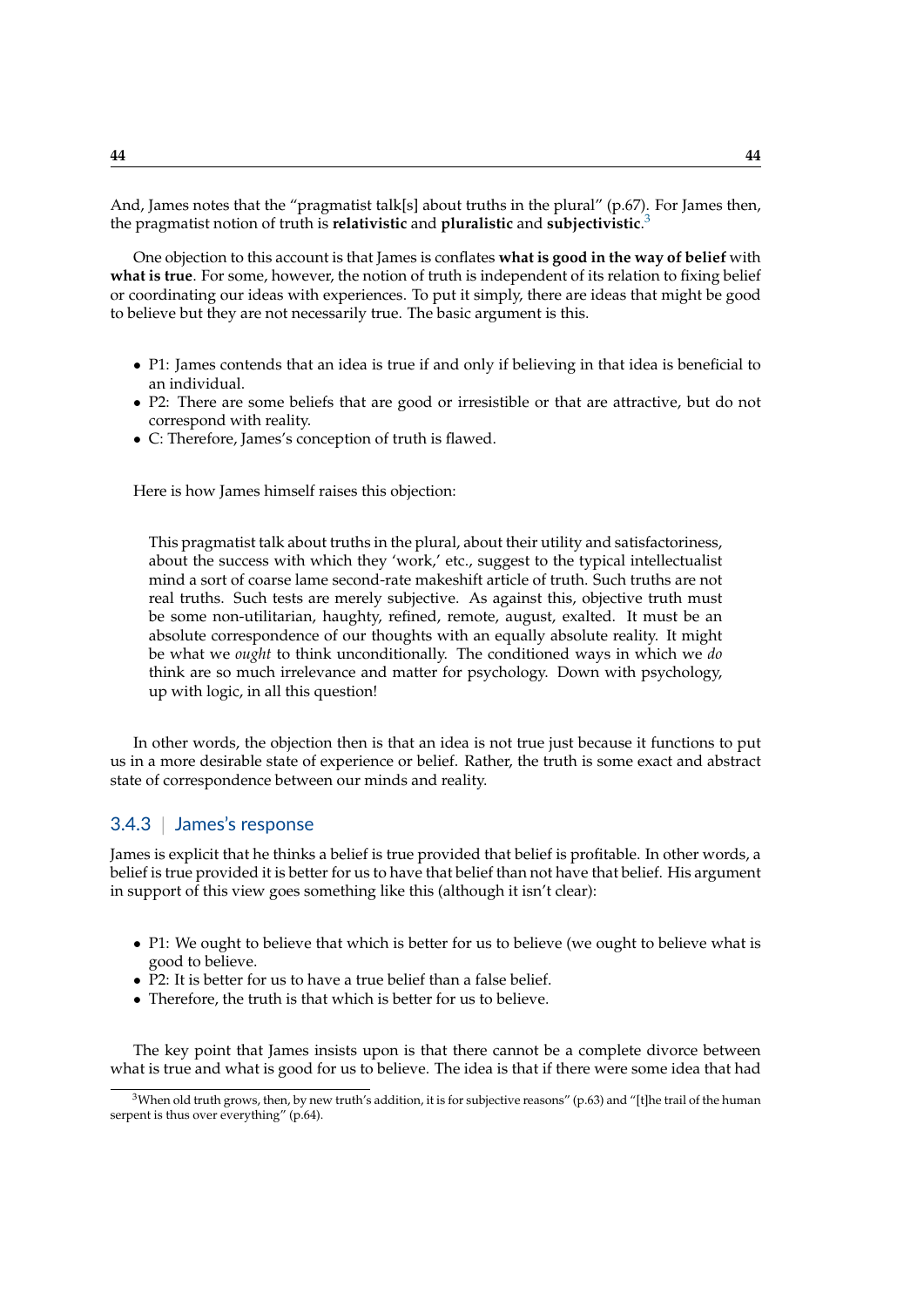no practical benefit for us to believe, then we simply have no incentive, motivation, or reason to believe it.

However, it is important to know that James's view does not imply that we can believe whatever we want. Not only are our beliefs shaped by our experience but our beliefs are also influenced by our other beliefs.

- It might be good for me to have belief *B*<sup>1</sup>
- It might be good for me to have belief  $B_2$
- But, it might not be good for me to have both belief  $B_1$  and  $B_2$  because they contradict.

#### **Example 3.7**

It might be good for me to believe that the Eagles are the best team. It might also be good for me to believe that the Cowboys are the best team. But, it wouldn't be good for me to have both beliefs.

## **Example 3.8**

It might be good for me to believe that I should run everyday. It might also be good for me to believe that I should bike everyday. But, it wouldn't be good for me to have both beliefs (I would overdo it and get injured).

## **Exercise 20**

James does not provide a full response to this objection in "What Pragmatism Means". He postpones responding to this particular objection to later essays. However, he does provide a sort prima facie case that what is true must be a species of the good. That is, What is true is just what is good in the way of belief. How convincing do you find this argument?

# **3.5** | **Pragmatism and belief in God**

The last topic to consider is the relation of pragmatism to religion. James contends that pragmatism is a kind of **empiricism**. It is a philosophy which is a "fact-loving temperament" (p.69). At first glance, this seems problematic since it seems completely at odds with any religious orientation. In short, there is the idea that **if you are a pragmatist, then you should not believe in God**.

A simple version of this argument is as follows:

- P1: All knowledge comes from experience (empiricism)
- P2: Pragmatism is committed to empiricism (the meaning of terms/ideas are unpacked in terms of concrete particulars, experiences, etc.).
- P3: We have no experience of God.
- C: Therefore, we ought to not to believe in God's existence.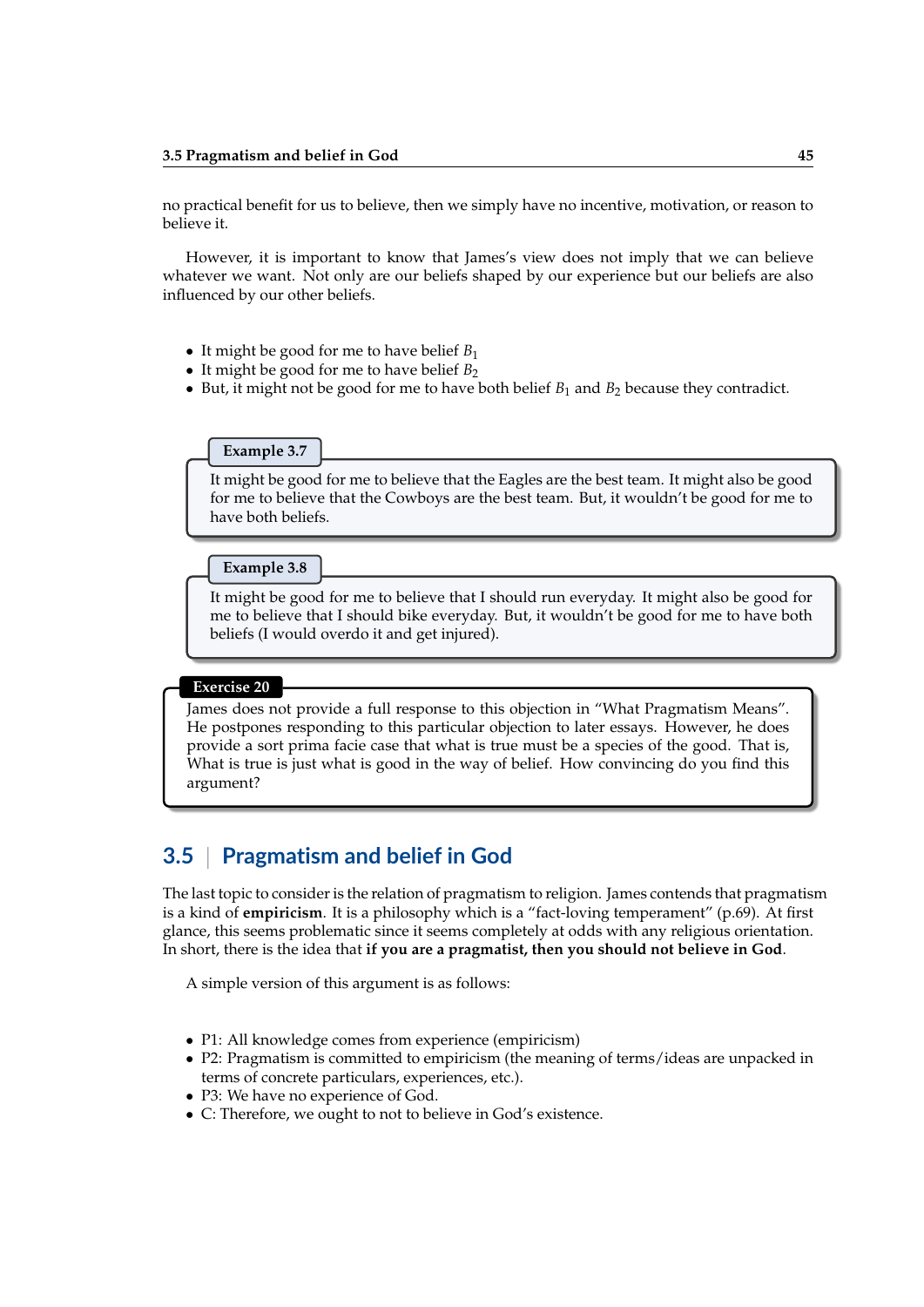There are at least two ways James might object the above argument:

- 1. **Reject P3**: he could claim that some people have had an experience of God (e.g. religious experience)
- 2. **Reject validity:** As we saw from James's "Will to Believe" argument, since we also don't have any experience that God doesn't exist, then the agnostic and atheistic positions are just as implausible (or plausible).

Rather than focusing then on whether we should or should not believe, we might raise a different objection against believing in God. This is that **there is no practical consequence to believing in God because God has no practical role in our daily lives**. In other words, pragmatism makes the belief in God **meaningless**.

- P1: Pragmatism analyzes ideas/terms/theories in terms of their practical consequences.
- P2: Belief in God has no practical consequence.
- C: Therefore, the conception of God is meaningless.

But before considering James's response to the above argument, it is worthwhile to follow the way in which James articulates why **P2** is true. James will do this in two steps:

- 1. Show how Darwin undermines the old theistic view where God plays a concrete role in our lives (no longer designs objects).
- 2. Show how current philosophical views on God are so abstract that they have no relation to our lives (too abstract).

## 3.5.1 | Darwin and the argument from design

One approach to religion is what James calls the **old-fashioned scientific theism**. On this view, while God may seem highly abstract, depersonalized, and unconnected to the world, God is still connected to the world. This connection is forged by the **argument from design**. This argument puts God in connection with the concrete particulars of the world.

James notes that old fashioned scientific theism was toppled by Darwinism. One such example involves the effect of Darwianism to the argument from design.

- P1: There are complex and simple objects.
- P2: It is implausible to think that complex objects come about by the random operations of physical laws.
- P3: The best explanation is to think that complex objects were created by a designer (e.g. if you found a watch on the ground, you would assume that it was designed rather than the product of random physical forces).
- P4: There are a number of unbelievable complexities in the natural world that are beyond the scope of any human designer, e.g. biological complexities (the human eye).
- P5: The best explanation for these complexities is a divine designer.
- C: Therefore, God exists.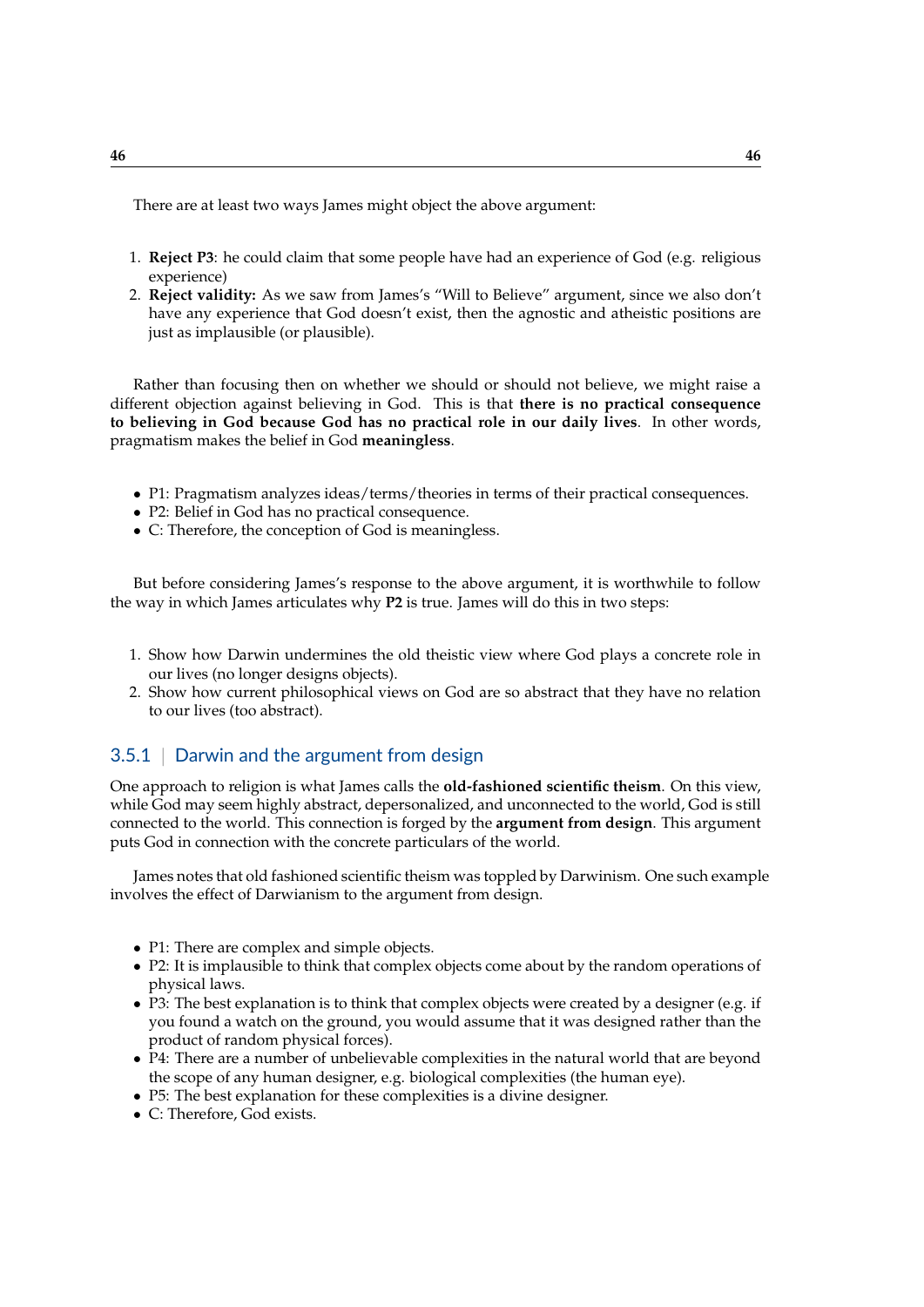The problem with the above argument is with **P5**. While a number of artifacts (e.g. watches) may imply designers, Darwin's theory gave us an explanation of certain biological complexities. The result then is that Darwinism disconnected God from the natural world.

## 3.5.2 | God and idealism

At James's time, the old-fashioned scientific theism was replaced by an **idealistic pantheism**. The idea here is that (i) objects of reality are of the nature (or dependent upon) the mind and (ii) all of these ideas are a part of God. What this implies is that God is everywhere and everything implies God's existence.

For James, this particular approach to religion is inhospitable to pragmatism largely because of its abstractness. As James writes:

the brand of pantheism offered is hard for them to assimilate if they are lovers of facts, or empirically minded. It is the absolutistic brand, spurning the dust and reared upon pure logic. It keeps no connexion whatever with concreteness. Affirming the Absolute Mind, which is its substitute for God, to be the rational presupposition of all particulars of fact, whatever they may be, it remains supremely indifferent to what the particular facts in our world actually are. [...] You cannot redescend into the world of particulars by the Absolute's aid, or deduce any necessary consequences of detail important for your life from your idea of his nature.

In short, modern religious philosophy posits an abstract Absolute (God) that underpins (and is presupposed by) all concrete realities but cannot be used to derive concrete particular facts. In short, God is necessary but seemingly plays no role in our lives.

## 3.5.3 | James on pragmatism and God

First, according to James, pragmatism, while empiricist, is not biased toward materialism and so does not resign all religious beliefs to the metaphysical dumpster. As James puts it:

[pragmatism] has no objection whatever to the realizing of abstractions, so long as you get about among particulars with their aid and they actually carry you somewhere. Interested in no conclusions but those which our minds and our experiences work out together, she has no *a priori* prejudices against theology (p.72-73)

Next, recall that James thinks that **an idea is true provided it is beneficial in the way of belief**. And note that a belief can only be beneficial in the way of belief if it performs a **concrete function** or **practical effect** on human life. So what then is the effect of believing in God?

According to James, the practical effect of the belief in God is that it provides the believer *religious comfort*. To clarify this further, James contends that

in the Absolute finite evil is 'overruled' already, we may, therefore, whenever we wish, treat the temporal as if it were potentially the eternal, be sure that we can trust its outcome, and, without sin, dismiss our fear and drop the worry of our finite responsibility (pp.73-74).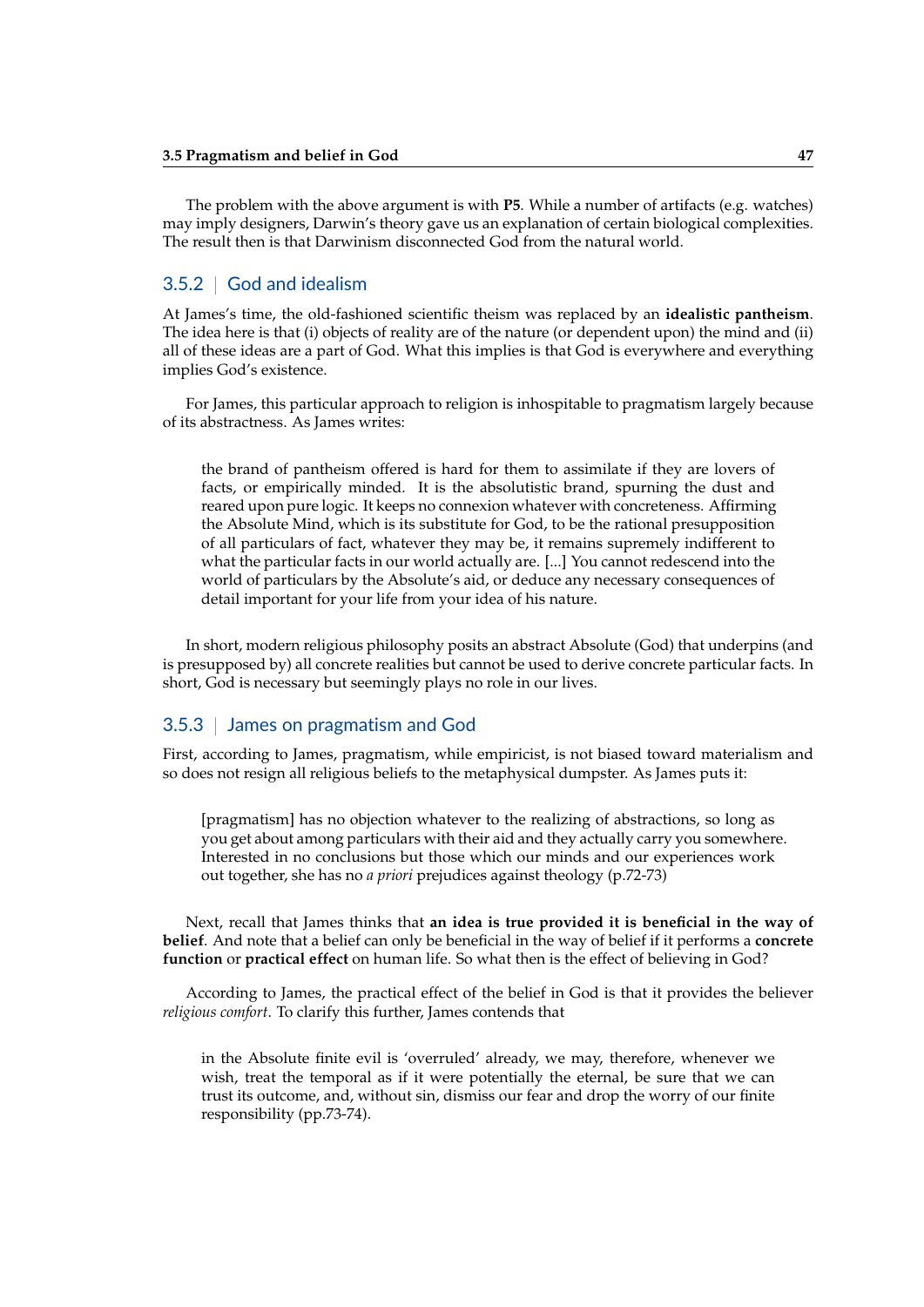The idea here then is that since God will rectify all wrongs in the end (punish the evil doers and reward virtue), we can temporarily take a break from having to rectify all these wrongs ourselves. As James puts it, belief in the absolute provides comfort in that it allows us to take a "moral holiday" (p.74).

- 1. belief in God: God is this all knowing, all loving, all powerful, all good being. Hyper abstract. Seems divorced from reality
- 2. pragmatically analyzed: the practical effects of taking on this belief is the feeling of comfort in taking a moral holiday (God will take care of the sinners and reward the righteous so I don't have to)

### **Exercise 21**

James suggests that the religious comfort one gets from a belief in God is that one has the right to take a moral holiday. It is unclear whether James is applying the pragmatic maxim to *God* or *religious comfort*. What do you think?

## 3.5.4 | Dismissal of God

James goes on to say that he **does not believe in God**. He simply takes the practical benefit of taking a moral holiday without accepting the other aspects of believing in God. His argument is personal in nature but seems to have the following structure:

- P1: The truth is a species of the good, viz., a belief is *true* if accepting that belief benefits us unless that belief conflicts with the benefits provided by our other beliefs
- P2: Belief in God benefits James insofar as it allows him to take a moral holiday but other aspects of that belief conflict with other beliefs he has.
- C: Thus, "God does not exist" is true for James even though he takes his moral holiday anyway (or provides another justification)

The curious premise is P1 in that he contends that he defines a proposition P as true for a subject S if and only if:

- 1. believing in P would make S better off ("in the way of belief", see p.76)
- 2. belief in P would not conflict with the benefits of S's other beliefs (pp.76-78)

# **Exercise 22**

Do you think P1 is true?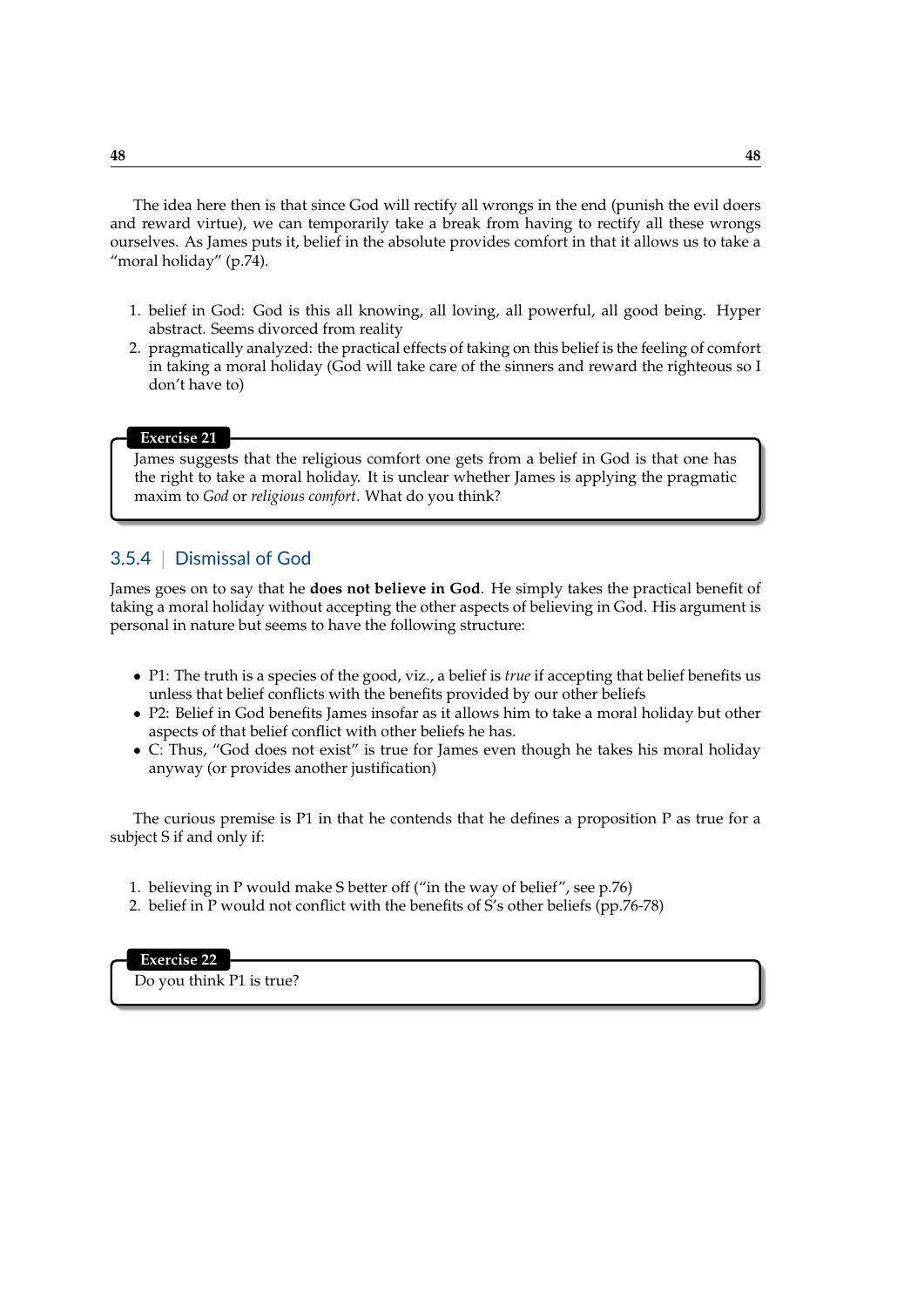# **Some Metaphysical Problems Pragmatically Considered**

In "Some Metaphysical Problems Pragmatically Considered", James aims to apply his pragmatism to a variety of metaphysical notions.

# **4.1** | **Substance**

First, let's begin with the notion of **substance**. Objects are said to have **properties**. These properties are often called: accidents, modes, attributes, affections.

#### **Example 4.1: Crayon**

The properties of a crayon are: whiteness, friability, cylindrical in shape, insolubility in water, etc.

A **substance** is said to be a thing *distinct* from its properties. The *bearer* of these properties is the object's **substance**. The properties *inhere* in the substance.

We can think of two related arguments for the reality of substance.

**First**, there is the argument from language. If we take the example "snow is white" (S is P sentences) we have a grammatical subject "snow" and a grammatical predicate "is white". The argument then is just as it nonsensical to talk about unpredicated "whiteness" (viz., it is meaningless to utter "is white" without a subject), it makes no sense to talk about unembodied properties (viz., it is meaningless to say that a property like *whiteness* can exist without being embodied in a substance).

**Second**, there is a related argument from conceivability. The argument is simply that whenever we think of a property of something, we always conceive it as being embodied in a thing or substance. When we think of whiteness, we cannot think of the property in itself, we conceive of it being embodied in snow, or in a piece of paper, or in a crayon, or in space. Thus, since it is impossible to conceive of properties without being embodied in something, substance must be real.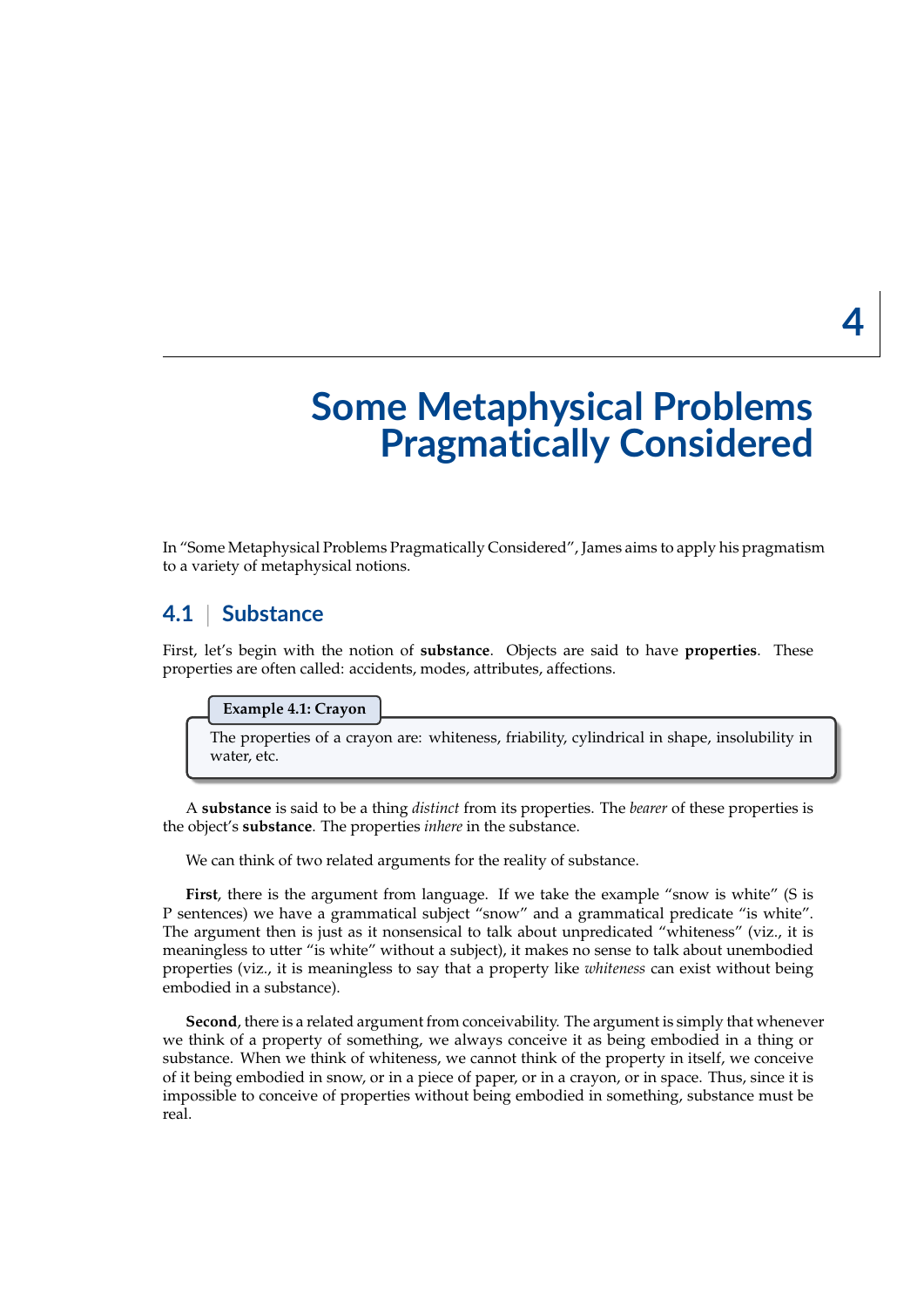Traditionally, there is said to be two basic substances: **matter** and **spirit**.



There are a number of different philosophical positions when it comes to substance:

- Substance dualism: both matter and mind are real and they are independent of each other
- Monism (materialism): only matter is real
- Monism (idealism): real objects are of the nature of ideas

## 4.1.1 | Nominalism and realism on substance

**Nominalism** contends that there is no such thing as substance.

- P1: People think there is substance because we think there is a thing corresponding to every name.
- P2: All we have are properties clustered together, not a thing that holds them together.
- C: There is whiteness, friability, cylindrical in shape, insolubility in water that is clustered together but there is no *chalkness*.

**Scholasticism** contends that there are substances.

According to James, **pragmatists** seem to reject the idea of substance since, according to James, the scholastic view of substance has almost **no pragmatic consequences** since the sole cash value of the substance are the *cluster* of attributes. As James writes "the bare cohesion itself is all the notion of the substance signifies. Behind that fact is nothing." He points out that:

- 1. if we were to eliminate the substance but keep the properties, our experience would stay the same
- 2. if God were to send us clusters of properties but annihilate the substance, there would be no practical difference to us.

Thus, it eappears that if one is a pragmatist, one is committed to nominalism.

## 4.1.2 | The exception

However, James makes **one exception** and this involves the case of **transubstantiation**, the bread-substance is replaced by divine substance without any change to the sensible properties. James writes: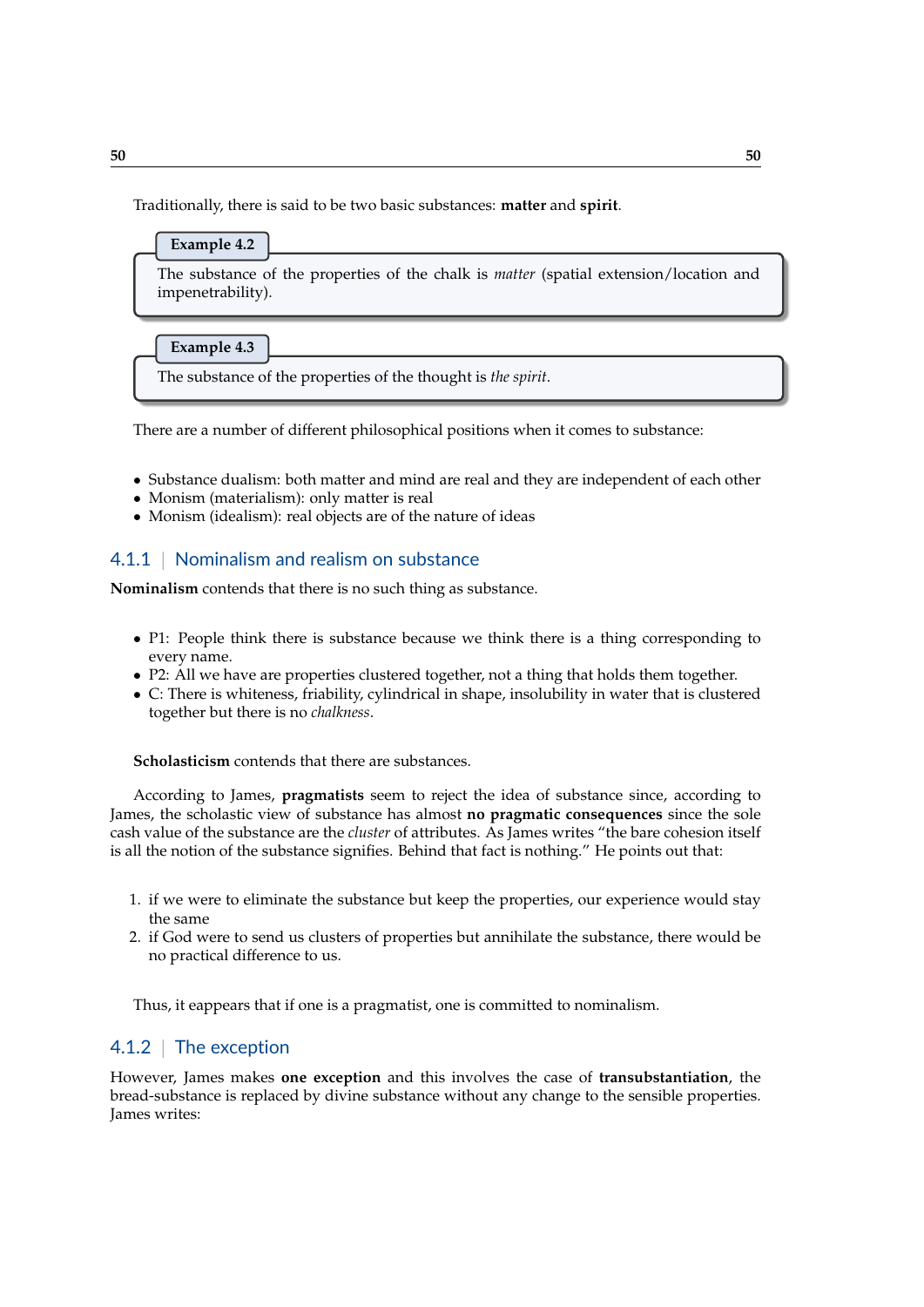But tho these [sensible properties] don't alter, a tremendous difference has been made, no less a one than this, that we who take the sacrament, now feed upon the very substance of divinity. The substance-notion breaks into life, then, with tremendous effect, if once you allow that substances can separate from their accidents, and exchange these latter (p.88).

#### **Exercise 23**

James's view on transubstantiation differs from Peirce in at least one critical way.

- 1. For James, if Tek believes in the substance change of the bread and wine for the divine body and blood, then this has a practical effect for me.
- 2. For Peirce, there are no practical differences between (i) bread and wine and (ii) divine body and blood

Whose take on transubstantiation do you prefer and why?

## 4.1.3 | Criticism of material substance

James contends that Berkeley's criticism of matter was "absolutely pragmatic". $^1$  $^1$  It isn't entirely clear how James understands Berkeley's argument against materialism but it seems to be something along the following lines:

- P1: we have ideas of properties of things (sensations): color, figure, hardness
- P2: the only practical meaning of material substance is that which *produces* our ideas of properties of things
- P3: We could replace the idea of a material substance with a divine substance.
- Therefore, we can get rid of the idea of material substance and replace it with God (they both have the same pragmatic function).

What we see then is that Berkeley's criticism of material substance is on **pragmatic grounds**.

- Material substance: whole practical effect is to produce sensible properties
- Divine substance: whole practical effect is to produce sensible properties
- Since the ideas are interchangeable, they have the same meaning

## 4.1.4 | Criticism of spiritual substance

James also contends that Locke makes use of a **pragmatic criticism of spiritual substance**, particularly the nature of the soul. To see this criticism clearly, let's first introduce the general problem of diachronic personal identity.

Let's consider three birthdays of Tek: Birthday 1 is in 2017, Birthday 2 is in 2018, Birthday 3 is in 2019. Let's call each birthday  $t_1$ ,  $t_2$ ,  $t_3$ , respectively. We assume that Tek is the same person

<span id="page-50-0"></span><sup>1</sup>For more on Berkeley's criticism of substance, see *An Essay toward a New Theory of Vision*, *A Treatise Concerning the Principles of Human Knowledge*, *Three Dialogues between Hylas and Philonous*.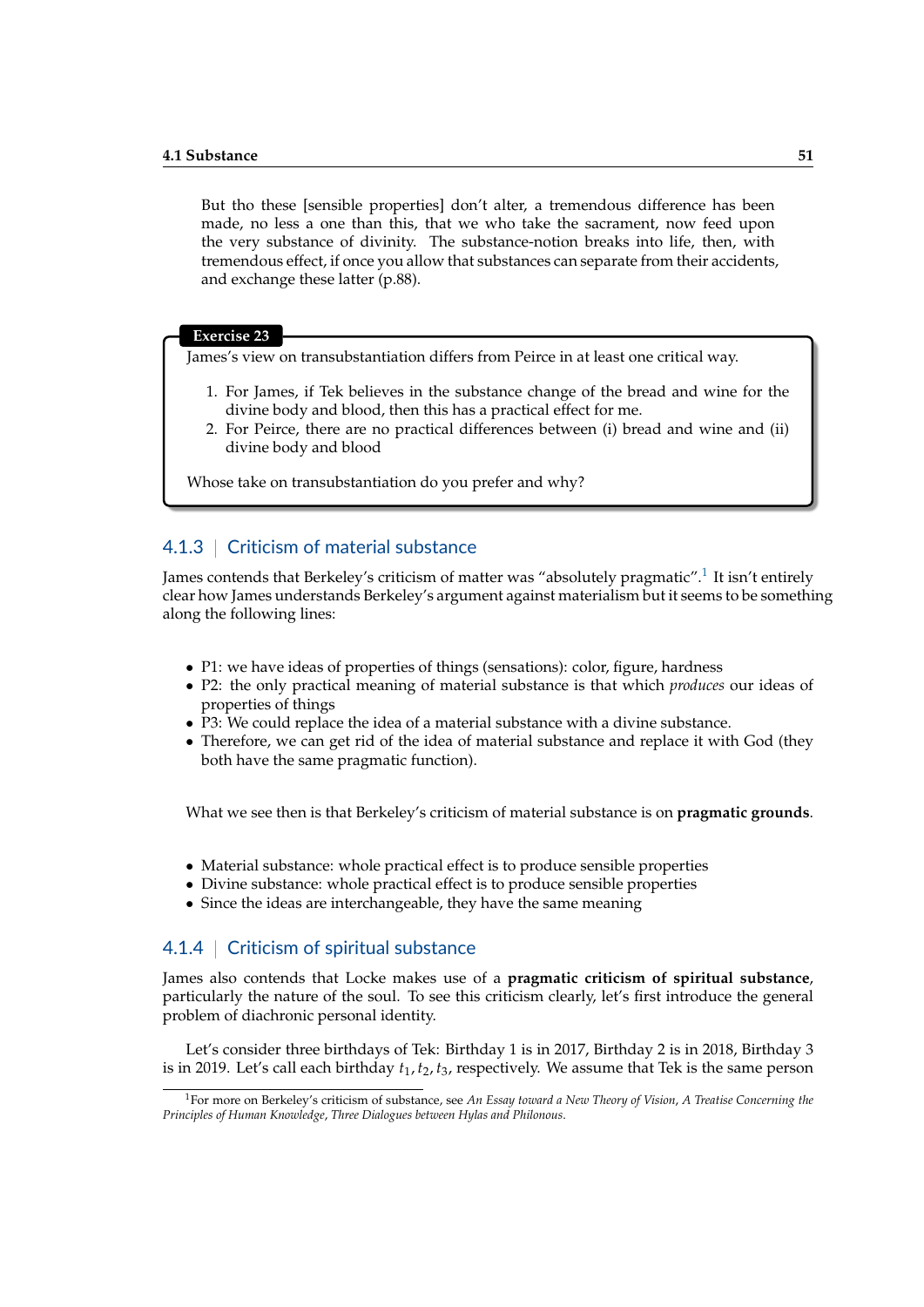in 2019 as Tek in 2018 as he is in 2017. The question then is what criterion allows Tek to preserve his identity over time?

Next, let's introduce **Locke's theory** (the memory theory of personal identity). According to Locke, Tek at  $t_3$  is identical as Tek at  $t_2$  because Tek at  $t_3$  **remembers** the experience of Tek at  $t_2$ . And Tek at  $t_2$  is identical to Tek at  $t_1$  because Tek at  $t_2$  remembers the experience of Tek at  $t_1$ . Thus, according to Locke, what allows Tek to preserve his identity over time is **his capacity to remember** (or more generally: psychological connectedness).

Now, let's introduce the **soul theory of personal identity**. The soul theory argues that what preserves identity over time isn't a chain of memories but **a soul substance** that endures through time. For consider that we don't remember what it is like to be a baby and we often forget things in our life. Tek at  $t_3$  is identical with Tek when he was a baby or when he was drunk last night. In short, under the same soul theory, *A* is the same person as *B* iff *A* and *B* have the same *soul*. Thus, another option for explaining how we preserve our identity over time is that we have the same soul.

Locke argued against the soul theory of personal identity and James takes this criticism to be **pragmatic in nature**. Let's consider a few variations on this argument:

Let's suppose that two bodies switch souls but the memories remain the same. That is, there is soul-switching but no memory-switching between two bodies.

- P1: The soul is independent of the body
- P2: Take two people A and B. Now switch the souls of two people. Put soul A in body B and soul B in body A (but leave their memories untouched).
- P3: Body B that has soul A will continue to think they are person B (there will be no perceivable practical difference)
- P4: Body A that has soul B will continue to think they are person A (there will be no perceivable practical difference)
- C: Therefore, there is no additional (pragmatic) meaning to the soul theory beyond the capacity to remember.

Next, let's consideration memory-transfer without soul-switching or body-switching.

- P1: The soul is independent of the body
- P2: Take two people A and B. Now suppose the memories of A are inserted into Body B (but no soul transfer) and the memories of B are swapped into the body of A (but no soul transfer).
- P3: Body B Soul B with the memories of A will think they are A and Body A Soul A with the memories of B will think they are B.
- C: Therefore, there is no additional (pragmatic) meaning to the soul theory beyond the capacity to remember.

Finally, let's consider a scenario involving reincarnation.

• P1: The soul is independent of the body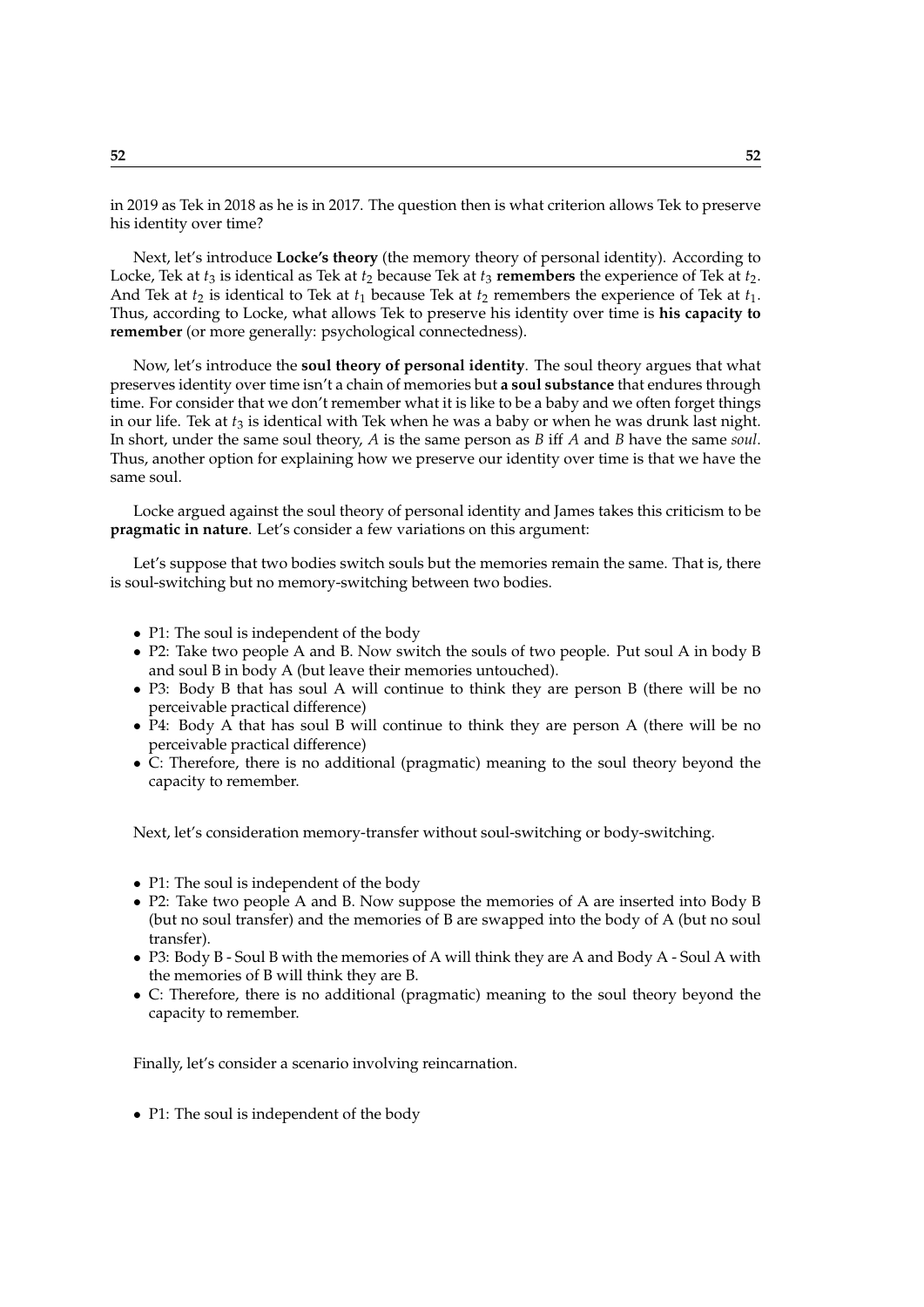- P2: Let's suppose that *A* dies and in the death of *A*, all of the memories of *A* are erased
- P3: Let's suppose that the soul of *A* soul enters a new body *B* (a baby) at a future time
- P4: Even though *A* and *B* have the same soul, *B* at *t*<sup>2</sup> has no memory of any of the experiences of *A*
- P5: We don't think *B* deserves to be held responsible for any actions of  $A^2$  $A^2$
- C: Therefore, there is no additional (pragmatic) meaning to the soul theory beyond the capacity to remember.

#### **Exercise 24**

Pick a pragmatic criticisms of either material or spiritual substance. Articulate the pragmatic criticism in your own words.

## **4.2** | **Naturalism vs. spiritualism**

James mentions that the discussion of materialism takes many forms. One form is a debate between naturalism (scientific materialism) and spiritualism (theism).

#### **Definition 4.1: naturalism (scientific materialism)**

Higher (more complex) phenomena are completely determined by smaller, blinder phenomena that are governed by the laws of physics.

As James puts it:

The laws of physical nature are what run things, materialism says. The highest productions of human genius might be ciphered by one who had complete acquaintance with the facts, out of their physiological conditions, regardless whether nature be there only for our minds [...]. Our minds in any case would have to record the kind of nature it is, and write it down as operating through blind laws of physics.



In contrast to naturalism is spiritualism. James's definition of spiritualism is rather brief. He writes:

Spiritualism says that mind not only witnesses and records things, but also runs and operates them: the world being thus guided, not by its lower, but by its higher element (Some Metaphysical Problems, p.93)

<span id="page-52-0"></span><sup>&</sup>lt;sup>2</sup> Locke writes: "Suppose it to be the same soul that was in Nestor or Thersites at the siege of Troy [...] which it may have been, as well as it is now the soul of any other man. But he now having no consciousness of any of the actions of either of Nestor or Thersites, does or can he conceive himself the same person with either of them? Can he be concerned in either of their actions, attribute them to himself, or think them his own more than the actions of any other men that ever existed? Thus, this consciousness not reaching to any of the actions of either of those men, he is no more one self with either of them than if the soul or immaterial spirit that now informs him had been created and began to exist, when it began to inform his present body [...]" (Locke, Essay II.XXVII.14).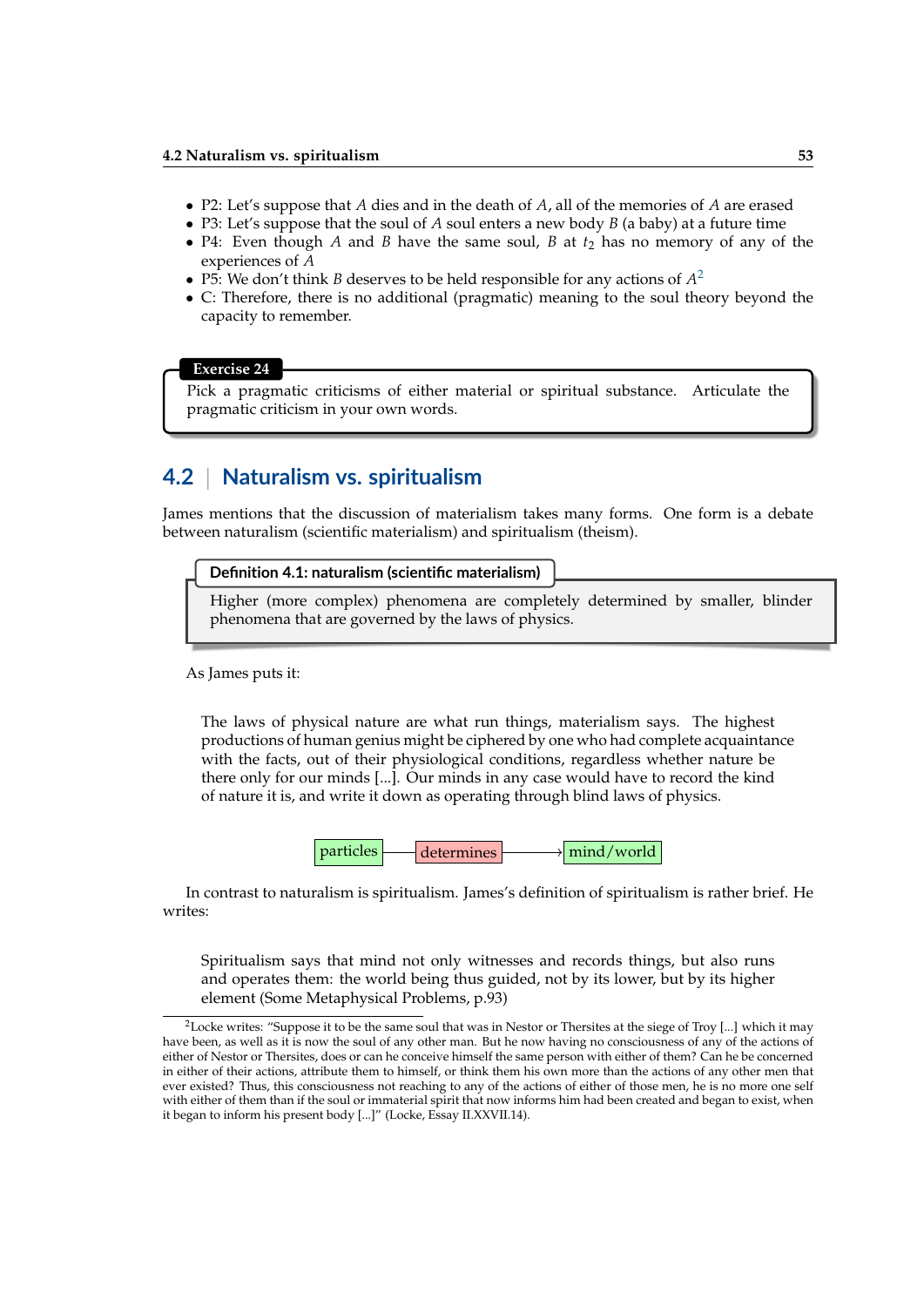#### **Definition 4.2: spiritualism**

Spiritualism is the view that minds, spirits, purposes, and/or God are not fully determined by the laws of nature and microphysical particles but play an active, directing, or guiding role in the world.

It looks like he suggest that spiritualism suggest a view of dual-control over the world. The world is partially determined by the smaller particles and partially determined by higher objects (minds, spirits, etc.).



James contends that when this debate is treated unpragmatically (intellectually/abstractly), it often seems "little more than a conflict between aesthetic preferences." He characterizes the difference more in terms of **preference or choice**. A proponent of spiritualism argues:

- P1: Matter is crass, muddy, gross while spirit is pure, elevated, and noble
- P2: It is more in harmony with the dignity of human beings and the universe to prefer what is better or superior.
- C: Therefore, we must accept spiritualism.

**Objection 14 (P1 is false)** *First, James points out that matter may be considered fine and noble. James draws on Spencer, writing that "he shows us that a 'matter' so infinitely subtile, and performing motions as inconceivably quick and fine as those which modern science postulates in her explanations, has no trace of grossness left" (p.94). Even further, it is sacred for "any one who has ever looked on the face of a dead child or parent the mere fact that matter could have taken for a time that precious form, ought to make matter sacred ever after.*

*Next, he asserts that spirit may be considered crass. It is too simplistic a notion to explain the complexity and "exquisite tenuity of nature's facts" (p.95)*

Given this objection then, it seems, as though it makes no difference whether the world is determined by spiritual or natural forces.

## 4.2.1 | Pragmatism on the debate (the past)

James turns to the notion of matter and attempts to analyze it *pragmatically*. He asserts: that **at least according to past events, it does not make a difference as to whether it was the work of matter (physical laws) or divine spirit**.

| W run by matter | $\rightarrow$ practical effect? |
|-----------------|---------------------------------|
| W run by spirit | > practical effect?             |
|                 |                                 |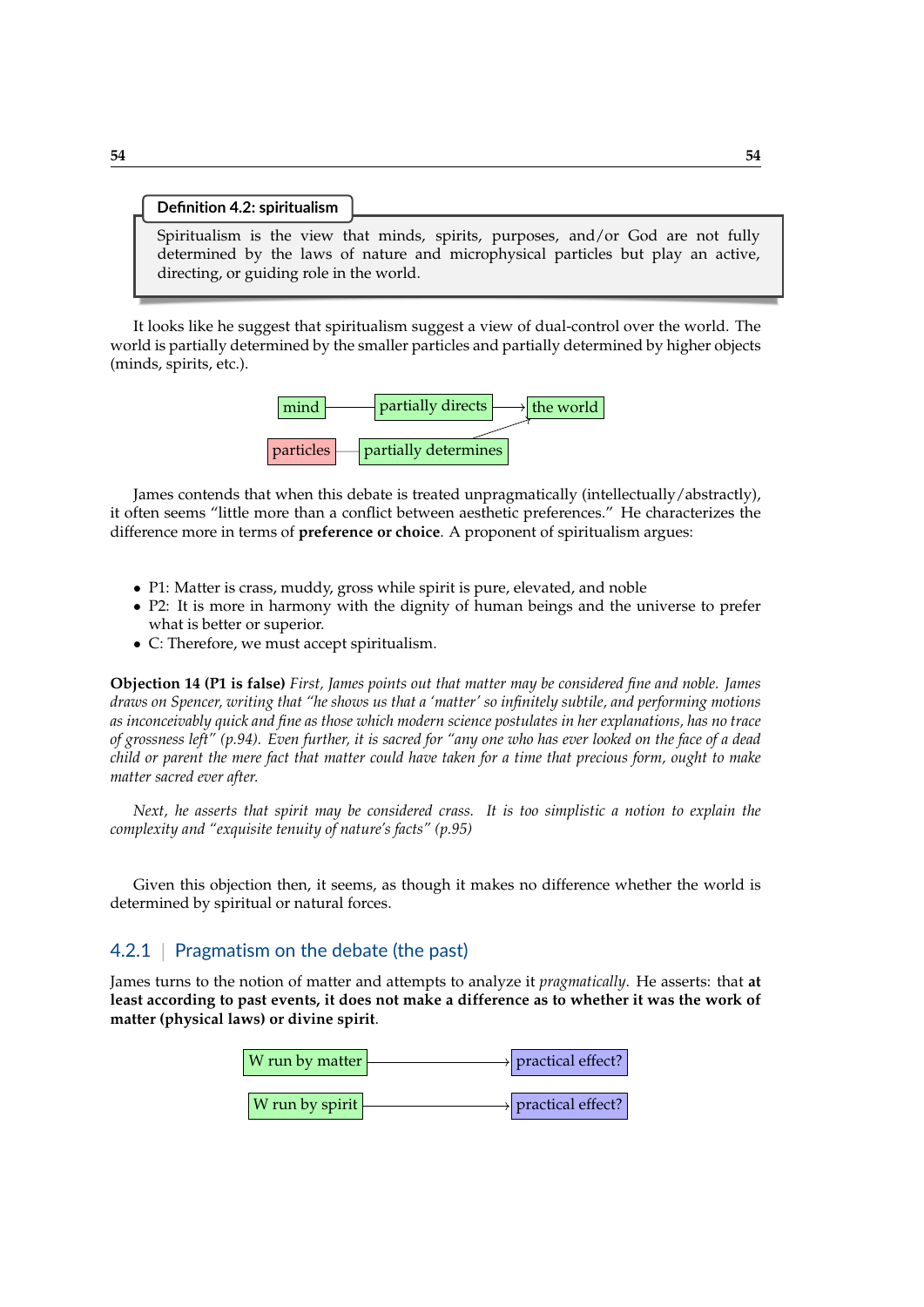First, according to James, it makes no difference with respect to the **past**. That is, if we only think about how past events came about (e.g. imagine that the world ended right now), he contends that provided they could explain the past events equally well, **their practical consequences would be the same**. That is, their whole practical effect would be to **explain how events in the past occurred**: "Matter and God [...] mean exactly the same thing—the power, namely, neither more nor less, that could make just this completed world."

And so, James contends that there is no pragmatic difference in terms of each theory relative **past events**. They are pragmatically equivalent and so any dispute is meaningless.<sup>[3](#page-54-0)</sup>

#### **Exercise 25**

Given that James has shown that the debate between materialism and spiritualism is meaningless with respect to the past, do you think that this result counts in the favor of materialism? Explain your reasoning.

## 4.2.2 | Pragmatism on the debate (the future)

Nevertheless, James contends that there is a **deep practical issue at stake** (even if it is a distant and remote one) relative to **the future**. For James, naturalism and spiritualism take two different outlooks on the following question: **what does the world promise?**

For the **naturalist**, the future is one of "death tragedy" as the second law of thermodynamics is taken by philosophers of his time to indicate that the world is moving steadily toward a **heat death** (thermodynamic equilibrium, maximum entropy). This means that the world will move to a nothing, a chaos, a wreck, all finite achievements will be swept away, anything we regard as precious destroyed. The lower order is taken to be eternal not the higher, moral, mental, spiritual order. $<sup>4</sup>$  $<sup>4</sup>$  $<sup>4</sup>$  A James puts it:</sup>

the vast driftings of the cosmic weather, though many a jewelled shore appears, and many an enchanted cloud-bank floats away, long lingering ere it be dissolved even as our world now lingers, four our joy—yet when these transient products are gone, nothing absolutely *nothing* remains, to represent those particular qualities, those elements of preciousness which they may have enshrined. Dead and gone are they, gone utterly from the very sphere and room of being. Without an echo; without a memory, without an influence on aught that may come after, to make it care for similar ideals. This utter wreck and tragedy is of the essence of scientific materialism as at present understood.

The **spiritualist** contends that scientific materialism is insufficient in that it cannot provide justification for our "ideal interests" or "remotest hopes." Another way of putting is that while

<span id="page-54-0"></span><sup>3</sup>"It makes not a single jot of difference so far as the *past* of the world goes, whether we deem it to have been the work of matter or whether we think a divine spirit was its author. [...] The pragmatist must consequently say that the two theories, in spite of their different-sounding names, mean exactly the same thing, and that the dispute is purely verbal." (p.97)

<span id="page-54-1"></span><sup>&</sup>lt;sup>4"</sup>For, according to the theory of mechanical evolution, the laws of redistribution of matter and motion, though they are certainly to thank for all the good hours which our organisms have ever yielded us and for all the ideals which our minds now frame, are yet fatally certain to undo their work again, and to redissolve everything that they have once evolved" (p.103-104)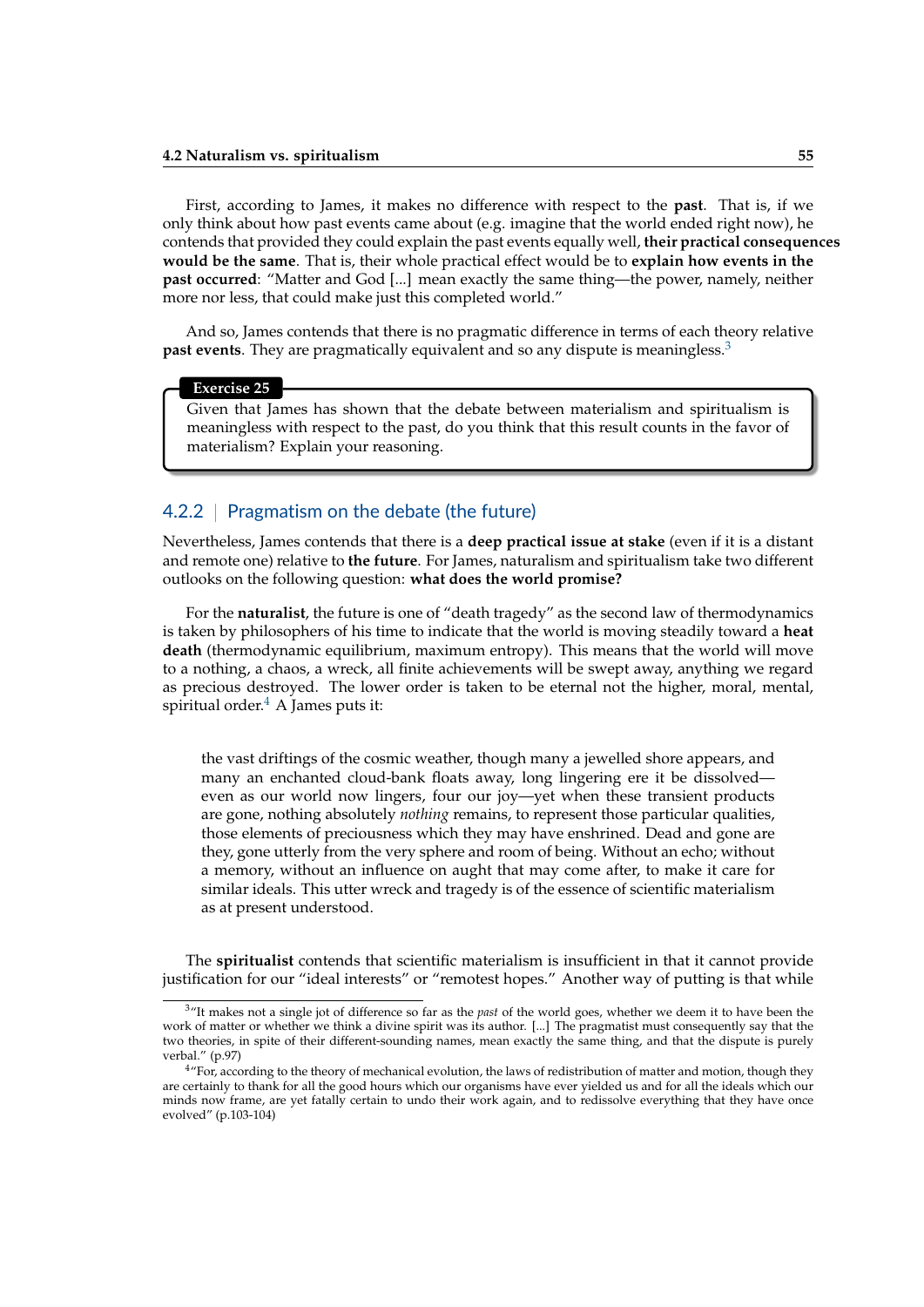the hypothesis of God is a lot more unclear than various mathematical-physical notions, it has **practical superiority** over these notions in that it can ground these hopes by guaranteeing that even if the world is ultimately destroyed, the ideal, moral order will be preserved in some way, shape, or form. That is, while the spiritualists may agree that the world itself may "burn up or freeze", the "tragedy is only provisional and partial, and shipwreck and dissolution not the absolutely final things" (p.106). The spiritualist thus contends that something is preserved beyond the end of the universe, something along the line of redemption, salvation, justice, the preservation of the moral order, etc.

James thus contends that the real difference between naturalism and spiritualism can be seen in a future practical difference:

- Naturalism is the denial that the moral order is eternal and that all ultimate hopes will be cut off or destroyed.
- Spiritualism is the affirmation of an eternal moral order and the holding on of hope.



In response to this pragmatic differentiation, James considers an objection.

**Objection 15 (Difference too remote)** *The difference between the two lies not in the past but in the future, and not in the near future but in the extremely distant future. This is not a practical difference that can have meaning to a sane person.*

James's response is rather caustic. He replies:

Well, I can only say that if you say this, you do injustice to human nature. Religious melancholy is not disposed of by a simple flourish of the word insanity. The absolute things, the last things, the overlapping things, are the truly philosophic concerns; all superior minds feel seriously about them, and the mind with the shortest views is simply the mind of the more shallow man (p.108).

#### **Exercise 26**

First, when people debate about religion, they often debate about the **past**, e.g. whether God created the universe and how. James believes in Darwinian evolution and so he thinks the creationist issue is settled. For James though, what is of more practical concern are not debates about the past, but about the **future**. Which of the two views (naturalism or spiritualism) is correct and why?

# **4.3** | **The argument from design**

We took a look at the **argument from design** already in "What Pragmatism Means". There we discussed (i) the argument from design, (ii) the impact that Darwinian theory had on this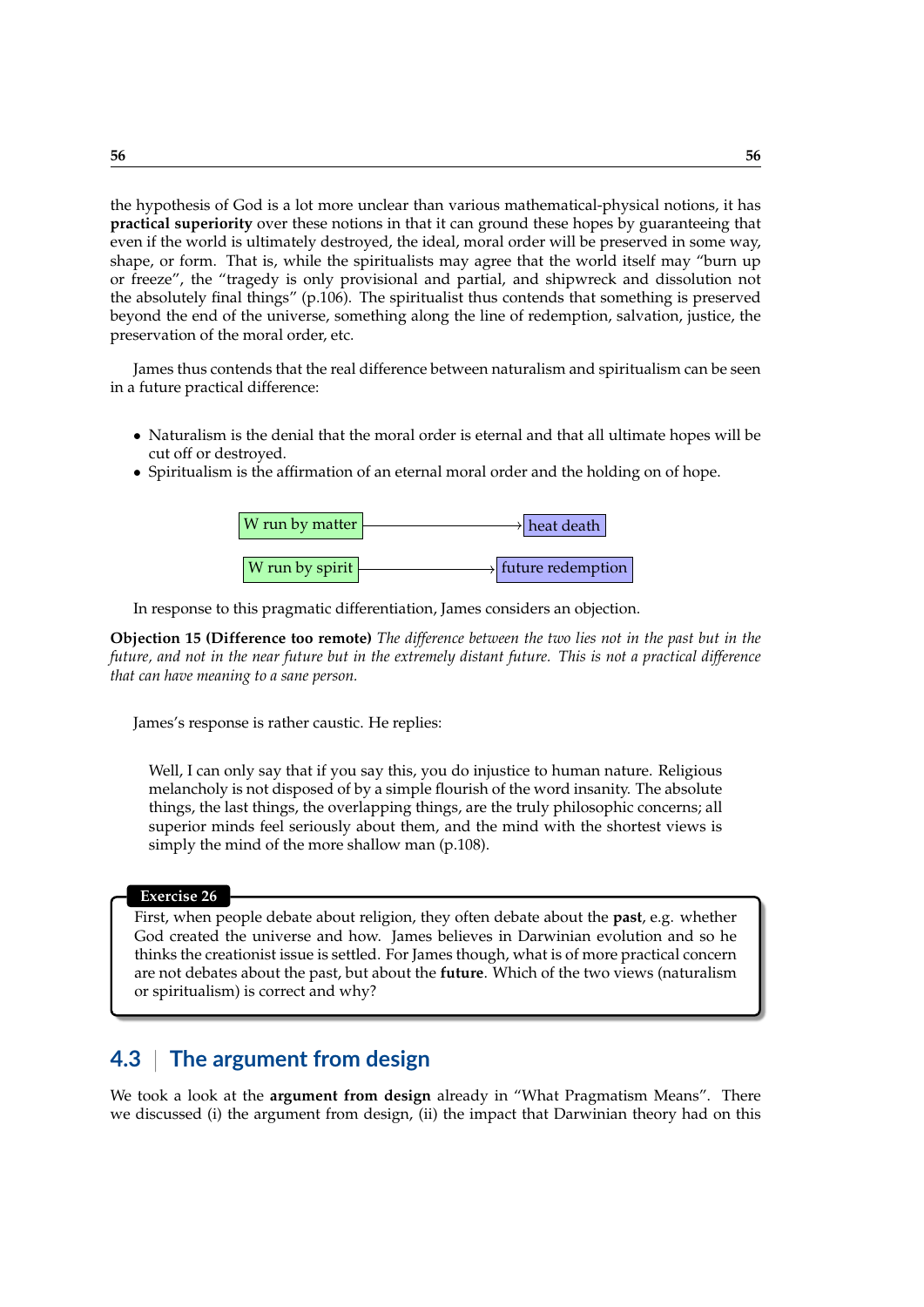argument, (iii) the shift toward idealistic or pantheistic arguments that make God an abstract entity, (iv) James's criticism of this shift, and, finally, (v) James assertion that the pragmatic meaning of God is its capacity to allow for a moral holiday.

In "Some Metaphysical Problems", James recalls (i) and (ii). He notes that from the religious perspective, there has always been an effort to fit God in nature. James points to one way this has been done: design in nature. Namely the argument for God's existence from design.

- P1: There is design in nature. Various natural facts are fitted together in harmony, e.g. the "the woodpecker's bill, tongue, feet, tail, etc., fit him wondrously for a world of trees, with grubs hid in their back to feed upon" (p.100), objects are co-adapted to each other and to nature (p.100)
- P2: The only thing that can explain this design is God.
- C: Therefore, God exists.

But **P2** is shown to be false via Darwinian evolution. Darwin showed:

- the appearance of design (fit, harmony, co-adaption) can occur via chance and lack of fitness
- that if objects, if they were truly designed by someone, would be designed by someone with some evil in their hearts: for Darwin "also emphasized the number of adaptations which, if designed, would argue an evil rather than a good designer. [...] To the grub under the bark the exquisite fitness of the woodpecker's organism to extract him would certainly argue a diabolical designer" (p.101)

Given the death of the argument from design, James contends that the religious perspective needs to take a different approach. Rather than arguing against mechanism and evolution, one needs to show that God is present *in the mechanism*. That is, rather than seeing an object and arguing that it could not come about by mechanism and so much be designed, one need to see **God's purpose through the mechanism**.

James initially offers up an analogical argument.

- P1: **The goal** of a football team is **not simply** to get the football in the end zone ( If that were the case, they would sneak it there before or after the game had ended).
- P2: Instead, **the goal** is to get it into the end zone given the rules and constraints of the game.
- P3: The same can be said of God. If God wanted to make us good, God could simply do it in an instant. Rather, God's goal is to make humans and save them "through the sole agency of nature's vast machinery. Without nature's stupendous laws and counter-forces, man's creation and perfection, we might suppose, would be too insipid achievements for God to have proposed them" (p.112).
- C: Therefore, the best way to understand God is as working through the machinery of nature.

There are a couple interesting features to this argument.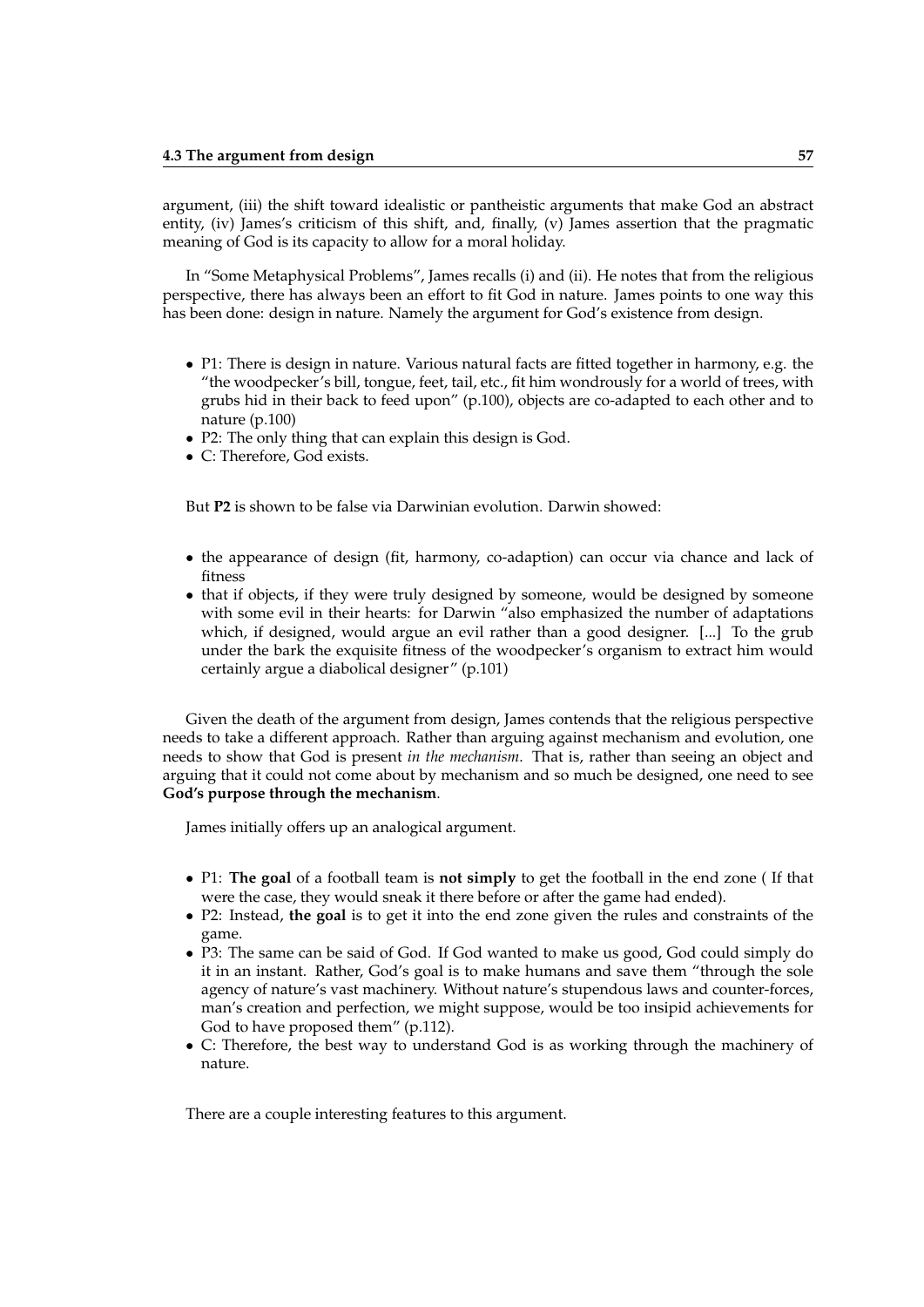First, the argument is in line with God's greatness. James says that God could both create humans and make them good immediately, but this would be an insipid achievement (lacking flavor, too easy, and not an indication of God's greatness). But if God could create us and perfect us given the vastness and complexity of the universe and the laws of nature, this would be a great achievement.

Second, it removes the anthropomorphism of the previous design argument. In the previous design argument, God's creations (the eye, the body, the universe) are much like our creations (watches, phones, etc.). But in James version of the argument, God's creations are now much more complicated and reflective of a larger evolutionary project. The complexity of God's design no longer allows us to determine the character or mind of God. Instead, we can only recognize that there is a designer but not the purpose of the design. James writes:

The designer is no longer the old man-like deity. His designs have grown so vast as to be incomprehensible to us humans. The *what* of them so overwhelms us that to establish the mere *that* of a designer for them becomes of little consequence in comparison.

Third, James seems to suggest that simply knowing that there is design, however, is pragmatically empty. We could look at various actions and whether they are designed or the result of random chance would have no effect in our lives. He contends that the **notion of design is pragmatically empty**. In short, then the notion of design has no pragmatic consequence because it permits any possible practical result and so it cannot be distinguished from non-design.

Nevertheless, James suggests that anyone who *believes in a divine designer* gets the earlier pragmatic benefit from this belief. Namely, the faith in a divine designer gives us a kind of **confidence** that the universe is not simply governed by *blind forces* but there is a *seeing force* working through the laws of nature and so we can be confident that the future will be better.



#### **Exercise 27**

As we can see, James argues against the **argument from design** and he thinks that talking about thing's being **designed** is pragmatically empty. However, he contends that belief in a divine designer has a pragmatic benefit. Namely, that we can rationally partake in a certain kind of **optimism** about the future.

- is this optimism justified?
- would a pessimism be justified?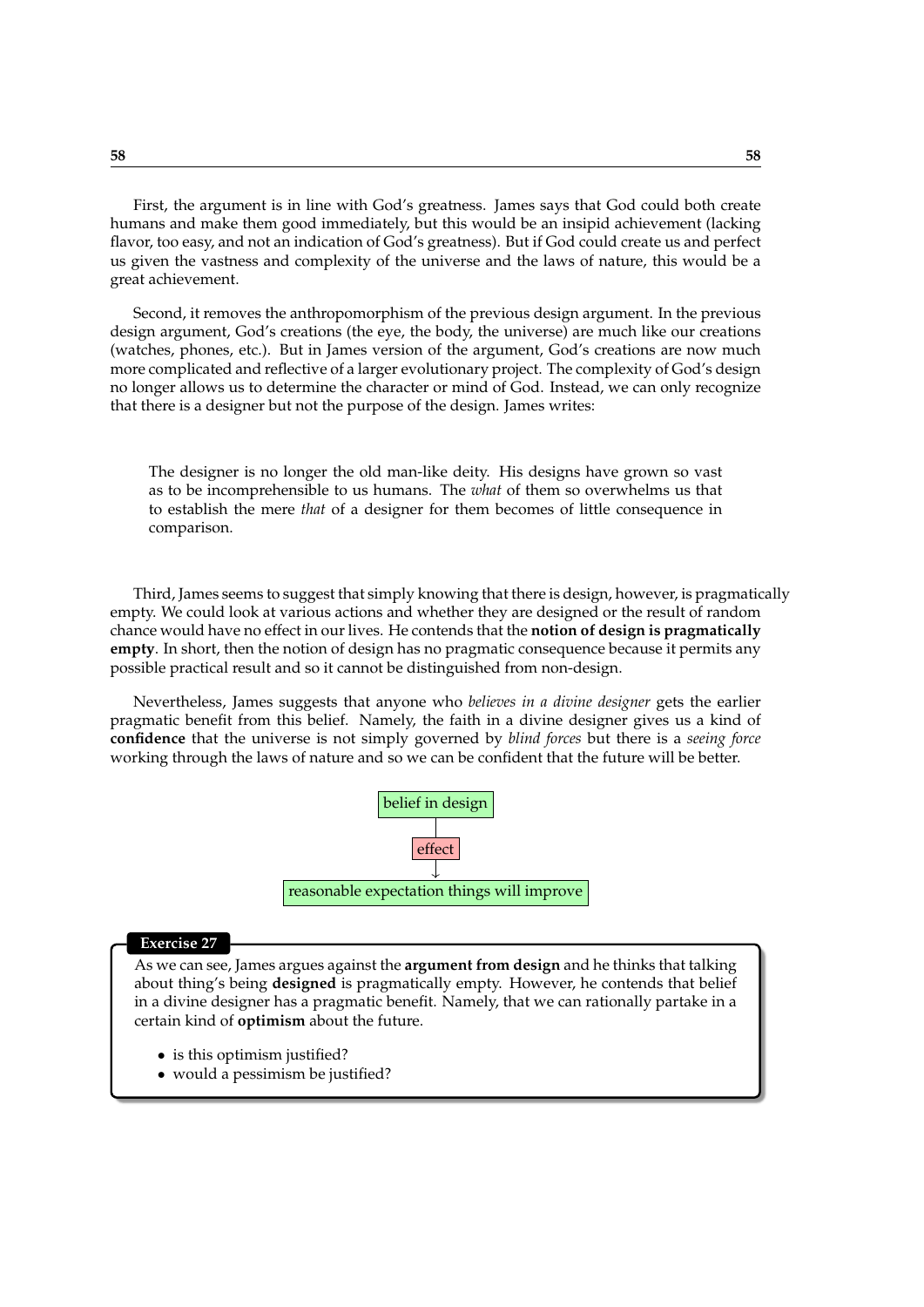## **4.4** | **Free will**

The last metaphysical problem that James analyzes is the problem of free will. Traditionally there are two different positions (we will use James's terminology)

- determinists: every action is determined by the prior state of events and the laws of nature
- free-willists: there is an additional faculty added to humans that (i) makes them not determined and (ii) capable of creative acts

## 4.4.1 | James's evaluation of the free will debate

First, this problem might be considered aesthetically. According to James, most of us already believe in free will and this is because if we were not free, we would be nothing more than mere matter in motion. And since we cannot stand to think of ourselves in this way and because having free will would add to our dignity or value, we believe in it.

- P1: Intuitively we believe we are free.
- P2: We cannot stand to think ourselves as mere matter in motion (it would decrease our dignity/value).
- C: Therefore, the burden of proof is on those that reject free will.

Second, James contends that free will has received a type of pragmatic analysis which he disagrees with. To see this more clearly, let's consider the argument that free will is necessary for ethics (moral responsibility).

- P1: Moral praise and blame require responsibility / accountability.
- P2: The notion of responsibility requires free will. For we cannot hold someone responsible for something that they cannot control. And one cannot control something if they are not free.
- P3: Free will is sheer novelty.
- C: Therefore, moral praise and blame require free will.

The crux of the above argument turns on P2. James considers two different theories concerning P2. For the free-will position, **P2** is true and we are free:

Free-will means novelty, the grafting on to the past of something not involved therein. If our acts were predetermined, if we merely transmitted the push of the whole past, the free-willists say, how could we be praised or blamed for anything? We should be 'agents' only, not 'principals,' and where then would be our precious imputability and responsibility?

Thus, free-willist contends that to be free is to engage in a kind of novel behavior and this novelty allows for the possibility of responsibility.

In contrast, James contends that determinists contend that accountability/responsibility is actually inconsistent with free will. That is, if humans are to be held morally accountable, then we must accept determinism: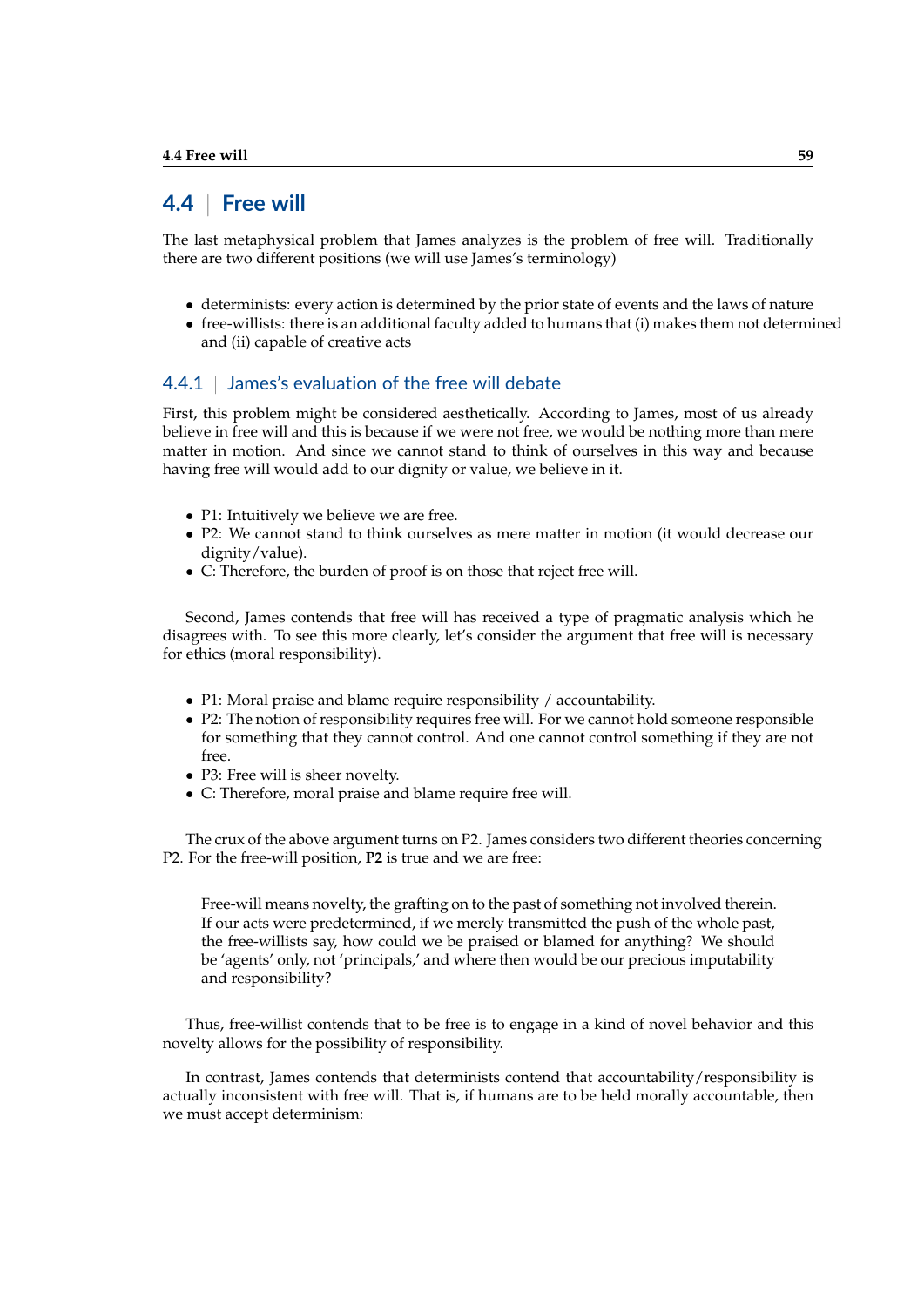If a 'free' act be a sheer novelty, that comes not *from* me, the previous me, but *ex nihilo*, and simply tacks itself on to me, how can *I*, the previous I, be responsible? How can I have any permanent *character* that will stand still long enough for praise or blame to be awarded? The chaplet of my days tumbles into a cast of disconnected beads as soon as the thread of inner necessity is drawn out by the preposterous indeterminist doctrine (p.117)

- P1: Moral praise and blame require responsibility / accountability.
- P2: Holding someone accountable for an act requires that they committed the act. But if someone acts freely, their act is not determined by features *in them* (the prior state and laws of nature) but instead are determined by sheer chance (novel action).
- C: Therefore, moral praise and blame require determinism.

## **Exercise 28**

Do you think that moral responsibility (and also legal responsibility) better fits with the individual who posits free will or the one who posits determinism?

- If free will, what is your response to the argument that if you are free, then the action is not determined by you, and so you shouldn't be held accountable?
- If determinism, what is your response to the argument that if you are determined, then you had no control or choice in the action, and so you shouldn't be held accountable?

James objects to this analysis of the pragmatic meaning of free will. He contends that the entire discussion amounts to an **ad hominem** (you can't account for moral responsibility!). In its place, he contends that the practical effect in the belief in free will is not found in its capacity to account for **moral accountability** because moral accountability could be explained by use of **instinct** or **utility**.

## 4.4.2 | The pragmatic import of free will

James contends the real pragmatic ground of free will is not in the right to punish or appraise but the concrete difference that belief in free will involves is a belief that **things can get better than they have been**. As James puts it:

Free-will pragmatically means *novelties in the world*, the right to expect that in its deepest elements as well as in its surface phenomena, the future may not identically repeat and imitate the past. (p.118-119)

James contends that the belief in free will has the effect of believing that there is real chance in both micro and macro phenomena.

Thus, for James, the debate over free will boils down to a debate over whether one **has a right to hope that the world will get better**. For determinists, one does not has such a right for possibility is merely an illusion. For the free-willists, one can hope that things will get better because the future is not destined to repeat the past.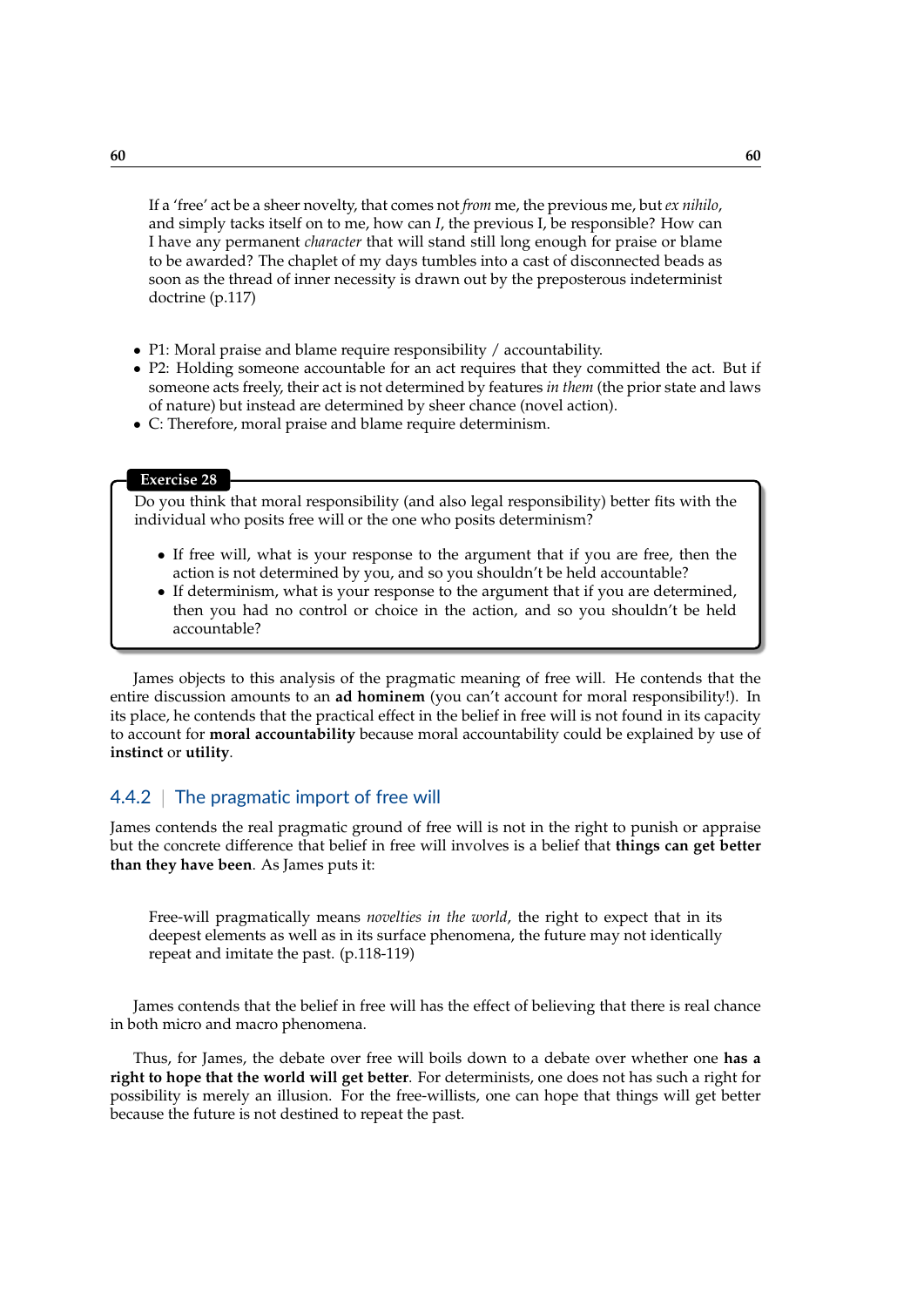

James contends that free will has no "inner content" when taken abstractly and so implies we can only understand free will by taking it pragmatically. However, he rejects the pragmatic analysis of the debate over free will as a debate over its place in explaining moral responsibility. Instead, he contends that the real practical difference boils down to whether one has the right to believe in the possibility that things can get better through chance.

## **Exercise 29**

What do you think of James's dismissal of the free will debate as it is involved in ethics? Is James right to say that the core practical issue involved with debates over free will is over whether we are justified in our belief that the world can get better?